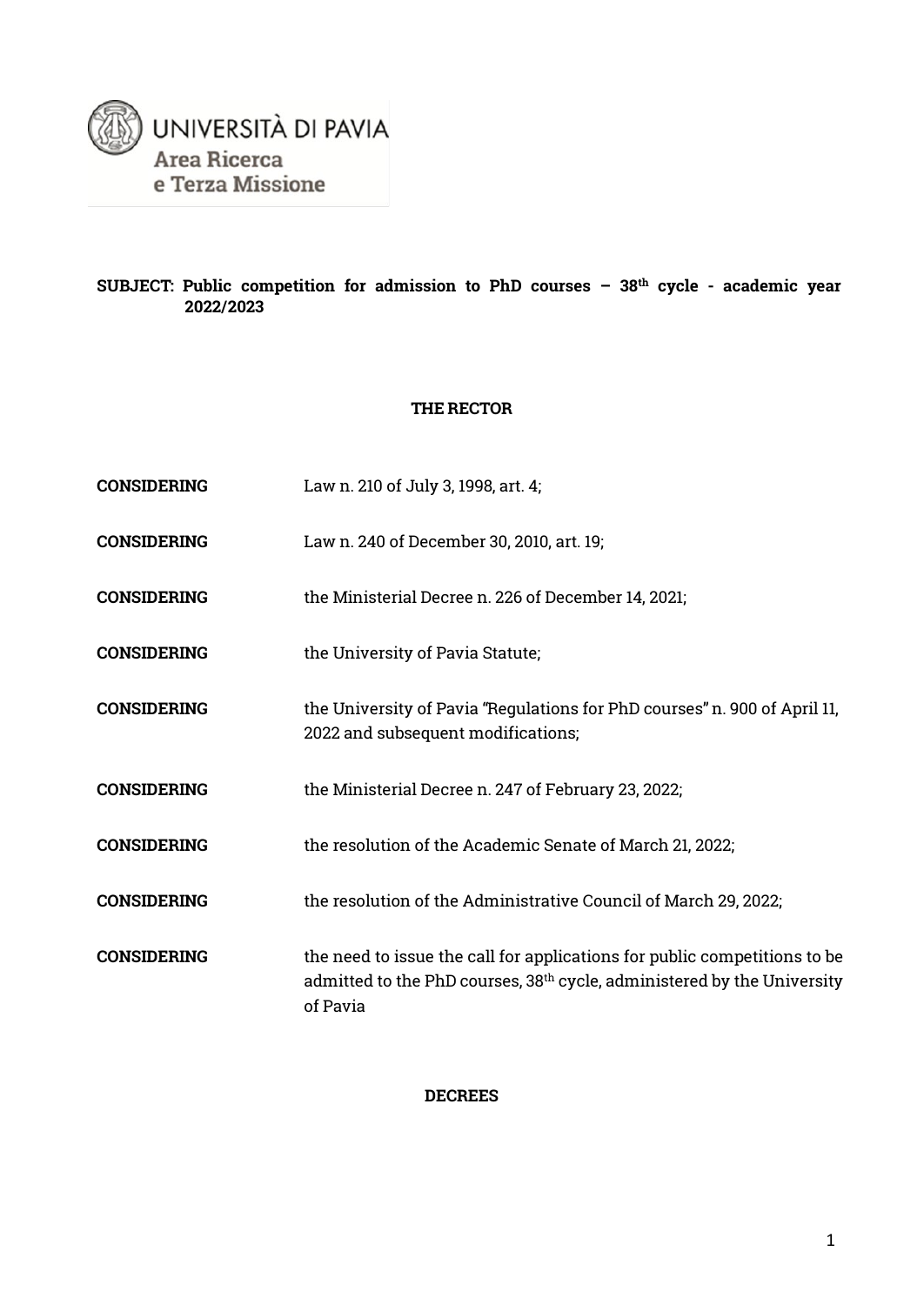

 $\mathbf{r}$ 

#### Art. 1 Activation

1. The University of Pavia hereby announces public competitions for admission to the  $38<sup>th</sup>$  cycle (academic year 2022/2023) of PhD courses, listed below according to their macro-areas:

| <b>MACRO-AREA OF SCIENCE AND TECHNOLOGY</b> |                                                                                                                         |  |  |
|---------------------------------------------|-------------------------------------------------------------------------------------------------------------------------|--|--|
| 1                                           | BIOENGINEERING, BIOINFORMATICS AND HEALTH TECHNOLOGIES                                                                  |  |  |
| $\mathbf{2}$                                | COMPUTATIONAL MATHEMATICS AND DECISION SCIENCES<br>in cooperation with the University of Italian Switzerland (USI)      |  |  |
| 3                                           | DESIGN, MODELING AND SIMULATION IN ENGINEERING                                                                          |  |  |
| 4                                           | <b>PHYSICS</b>                                                                                                          |  |  |
| 5                                           | ELECTRONICS, COMPUTER SCIENCE AND ELECTRICAL ENGINEERING                                                                |  |  |
| 6                                           | <b>MATHEMATICS</b>                                                                                                      |  |  |
|                                             | in cooperation with University of Milano-Bicocca, Istituto Nazionale di Alta Matematica<br>"Francesco Severi" and CIAFM |  |  |
| $\overline{7}$                              | CHEMICAL AND PHARMACEUTICAL SCIENCES, AND RELATED INDUSTRIAL INNOVATION                                                 |  |  |
| 8                                           | EARTH AND ENVIRONMENTAL SCIENCES                                                                                        |  |  |
|                                             | <b>MACRO-AREA OF LIFE SCIENCE</b>                                                                                       |  |  |
| 9                                           | GENETICS, MOLECULAR AND CELLULAR BIOLOGY                                                                                |  |  |
| 10                                          | EXPERIMENTAL MEDICINE                                                                                                   |  |  |
| 11                                          | PSYCHOLOGY, NEUROSCIENCE AND DATA SCIENCE                                                                               |  |  |

٦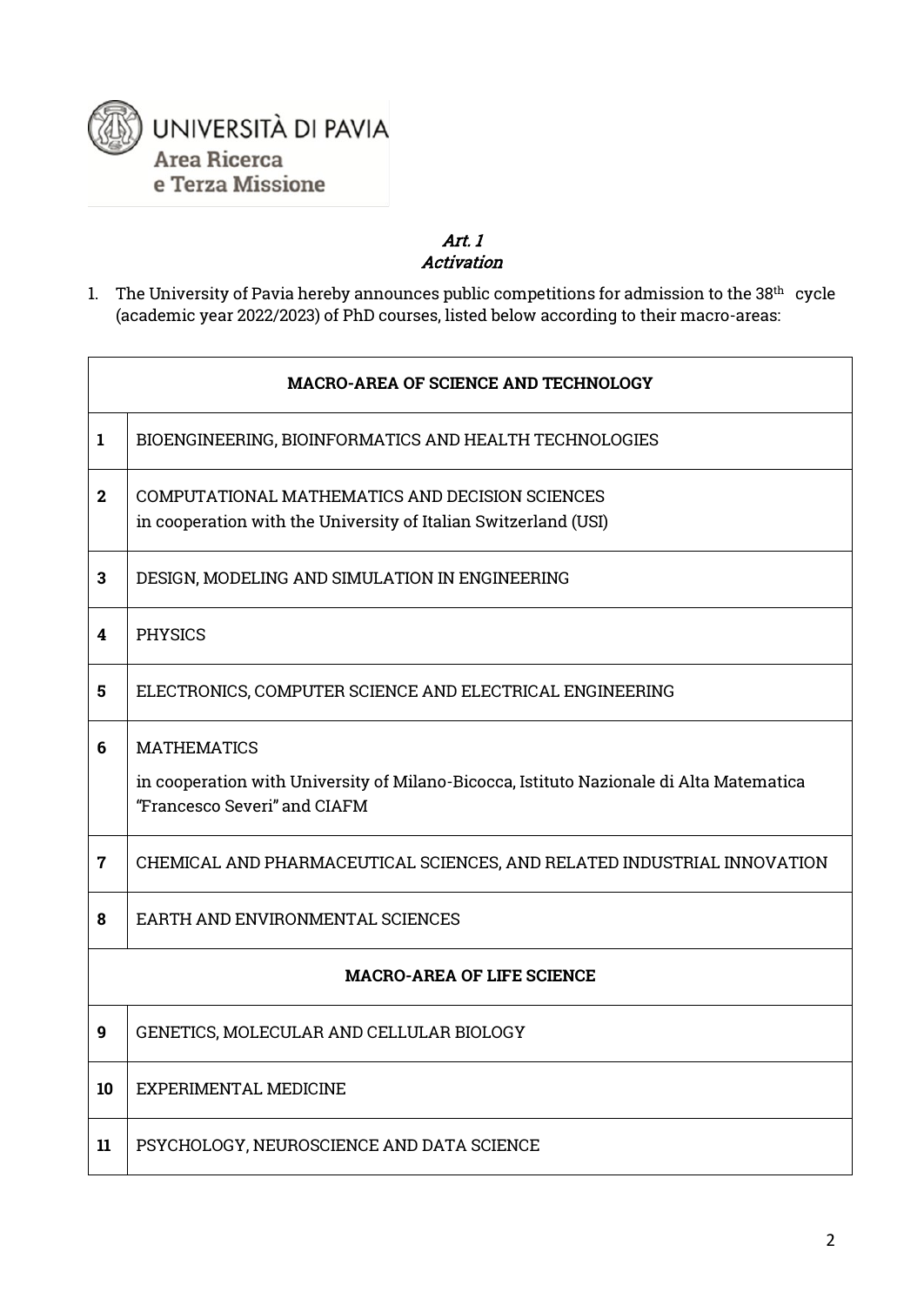# UNIVERSITÀ DI PAVIA Area Ricerca e Terza Missione

| 12 | <b>BIOMEDICAL SCIENCES</b>                                                              |
|----|-----------------------------------------------------------------------------------------|
| 13 | TRANSLATIONAL MEDICINE                                                                  |
|    | <b>MACRO-AREA OF HUMANISTIC AND SOCIAL SCIENCES</b>                                     |
| 14 | APPLIED ECONOMICS AND MANAGEMENT (AEM)<br>in cooperation with the University of Bergamo |
| 15 | PRIVATE LAW, ROMAN LAW AND EUROPEAN LEGAL CULTURE                                       |
| 16 | PUBLIC LAW, CRIMINAL AND INTERNATIONAL JUSTICE                                          |
| 17 | SCIENCES OF THE LITERARY AND MUSICAL TEXT                                               |
| 18 | <b>HISTORY</b>                                                                          |

- 2. In Annex 1 (p. 18 ff.), which forms an integral part of this call, for each course the location, course coordinator, research topics, positions available, scholarships and other funding, name of the cooperating institutions and possible issue of double or joint degrees, selection procedure and qualifications assessed, admission test timetable and programs offered are specified. The PhD courses have a legal duration of three years, starting from October 1, 2022.
- 3. The PhD courses activation is subject to the completion of the accreditation procedure or to the verification of the requirements conservation by ANVUR. Therefore, the selections will be carried out only for the PhD courses that have received the accreditation or its confirmation by the Ministry.
- 4. The number of PhD positions mentioned in Annex 1 (p. 18 ff.) may vary, with subsequent provisions, according to additional funding made available after the publication of this call. In any case, the deadline for applications will remain unchanged.
- 5. The funding provided by external entities will be assigned provided an agreement is reached between the University and the entity involved.
- 6. **This call for applications is equivalent to a notification to all intents and purposes. Further modifications, updates or additions to its content will be announced exclusively on the <http://phd.unipv.it/> website.**
- 7. The presentation of the application as outlined in art. 5 implies the acceptance by the candidate of the rules contained in this call for applications. Failure to respect these rules will result in the candidate being excluded from the competition.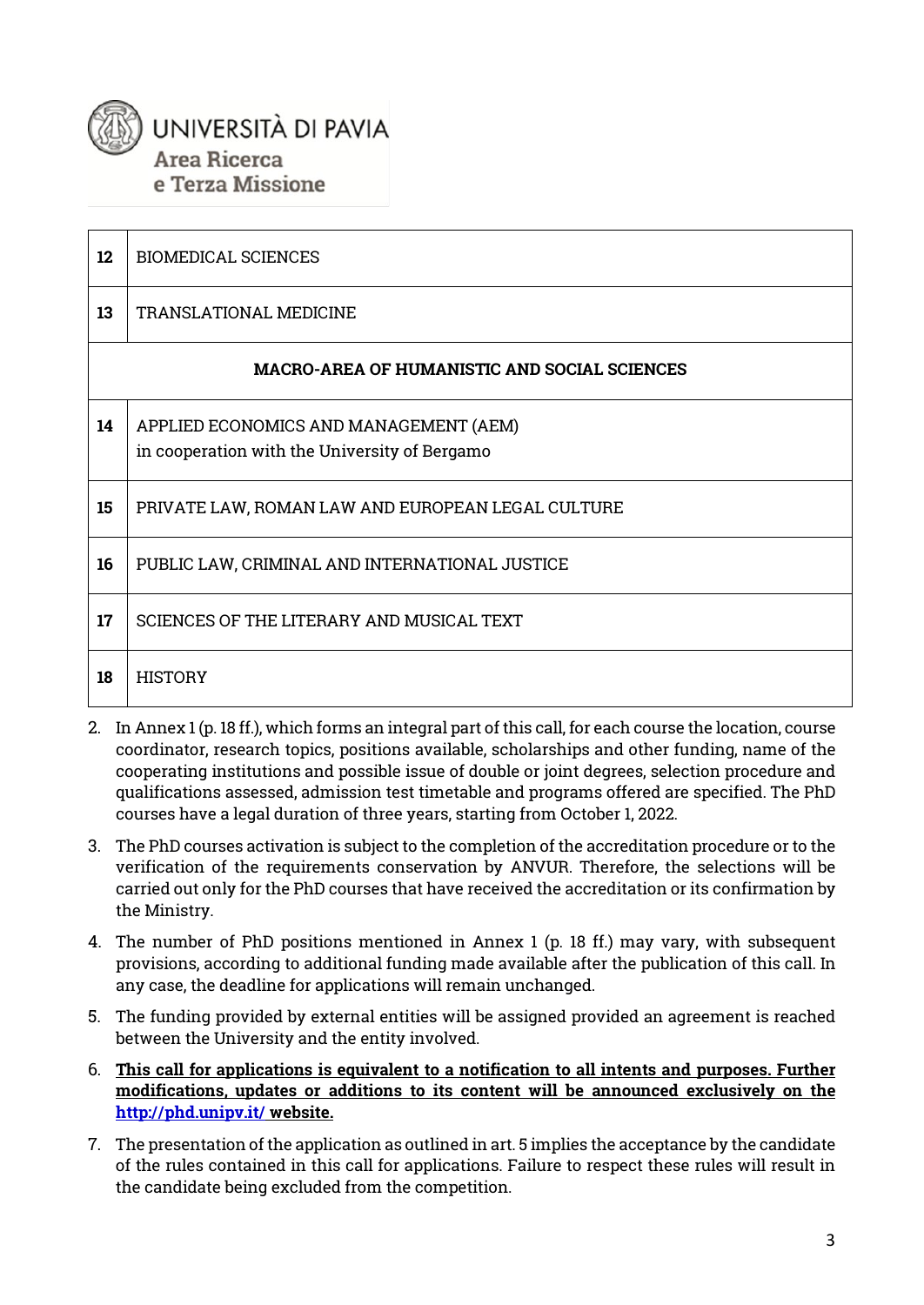

#### **Art. 2 Admission requirements**

- 1. Applications are invited from candidates, regardless of age and nationality, unless otherwise specified in Annex 1 (p. 18 ff.):
	- a. who hold an Italian "diploma di laurea ante D.M. 509/1999 (vecchio ordinamento)/laurea specialistica/laurea magistrale", or an equivalent second-level degree issued by an AFAM (Alta Formazione Artistica e Musicale) institution;
	- b. who hold an academic degree awarded abroad and recognised by the examining Committee as being eligible for the selected PhD competition purpose only. Such degree must be comparable to an Italian second-level degree in terms of duration, level and disciplinary field. During the application procedure, candidates will be asked to upload, in addition to the qualifications required for the specific PhD course, the following documents, in order for their foreign degree to be recognised as eligible:
		- i. in case of italian and EU citizens: self-declaration, pursuant to D.P.R. 445/2000 and subsequent modifications, of all their academic degrees, including the courses attended, the marks received and the legal duration of the degree courses;
		- ii. in case of non-EU citizens: certificates of all their university degrees, in Italian or English, including the courses attended, the marks received and the legal duration of the degree courses. In case of certificates in a language different from Italian or English candidates will have to submit, together with the certificates, their sworn and legalized translation into Italian or English.
		- iii. any other document relevant to the assessment of a degree's eligibility, such as a Diploma Supplement or Dichiarazione di Valore in Loco.

The candidate may be required at any time to submit further documents, in order to verify the eligibility of his/her degree;

- c. who expect to receive the degree mentioned in para. a and b no later than the date of enrolment in the PhD course. **Failure to attain the degree within the date of enrolment in the PhD course will result in candidates being excluded from the PhD course.** Such candidates, if successful, will be conditionally admitted and enrolled in the PhD course and will be required to submit by e-mail [\(concorso-dottorati@unipv.it\)](mailto:concorso-dottorati@unipv.it) to the University administration office, no later than the date of enrolment in the PhD course:
	- i. in case of degree attained in Italy: a self-declaration, conforming to the model available at [phd.unipv.it/call-38/,](http://phd.unipv.it/call-38/) testifying they have attained the degree, together with copy of a valid identity document;
	- ii. in case of degree attained abroad:
		- 1. in case of italian or EU citizens: a self-declaration, conforming to the model available a[t phd.unipv.it/call-38/,](http://phd.unipv.it/call-38/) testifying they have attained the degree, together with copy of a valid identity document;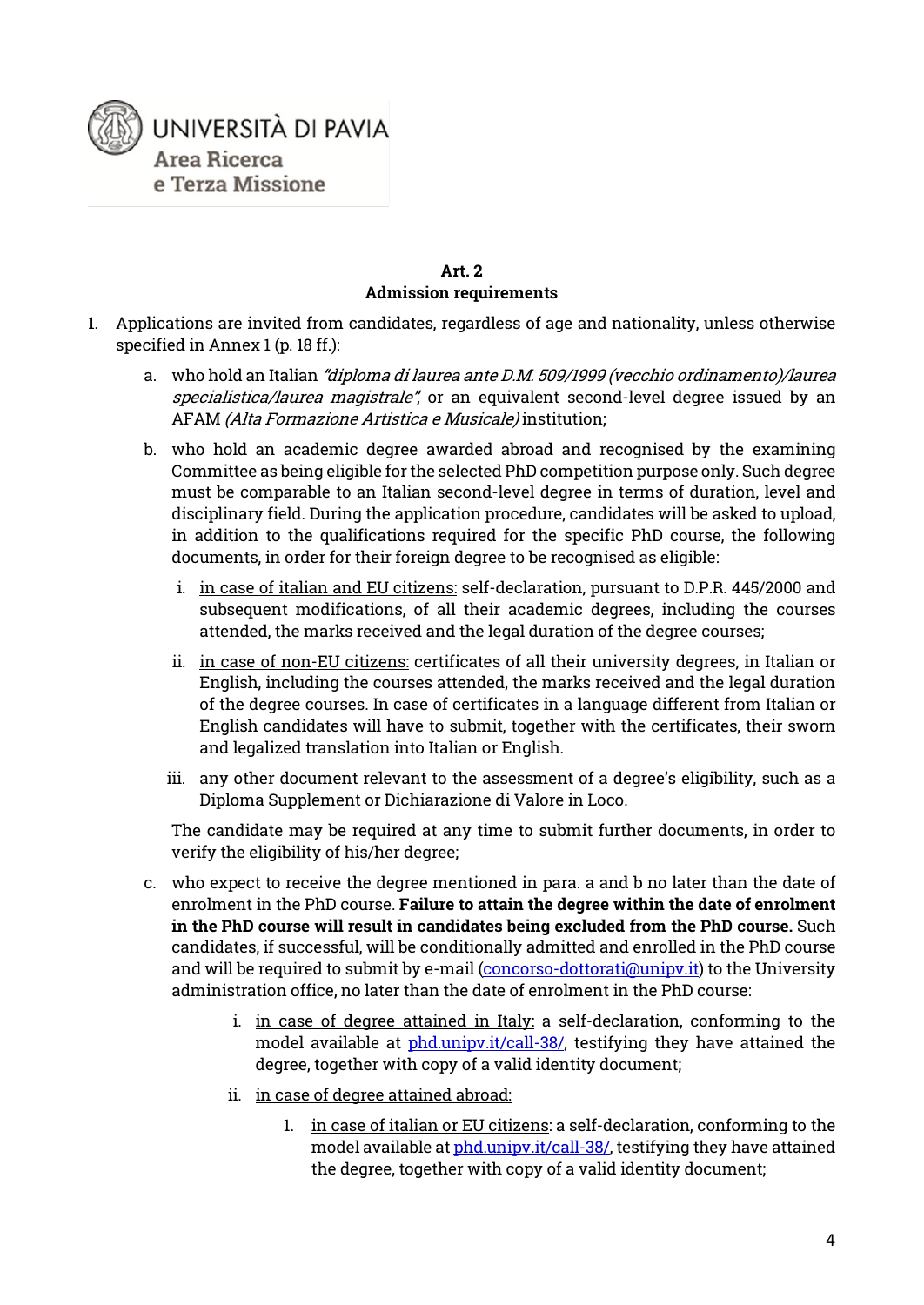

2. in case of non-EU citizens: a certificate in Italian or English language testifying the degree attainment. In case of certificates in a language different from Italian or English candidates will have to submit, together with the certificates, their sworn and legalized translation into Italian or English.

#### **Art. 3**

#### **Additional PhD reserved to candidates employed by companies, institutes or public research centres in highly qualified positions and additional PhD positions in higher-education apprenticeships**

- 1. Employees of companies, institutes or public research centres in highly qualified positions may undertake, while keeping their job position and stipend, a PhD course. Such candidates' training objectives and research activities are arranged between the University and the company, institute or public research centre by means of a specific agreement. A member of the company can take part in the selection procedure. Candidates' interviews will include a discussion of the research topics proposed by the company. A separate ranking list is drawn up for these candidates. The agreement between the University and the company must be formalised no later than August 31, 2022. It will specify, among other things, the conditions and nature of the research to be carried out at the company, institute or public research centre and the division of the employee's time.
- 2. If the conditions exist, it is possible to establish PhD positions in apprenticeships with companies. This type of contract allows graduates aged up to 29 years to enrol in a PhD course and get simultaneously employed by a company. A separate ranking list is drawn up for these candidates. A member of the company can take part in the selection procedure. The Committee will examine, at the end of the interview, also the research topics proposed by the company. These positions will be activated provided that the company identifies a candidate suitable for their needs and that an agreement is formalised by August 31, 2022, specifying, among other things, the conditions and nature of the research to be carried out at the company, institute or public research centre and the division of the employee's time.
- 3. Candidates interested in these positions must select the appropriate administrative category during the application procedure, if available for their chosen PhD course.

#### **Art. 4**

### **Additional positions reserved to candidates with a scholarship from a foreign country, additional positions reserved to candidates holding a scholarship from a specific international mobility program,**

#### **additional positions with scholarship reserved to candidates who graduated abroad**

1. The "Additional positions reserved to candidates with a scholarship from a foreign country" are reserved to candidates holding, at the time of the enrollment onto the PhD course, a scholarship of the same duration of a PhD course. The University of Pavia does not provide PhD scholarships for such positions. Applications for the "Additional positions reserved to candidates with a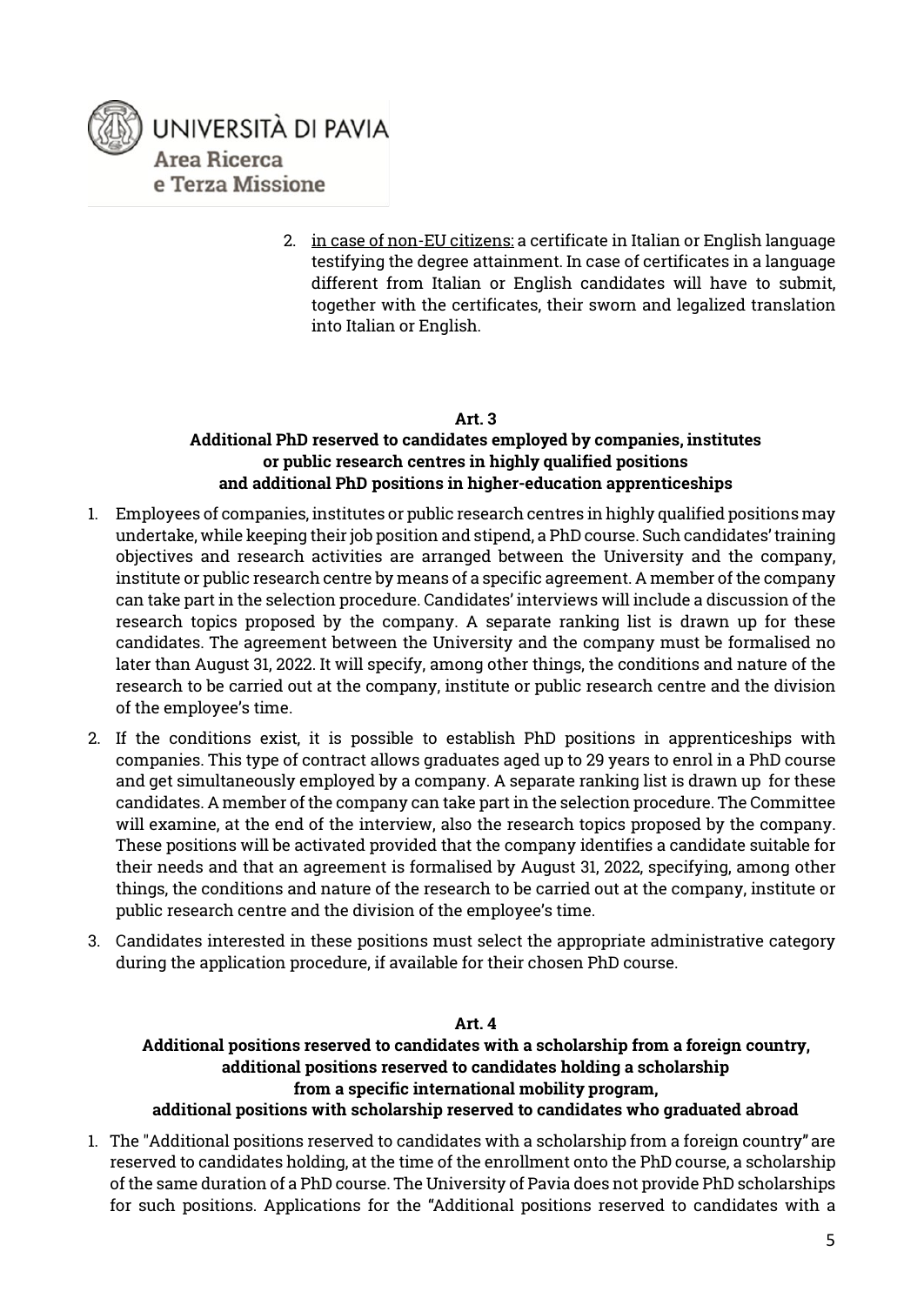

scholarship from a foreign country" and the "Additional positions reserved to candidates holding a scholarship from a specific international mobility program" will be subject to a check by the University administration on the actual availability of the funding whose ownership is declared by the candidate. Candidates will be selected through a qualification assessment and, unless otherwise specified in Annex 1 for the specific PhD course, will also undertake an interview via videoconference, aimed at verifying candidates' competence, ability and aptitude for research as well as their knowledge of Italian and/or English. Candidates must select the appropriate administrative category, if available for their chosen PhD course, during the application procedure. The examining committee will draw up specific reports and separate ranking lists.

2. "Additional position with scholarship reserved to candidates graduated abroad" are reserved to candidates holding a second-level university degree attained abroad. Candidates will be selected through a qualification assessment and an interview via videoconference. Candidates must select the appropriate administrative category, if available for their chosen PhD course, during the application procedure. The examining committee will draw up specific reports and a separate ranking list. In case no candidate is suitable for such position, the scholarship will be assigned to the candidate suitable for regular positions without scholarship, using the ranking order as the criterion for assignment.

#### **Art. 5**

#### **Applications**

**1.** Candidates who wish to participate in a PhD competition at the University of Pavia must **apply online** by the deadline of **June 24, 2022 at 12:00 (CET). Applications can only be made via the online procedure in the candidates' Personal Area** at the following link: **[https://studentionline.unipv.it/esse3/Home.do?cod\\_lingua=eng](https://studentionline.unipv.it/esse3/Home.do?cod_lingua=eng)**.

Applications submitted via any other means will not be considered. Candidates are responsible for ensuring that their application has been completed accurately and in full; complaints related to the malfunctioning of the online procedure will not be accepted. Candidates are highly recommended to complete the online application well in advance of the application deadline.

Candidates must **pay the application fee,** amounting to **€ 35.00, by June 24, 2022**. **Failure to pay the admission fee by the deadline will result in candidates being excluded from the competition. Under no circumstances will the admission fee be refunded**. Candidates applying for the "Additional positions reserved to candidates holding a scholarship from international mobility programs" are exempted from the application fee.

2. Candidates must be registered at [https://studentionline.unipv.it/esse3/Home.do?cod\\_lingua=eng](https://studentionline.unipv.it/esse3/Home.do?cod_lingua=eng) in order to access the online application procedure. Candidates who have yet to register must select the "Registration" tab and insert the requested data; then, by selecting the "Login" item and entering the username and password provided by the system, they will be able to access their Personal Area and apply for the PhD competitions.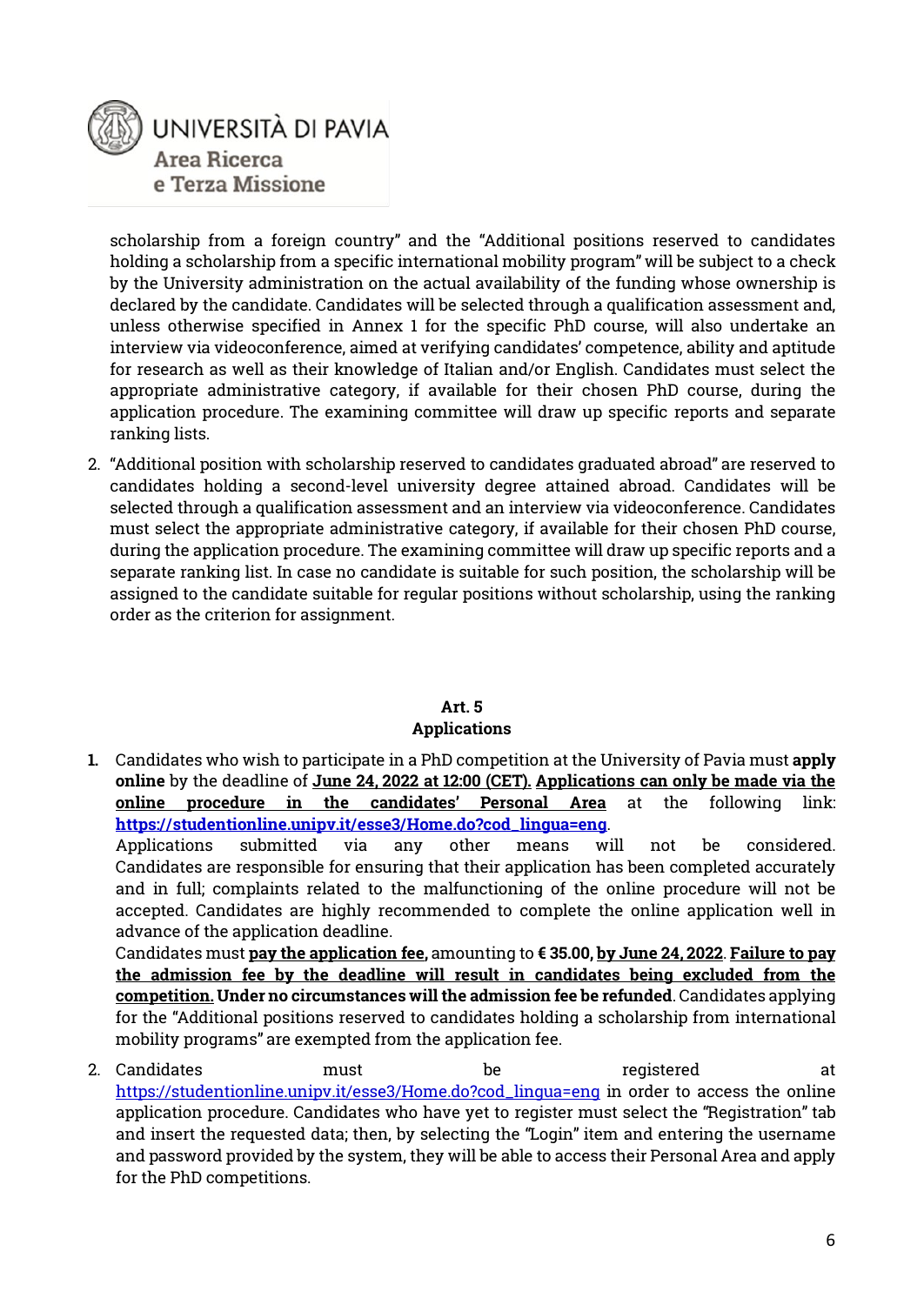

Candidates who have already registered on the University of Pavia website must select only the "Login" tab and access the Personal Area by entering the username and password already in their possession. **Candidates are requested to check and update their personal information already present in the database, in particular the residence and the e-mail address which will be used for all communications related to the PhD competition.**

In order to submit the application, candidates have to select the "Admissions" item from the top right menu, then, from the same menu, the "Admission test" item, and then the PhD competition in which they would like to take part.

During the application procedure, candidates must:

- enter the information regarding their degree course and the details of a valid identity document; a copy of the same identity document will have to be uploaded during the application procedure;
- choose the PhD competition, the appropriate administrative category and the foreign language, from those listed in Annex 1 for each PhD course, whose knowledge will be verified during the interview;
- request to take the interview via videoconference, only if Annex 1 of the call for applications allows this option for the chosen course. Such request can no longer be modified once the online application is concluded;
- enter the name and e-mail address of the chosen referee/s, in case the reference letter/s is/are included among the qualifications assessed for the selected PhD competition (see Annex 1, p. 18 ff.);
- attach, via an upload, proof of the qualifications required for their chosen PhD competition (see Annex 1, p. 18 ff.) and the identity document whose details were entered during the procedure.

Qualifications and documents must be attached as .pdf files and must not exceed 5MB each. Each file's denomination must bear the candidate's surname and the type of the qualification (e.g. surname\_curriculumvitae).

Candidates will have to prove they are in possession of the qualifications<sup>[1](#page-6-0)</sup> issued by the Public Administration by means of a self-declaration, pursuant to art. 46 of D.P.R. 445/2000. The selfdeclaration must be duly dated and subscribed. The self-declaration regarding the exams taken must conform to the model available at [phd.unipv.it/call-38/](http://phd.unipv.it/call-38/) or, if available, it can be downloaded from the website of the institution where the degree was awarded. The selfdeclaration must bear all information requested in Annex 1 for the PhD course for which the

<span id="page-6-0"></span> <sup>1</sup> Pursuant to D.P.R. n. 445 of December 28, 2000 and subsequent modifications, Italian and EU citizens must provide a self-declaration attesting the following conditions and facts certified by the Italian Public Administration:

a. enrolment in professional organisations or on lists managed by Italian Public Administration;

b. membership of professional associations;

c. qualifications and exams taken;

d. professional qualifications, post-graduate qualifications, qualifying exams, training courses, refresher courses and technical qualifications;

e. student status.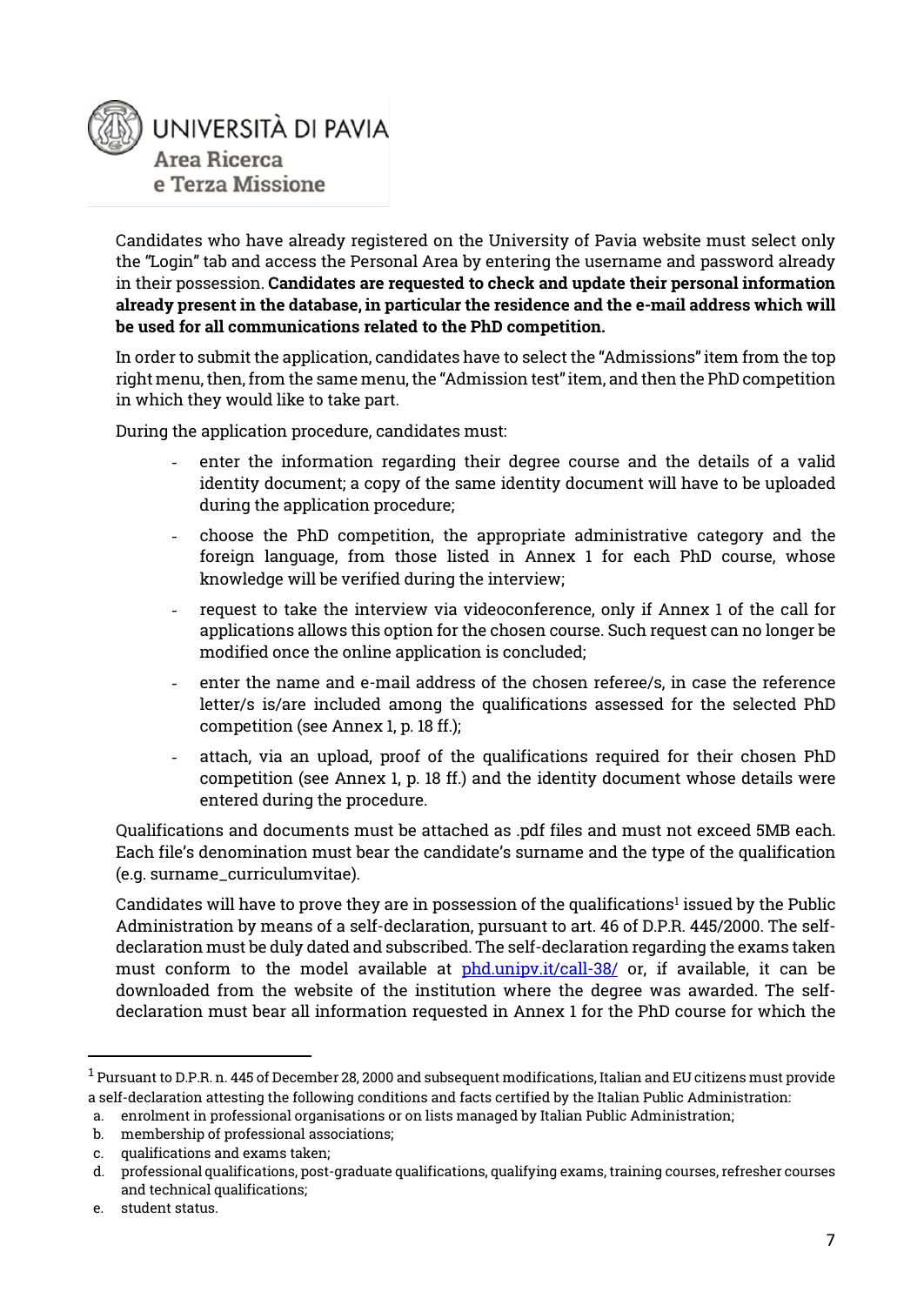

candidate is applying. **Non-EU applicants in possession of qualifications awarded by a non-Italian institution cannot submit a self-declaration, but must attach to the application a copy of the relevant certificates.** 

**A self-declaration uploaded in the application portal, to be valid and hence considered for evaluation by the Committee, must be signed with one of the following modalities:**

- digital signature, in a format recognized by the Italian Digital Administration Code (CAD)
- original signature on a paper document, then scanned

**and accompanied by a copy of a valid identity document. In the absence of one of these features, the document will be invalid**.

**The Committee will not consider for evaluation any of the following documents**: unsigned curriculum vitae; invalid self-declarations; certificates, copies of diplomas, diploma supplements issued by an italian Public Administration. Certificates issued by private entities are considered as valid.

With the exception of the degree required for admission (see art. 2, para. 1), all further qualifications must have been obtained by the deadline for applications.

The examining committee will take into consideration only the qualifications listed in Annex 1 (p. 18 ff.) for each PhD course.

- Candidates with a disability (under the provisions of Law n. 104 of February 5, 1992 integrated by Law n. 17 of January 28, 1999) or affected by a Specific Learning Disability (under the provisions of Law n. 170 of October 8, 2010) should make a specific request in their application for the necessary assistance and, if required, for extra time to complete the selection tests. Candidates with disabilities are required to submit a medical certificate issued by the competent health authorities via the medical committees. Candidates with Specific Learning Disabilities must submit an appropriate clinical certificate issued no more than three years before by the National Health Service. Regions where it is not possible to diagnose such disorders as part of the specialist treatments carried out by the National Health Service can commit, within the limits of their human, instrumental and economic resources, the same diagnosis to a specialist or accredited structure. The documents testifying the disability must be submitted to the Centro Servizio di Ateneo - Servizio di Assistenza e Integrazione per gli Studenti Disabili e con DSA "SAISD" (Assistance and Integration Service for Students with Disabilities or Special Learning Disabilities) at least 15 days before the test in one of the following ways:
	- hand-delivery to the SAISD office during the opening times (available at [https://saisd.unipv.it/index.php/en/contacts/\)](https://saisd.unipv.it/index.php/en/contacts/);
	- e-mail to <u>disabili@unipv.it</u>, together with a copy of a valid identity document;
	- fax to +39 0382/984954;
	- registered letter with acknowledgement of receipt to: Centro Servizio di Ateneo Servizio di Assistenza e Integrazione per gli Studenti Disabili e con DSA "SAISD" - P.zza Leonardo Da Vinci n. 16 – Pavia – Italy.

Based on the documents submitted by the candidate, the Vice-Rector for Disabilities and Special Needs, in coordination with the examining committee, will decide on the possible assistance and the extra time granted for the tests.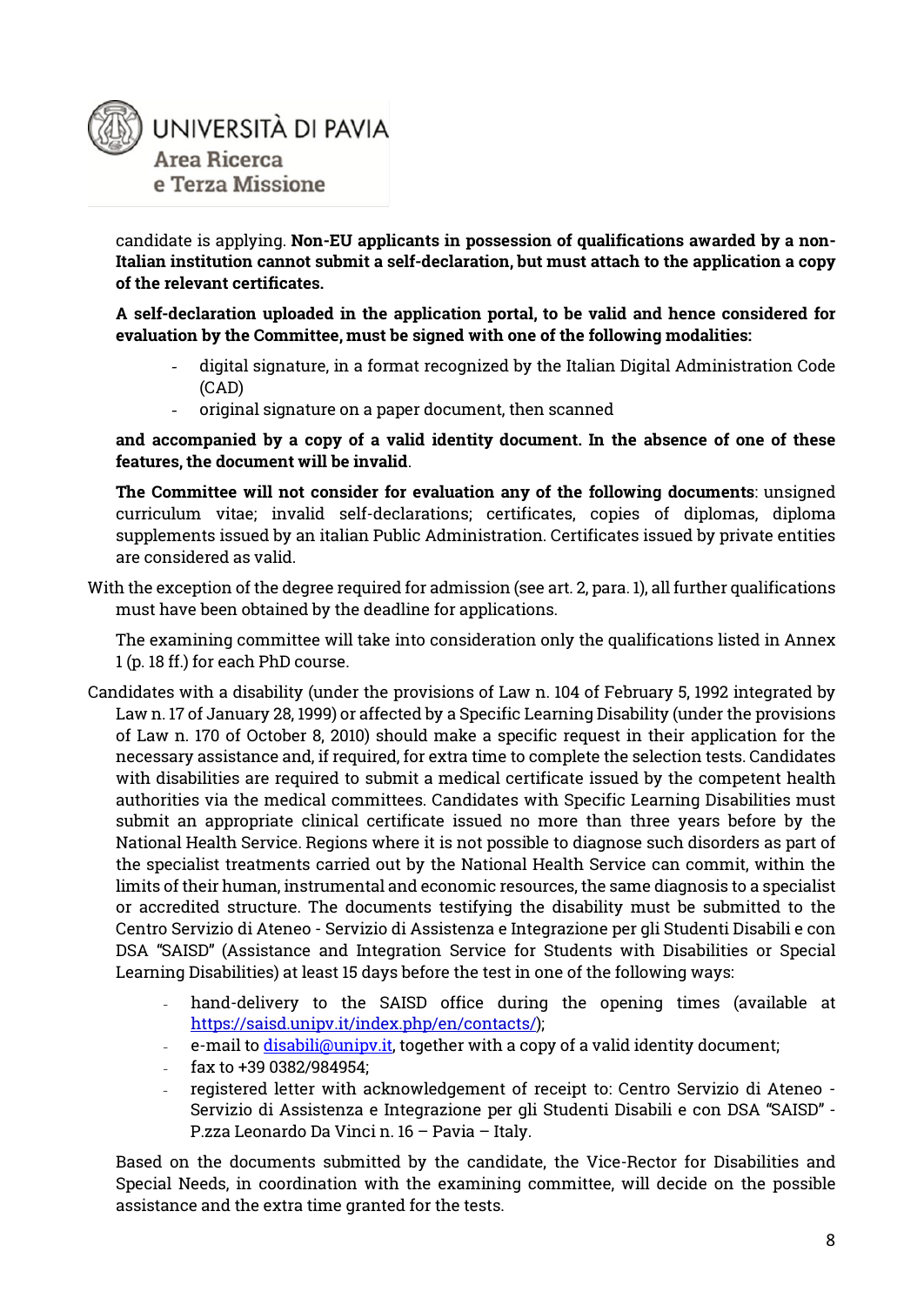

After the completion of the online application and before the deadline for applications **(June 24, 2022 at 12:00, CET)**, candidates will be able to:

- modify the data previously entered. **The modifications will be permanently saved provided that the candidate brings the full application again to a conclusion**. At the end of the application procedure, candidates will have to reprint the application form;
- add, cancel or modify the documents uploaded (qualifications and identity document) by using the "Enter/modify qualifications" button;
- add, cancel or modify the data of the chosen referee/s, in case the reference letter/s is/are included among the qualifications assessed for the selected PhD competition (see Annex 1, p. 18 ff.), and possibly send a reminder to the referee/s already inserted. **The modifications will be permanently saved provided that the candidate brings the full application again to a conclusion.**

After the deadline for applications, modification or addition to the data or to the documents will be no longer possible.

If the PhD office notices irregularities or omissions in the documents uploaded by the candidates during the application, the candidates concerned will be duly informed via e-mail and will have the opportunity to regularize the documents within a peremptory deadline set by the office.

At the end of the procedure, candidates must print the application form and **pay by June 24, 2022 the participation fee of € 35.00. Failure to pay the application fee by the deadline will result in candidates being excluded from the competition.** The participation fee must be paid via the PagoPA system, with one of the following methods:

- − **direct payment** (credit cards or bank transfers through the affiliated banks) in the "Payments" section of your Personal Area, by clicking on the invoice number, then on the "Pay by PagoPA" button;
- − **deferred payment**, bringing your PagoPA invoice to a bank, a post office, a SISAL or Lottomatica point, or using your home banking system. Candidates can print the invoice in their Reserved Area, by clicking on the invoice number and then on the button "Print notice for PagoPA".
- **3. The application form must be printed and hand-delivered to the examining committee on the day of the first on-site test (the written test if scheduled, otherwise the interview). Candidates who will not take any on-site test must send the signed application form, along with a copy of a valid identity document, to [concorso-dottorati@unipv.it](mailto:concorso-dottorati@unipv.it) by the date of the interview.**
- 4. After the deadline for applications, the University administration will check the validity of the applications received and verify that the application fee of  $\epsilon$  35.00 has been paid within the deadline. **In cases of invalid applications, or where the payment has not been made within the deadline, the candidate will be excluded from the competition.** On the **[phd.unipv.it/call-](http://phd.unipv.it/call-38/)[38/](http://phd.unipv.it/call-38/)** website the list of the candidates admitted to the selection procedure will be published for each PhD course.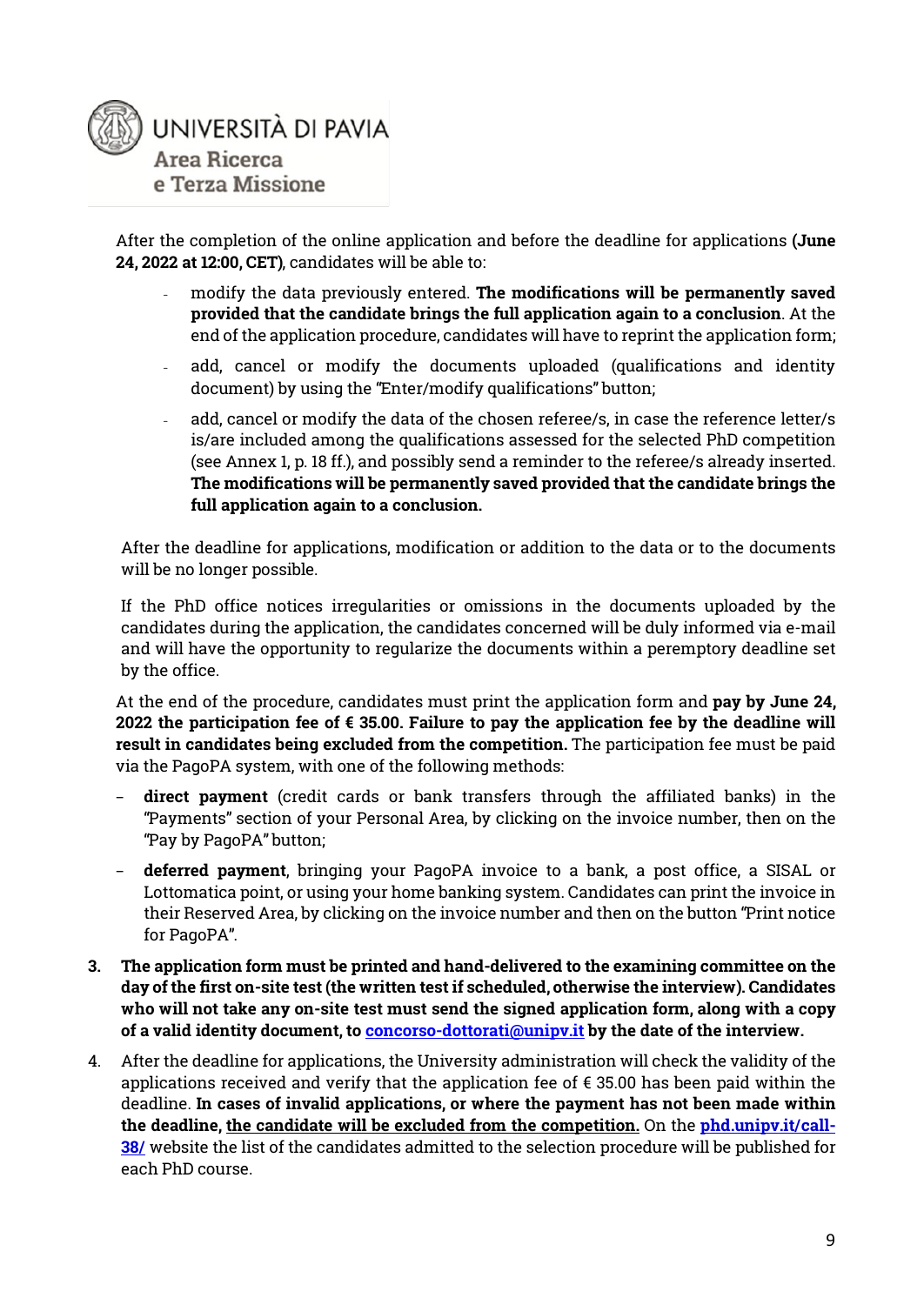

- 5. Candidates who wish to take part in more than one competition will have to submit a separate application for each, together with the qualification certificates requested, and pay a participation fee for each PhD competition selected.
- 6. All applicants are conditionally admitted to the PhD competitions while the University administration office checks that they actually possess the requirements provided in this call for applications, pursuant to D.P.R. n. 445/2000, artt. 43 and 71. The University administration reserves the right, at any time, to exclude candidates from the selection procedure. The University administration will also check the veracity of candidates' self-declarations: candidates found to have made false declarations may face criminal proceedings and administrative sanctions, pursuant to art. 76 of D.P.R. 445/2000.

#### **Art. 6 EDiSU benefits**

- 1. PhD students, pursuant to D.P.C.M. of April 9, 2001, are entitled to enjoy, under the same conditions of the other students, the benefits offered by the University of Pavia's EDiSU (Institution for the Right to Study).
- 2. Candidates who wish to enjoy these benefits (scholarships, accommodation, reduced meal prices at canteens etc.) must consult the<http://www.edisu.pv.it/> website where the call for applications for the above-mentioned benefits will be advertised. Candidates are allowed to apply for the EDiSU benefits before the PhD competition and before their possible enrolment In the PhD course.

#### **Art. 7**

#### **Examining Committee**

- 1. The Committees in charge of the PhD competitions are appointed by the Rector in accordance with the University of Pavia "Regulations for PhD courses".
- 2. One or more members of the Committee can take part in the selection procedure via videoconference.
- 3. The composition of the examining Committees will be published, after the announcement deadline has passed, on the [phd.unipv.it/call-38/](http://phd.unipv.it/call-38/) website.

#### **Art. 8 Selection procedure**

- 1. Admission to the PhD courses is subject to the passing of a selection procedure aimed at assessing candidates' competence, ability and aptitude for research. In Annex 1 the tests dates and locations, selection procedures and notes for each PhD competition are listed.
- 2. The selection procedure can be of three types: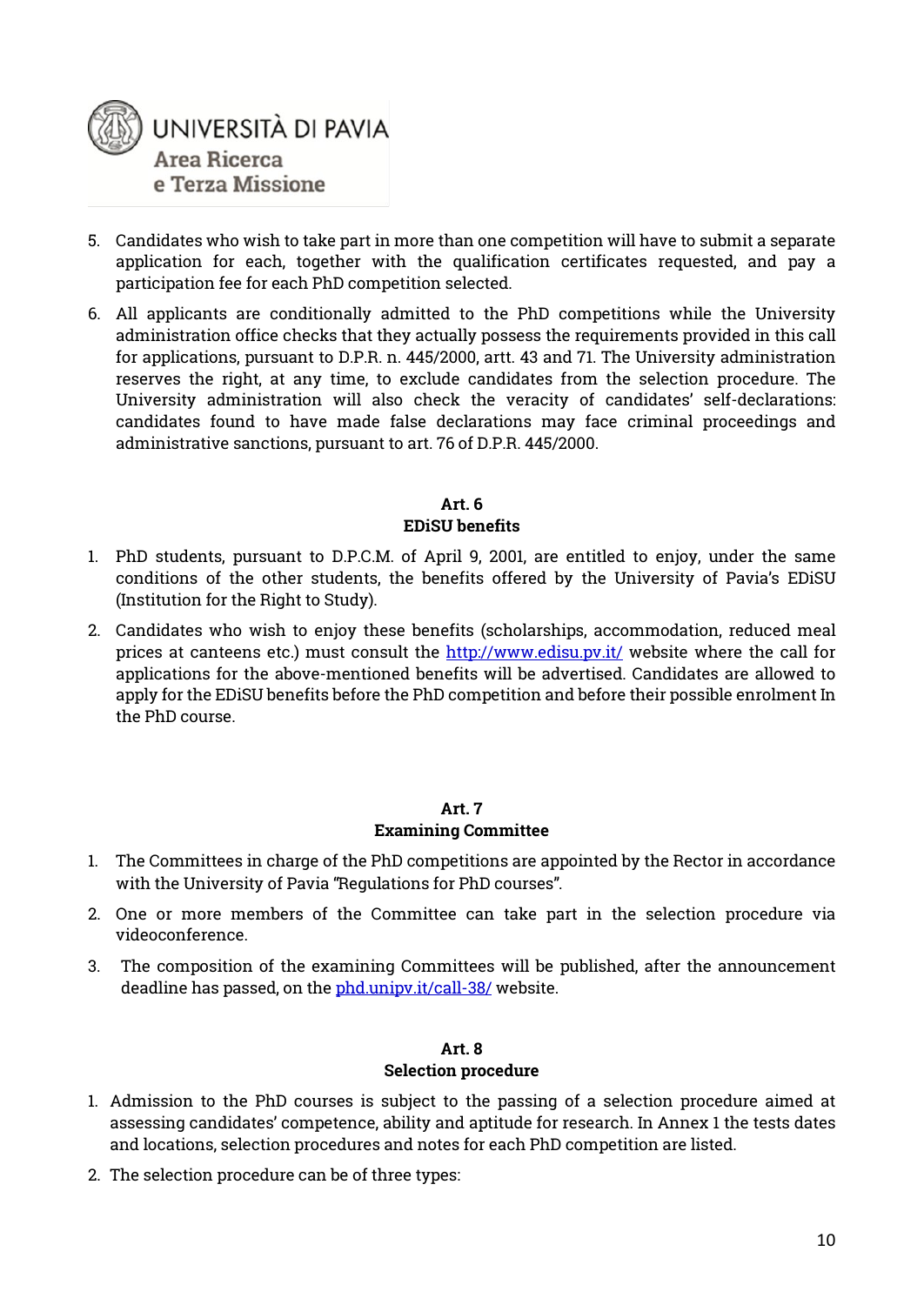

a. Selection procedure by qualifications assessment and tests (written test and interview)

The selection procedure by qualifications assessment and tests consists of a comparative assessment of the qualifications submitted by candidates, as well as two tests.

The admission tests consist of a written test and an interview, including a verification of candidates' knowledge of a foreign language, selected from those listed for each PhD courses and indicated by the candidate in the application. The examining committee can assign up to 30 points per test for the evaluation of each candidate.

The written test may consist of examinations, exercises and essays on topics related to the PhD course.

Candidates who have passed the written test with a score of 21 points or more are admitted to the interview. The interview is deemed to have been passed if a candidate obtains a score of 21 points or more.

If specified in Annex 1 (p. 18 ff.), candidates can ask to be interviewed via videoconference, by selecting the appropriate option during the online application procedure (see art. 5).

Unless otherwise specified in Annex 1, the examining committee can assign up to 10 points for candidates' qualifications for each PhD course, divided as indicated in Annex 1. The qualifications assessment takes place after the written test and before the correction of the papers. The results of the qualifications assessment will be announced before the interview.

b. Selection procedure by qualifications assessment and interview

Unless otherwise specified in Annex 1, the examining committee can assign up to 10 points for candidates' qualifications, divided as specified in Annex 1 for each PhD course. For each PhD course, a minimum threshold may be set for admittance to the interview, as indicated in Annex 1. The results of the qualifications assessment will be announced before the interview, with the modalities and timing indicated in Annex 1.

The interview includes a verification of candidates' knowledge of a foreign language, selected from those listed for each PhD course. The examining committee may assign up to 30 points as an interview points scale. The interview is deemed successful if a candidate obtains a score of 21 points or more.

c. Selection procedure by qualifications assessment only

Unless otherwise specified in Annex 1, the examining committee can assign up to 10 points to candidates' qualifications for each PhD course, divided as indicated in Annex 1. Candidates who have obtained at least 6 points out of 10 are admitted to the ranking list.

3. The examining committee will draw up specific reports. Candidates will be ranked in descending order by totaling the scores obtained by each candidate in the scheduled tests and the qualifications assessment.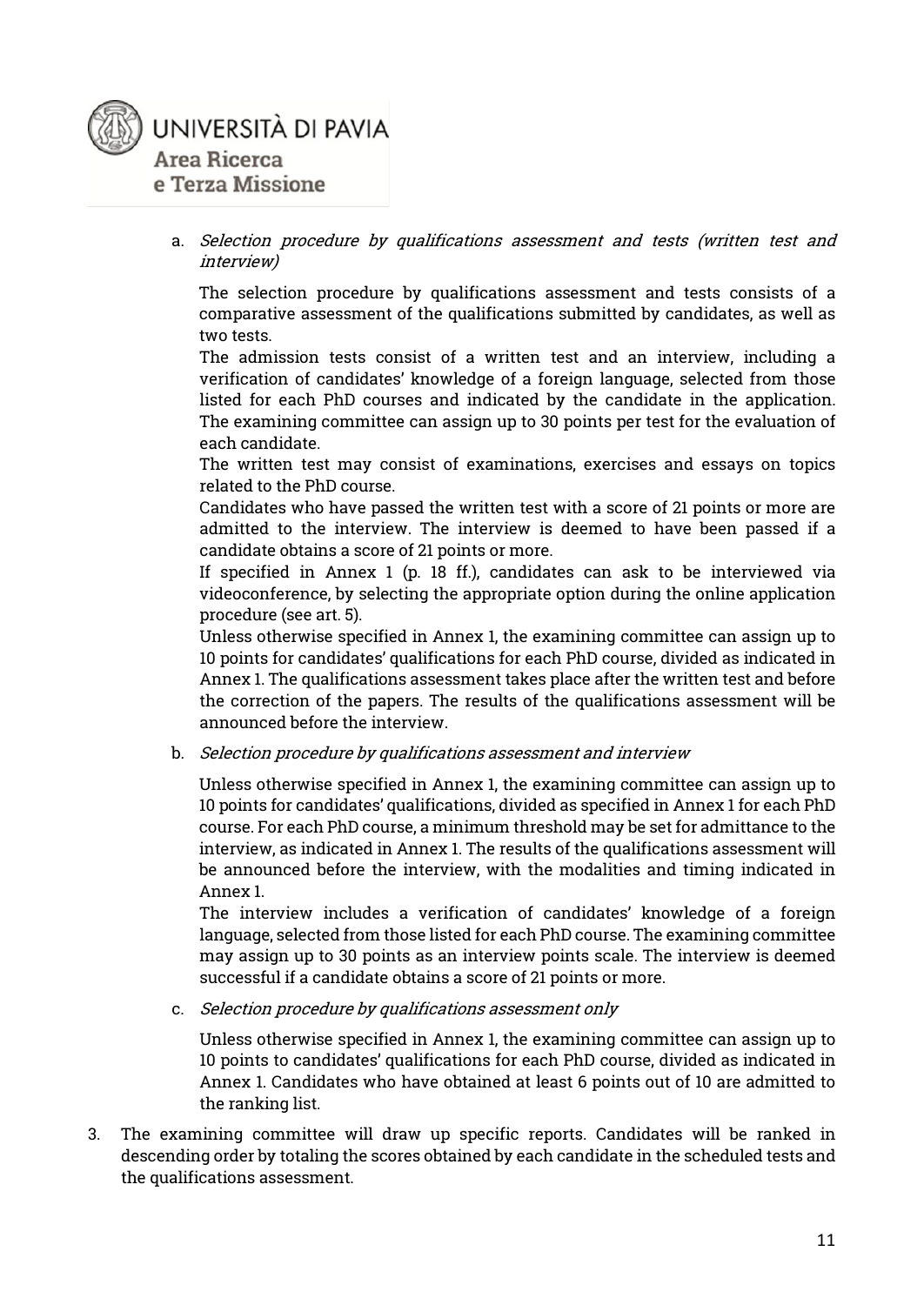

- 4. If candidates have an identical score on the ranking list, the positions with scholarship will be awarded on a means basis, pursuant to D.P.C.M. of April 9, 2001 and subsequent modifications and additions; for positions without a scholarship, the youngest candidate will have ity.
- 5. The President of the Committee will submit to the University Administration the competition reports.
- 6. **The admission tests schedule, indicated in Annex 1 of this call (p. 18 ff.), is equivalent to a notification to applicants. Possible modifications in the dates and locations of the tests will be announced on the [phd.unipv.it/bando-38/](http://phd.unipv.it/bando-38/) website. Candidates will not receive any further communication from the University administration office. Should the current situation of emergency persist, the Committees, in compliance with ministerial and rectoral resolutions, are entitled to establish new admission procedures for PhD courses, that will be communicated on the [phd.unipv.it/bando-38/](http://phd.unipv.it/bando-38/) website at least 7 days before the date of the first on-site test (see Annex 1 of this call).**
- 7. On the day of the on-site tests, candidates will be asked to show a valid identity document. On the same occasion, candidates will also have to sign the printed application form which must then be handed in to the Committee.
- 8. **Failure to take part in the admission tests will be considered as constituting a withdrawal from the application process.**

#### **Art. 9 Admission to the PhD courses**

- 1. The Rector, by Rectoral Decree, acts to verify the validity of the competition records and approves the ranking lists. Candidates who have placed highly on each ranking list are declared winners, provided they meet the admission requirements for access to the PhD competition and enrolment onto a PhD course.
- 2. Candidates are admitted to the PhD courses in the ranking list order until all positions for the given PhD course are taken. Should a candidate decide not to take up his/her place before the start of the course, their place may be taken by other candidates following the ranking list order. Should a candidate win more than one competition, he/she will have to choose only one PhD course and communicate this choice in writing.
- 3. Before the beginning of the educational activity of the PhD course, additional students already selected by specific committees in the framework of international programs involving the University of Pavia can be admitted to the course.

#### **Art. 10**

#### **Public Administration employees**

1. Prevailing laws regarding time off work or special leave will apply to any public administration employees admitted onto a PhD course.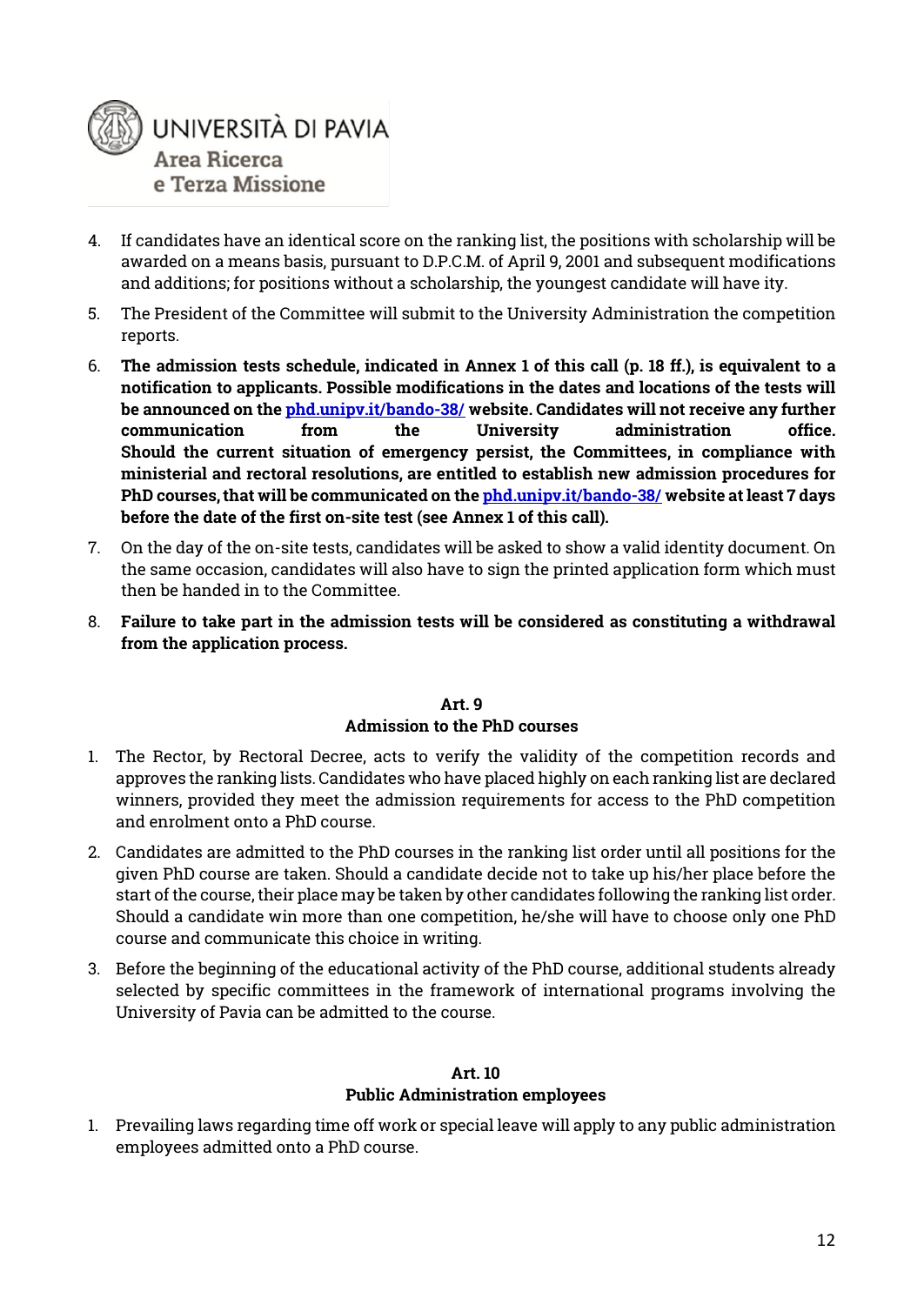

#### **Art. 11 Enrolment**

- 1. The ranking lists will be published on the University's official noticeboard [http://www-](http://www-5.unipv.it/alboufficiale/)[5.unipv.it/alboufficiale/](http://www-5.unipv.it/alboufficiale/) and on the [https://studentionline.unipv.it/esse3/Home.do?cod\\_lingua=eng](https://studentionline.unipv.it/esse3/Home.do?cod_lingua=eng) website. In order to check their results, candidates have to login by entering the username and password provided at the end of the registration procedure, click on "Admissions" from the top right menu and then on "Admission test". **Candidates will not be informed personally: the publication of the ranking list is equivalent to an official notice to applicants.**
- 2. Candidates can appeal against the approval of the ranking list to the TAR (Regional Administrative Tribunal) within 60 days from the publication of the results on the University's official noticeboard, or make a special appeal to the President of the Republic within 120 days; in the absence of an appeal, the provision shall be incontrovertible.
- 3. **Successful applicants must enrol** in the PhD course by following the instructions provided at [phd.unipv.it/call-38/.](http://phd.unipv.it/call-38/)
- 4. Successful applicants who do not yet hold the second-level degree necessary to enrol in a PhD course will be conditionally admitted. By the date of enrolment in the PhD course they will have to provide the University Administration office with proof of graduation by following the procedure described in Art. 2, para. 1.
- 5. Candidates in possession of an academic degree obtained in a non-EU country, if successful, will have to provide the University administration, within a deadline agreed with the office, the following documents:
	- a. legalized degree certificates, bearing the list of the exams taken during their academic career and the marks obtained;
	- b. the original *"Dichiarazione di Valore in Loco"*, issued by the competent italian diplomatic representative in the country where the academic qualification has been attained.

In case of documents in a language different from Italian or English candidates will have to submit, together with the original documents, their sworn and legalized translation into Italian or English. The University administration reserves the right to ask students to provide additional documents if necessary to carry out the appropriate checks on the degree. The Administration office also reserves the right to ask students holding a foreign degree obtained within the EU to provide the "Dichiarazione di Valore in Loco" in cases where its validity is doubted.

- 6. Upon enrolment, non-EU citizens must submit to the Administration office, within a deadline agreed with the office, a photocopy of their residence permit or application for the residence permit.
- 7. Competition winners will have to pay, through the payment notice provided at the end of the application procedure, the enrollment fee, amounting to € 156.00.
- 8. Successful candidates with scholarship, **who do not enrol and pay the enrolment fee by the deadline of 5 days from the day following the publication online**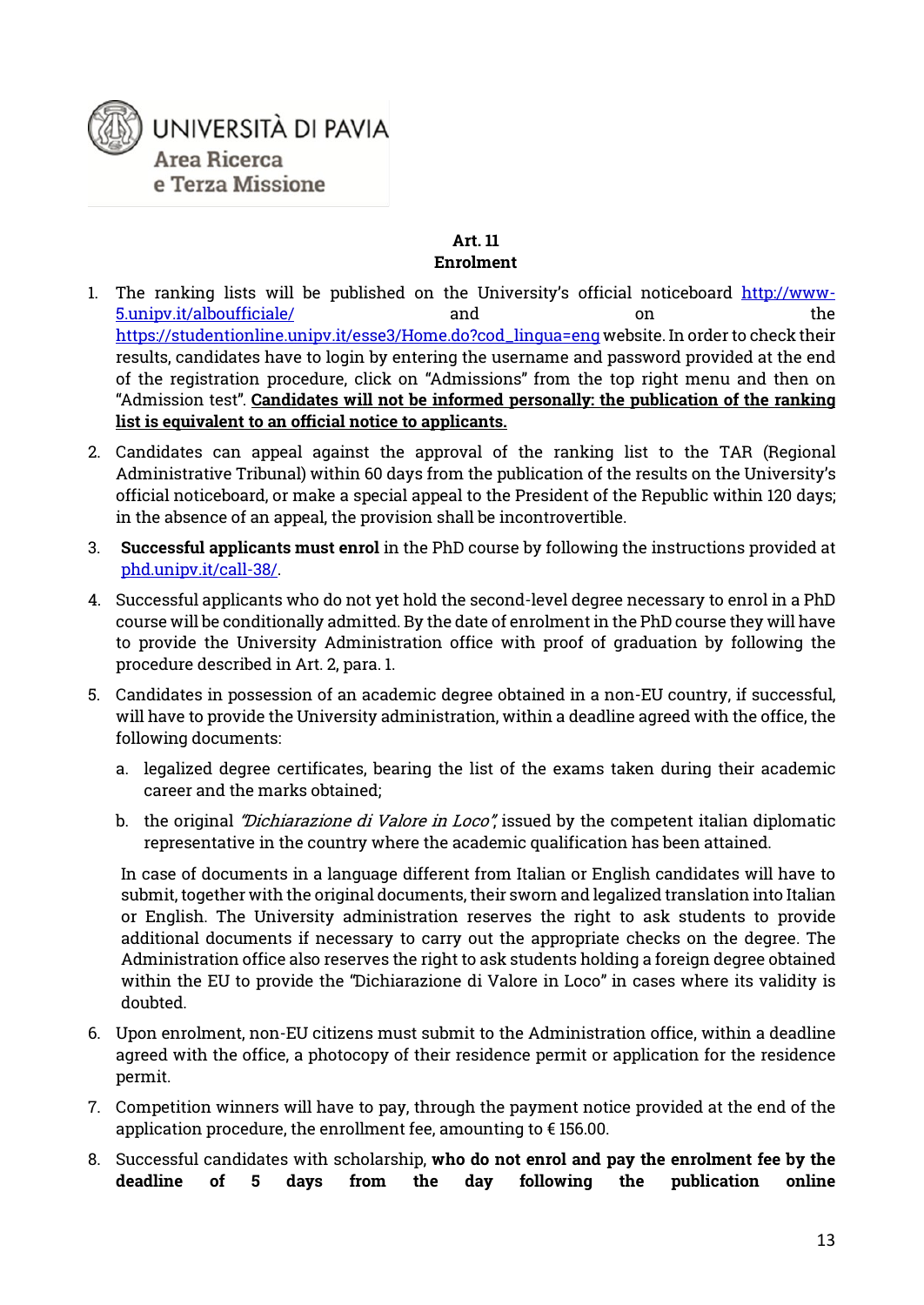

[\(https://studentionline.unipv.it/esse3/Home.do?cod\\_lingua=eng\)](https://studentionline.unipv.it/esse3/Home.do?cod_lingua=eng) **of the ranking list**, will be considered as having **forsaken** their position.

Successful candidates without scholarship, **who do not enrol and pay the enrolment fee by the deadline of 7 days from the day following the publication online** [\(https://studentionline.unipv.it/esse3/Home.do?cod\\_lingua=eng\)](https://studentionline.unipv.it/esse3/Home.do?cod_lingua=eng) **of the ranking list**, will be considered as having **forsaken** their position.

- 9. In case of any renunciations of the entitled candidates before the beginning of the training activities of the PhD course, the positions will be proposed to the following successful candidates in the final ranking. These candidates will be duly informed by e-mail and, if interested, will have to enroll and pay the enrollment fee as per para. 7 within the peremptory deadline of three days from the receipt of the e-mail. After that time, the candidate will be considered as having forsaken the position.
- 10. The University Administration reserves the right to check the validity of winners' declarations. Any applicants found to have made false statements will lose the benefits deriving from these declarations.

#### **Art. 12**

#### **Scholarships**

- 1. Unless otherwise specified in Annex 1, the annual gross amount of a PhD scholarship is  $\epsilon$ 16,243.00, including the I.N.P.S. contribution that is at the expense of the scholarship holder. PhD scholarships are regulated by the provisions of Law n. 476 of August 13, 1984, art. 4.
- 2. The Rector, by Rectoral decree, awards the scholarships to the successful candidates following the order of the ranking lists and until all scholarships for the given PhD course have been assigned.
- 3. Scholarships have a duration of one year and are confirmed annually, provided that the student has been admitted to the following year by the Academic Board.
- 4. The scholarships are paid in monthly deferred installments.
- 5. The scholarship amount is increased by 50%, for a period not exceeding 12 months in total, in case of research periods carried out at foreign institutions, duly authorized in advance by the Academic Board. This period can be increased up to 18 months overall in case of PhD students in joint supervision with foreign universities or PhD programs activated in cooperation with the institutions mentioned in art. 3 para. 2 of the Ministerial Decree n. 226/2021.
- 6. PhD scholarships cannot be combined with other scholarships awarded for any reason whatsoever. The only exceptions are scholarships assigned by national or international bodies to support with internships abroad the research activities. The compatibility of these scholarships with the PhD scholarship is decided by the Academic Board.
- 7. Students who have already benefited from a PhD scholarship, even partially, are not eligible for a second one.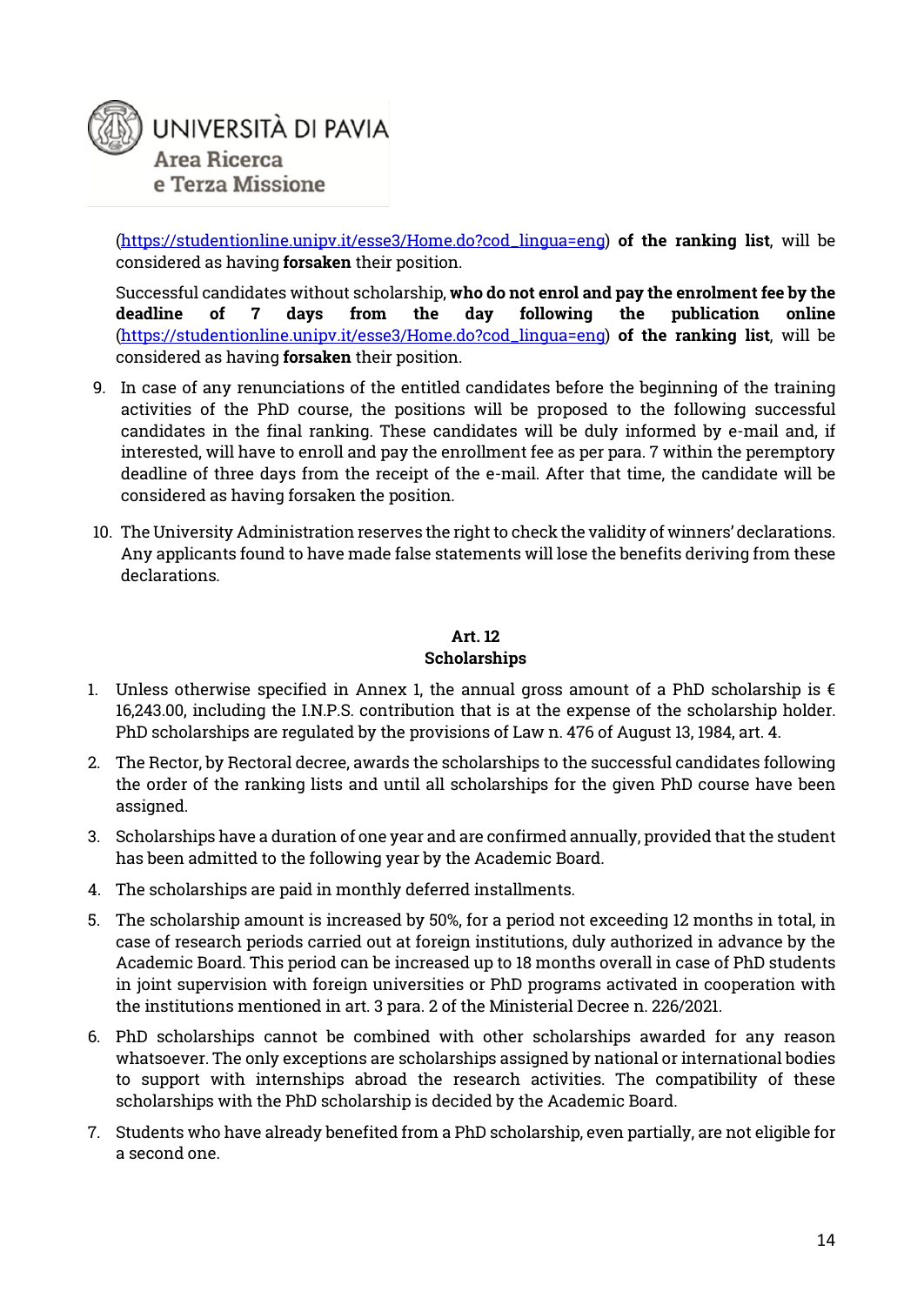

8. To each PhD student, with or without scholarship, a budget for research activity in Italy and abroad is awarded, amounting to 10% of the scholarship, in accordance with the provisions of the Ministerial Decree n. 226/2021, art. 9.

#### **Art. 13 PhD students' obligations**

- 1. Admission onto a PhD course entails full-time and dedicated commitment. The Academic Board may set specific rules for PhD courses jointly supervised with companies, institutes or public research centres or students of medical specialization schools attending PhD courses.
- 2. The acceptance of scholarships labeled as PNRR implies the following obligations:
	- a. for basic PNRR scholarships, PhD students must spend a period of training and research abroad of at least six months;
	- b. for scholarships labeled as "PNRR PA", "PNRR Cultural Heritage" and "PNRR Digital and Environmental Transitions", PhD students must spend:
		- i. a period of training and research abroad of at least six months, and
		- ii. periods of training and research in companies, research centers or public administration from a minimum of six months to a maximum of twelve months;
	- c. for scholarships labeled as "PNRR DM 352", PhD students must spend:
		- i. a period of training and research abroad of at least six months, and
		- ii. periods of study and research in companies from a minimum of six months to as maximum of twelve months.

#### **Art. 14**

#### **PhD students' teaching activity**

1. Upon authorization of the Academic Board, the PhD students may act as a tutor, as well as fill a supplementary teaching role up to a maximum of 40 hours per academic year, as an integral part of their training project and without any increase of the amount of the PhD scholarship. The supplementary teaching roles are attributed by the Department Council, upon proposal of the professors in charge of the activities for which the collaborations are requested. PhD students in the medical area can take part in clinical and assistance activities.

#### **Art. 15**

#### **Joint attendance with medical specialization schools**

- 1. Final-year students of medical specialization schools can jointly attend a PhD course.
- 2. The year of joint attendance is followed by the exclusive attendance of the PhD course. The legal duration of the PhD course, including the year of joint attendance, remains unchanged.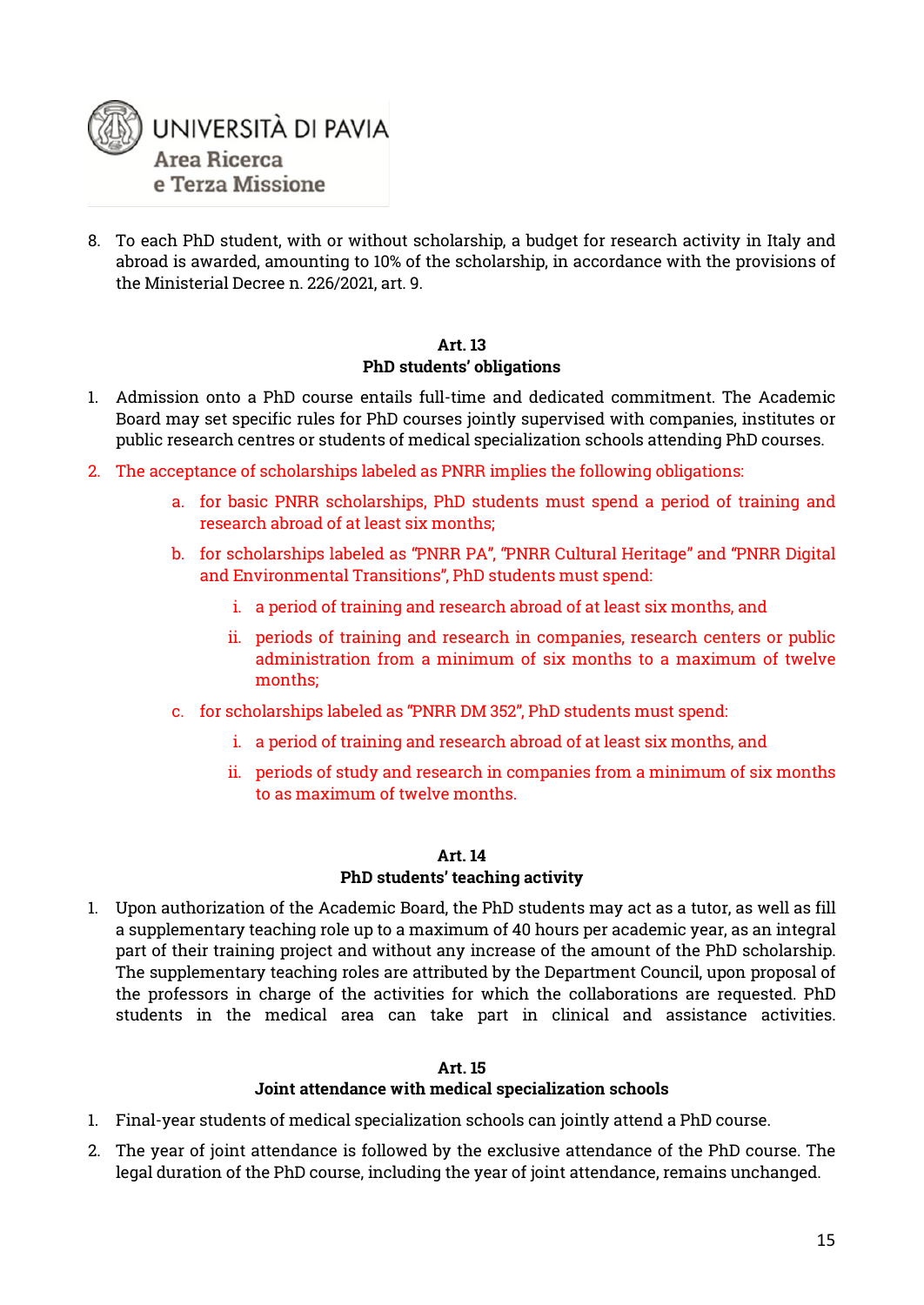

- 3. Final-year students of medical specialization schools who have successfully passed the PhD competition can request the joint attendance to the University Administration, enclosing the following documents:
	- a. written authorization to the joint attendance, issued by the specialization school Committee, considering the distance between the two locations, the activity and the commitment requested by both the specialization school and the PhD course;
	- b. curriculum vitae et studiorum and self-declaration on the research activity carried out during the specialization school;
	- c. possible request of reduction of the PhD activities, depending on the consistency between the PhD project and the research activities already carried out during the specialization school.
- 4. The Training for Research Unit submits the request to the Academic Board of the PhD course, which decides whether to allow the joint attendance, based on the consistency between the research program of the PhD program and the research activity already carried out by the student, and considering the distance between the locations, the activity and the commitment requested by both the specialization school and the PhD course. Any request for a reduction of the PhD activities is approved by the Academic Board of the PhD program, subject to a positive evaluation of the consistency between the PhD project and the research activities already carried out during the specialization school. In case the request for joint attendance is not accepted, the enrolment in the PhD course is only allowed after renouncing the specialization school.
- 5. During the year of joint attendance, the PhD scholarship cannot be combined with any salary, however denominated, received for the activities of the specialization school.

#### **Art. 16 Incompatibility**

1. For what concerns any incompatibilities, candidates are invited to refer to the laws in force.

#### **Art. 17 Ethical Code**

1. PhD students will have to abide by the provisions of the University of Pavia Code of Ethics, available at the following link: [https://web.unipv.it/ateneo/statuto-regolamenti/.](https://web.unipv.it/ateneo/statuto-regolamenti/)

#### **Art. 18**

#### **Final exam and attainment of the PhD degree**

1. The title of PhD ("Dottore di ricerca") is attained following a positive assessment of a research thesis which contributes to the progress of knowledge or methodology in the research field chosen by the PhD student. The thesis is publicly discussed in front of a committee appointed by the Rector.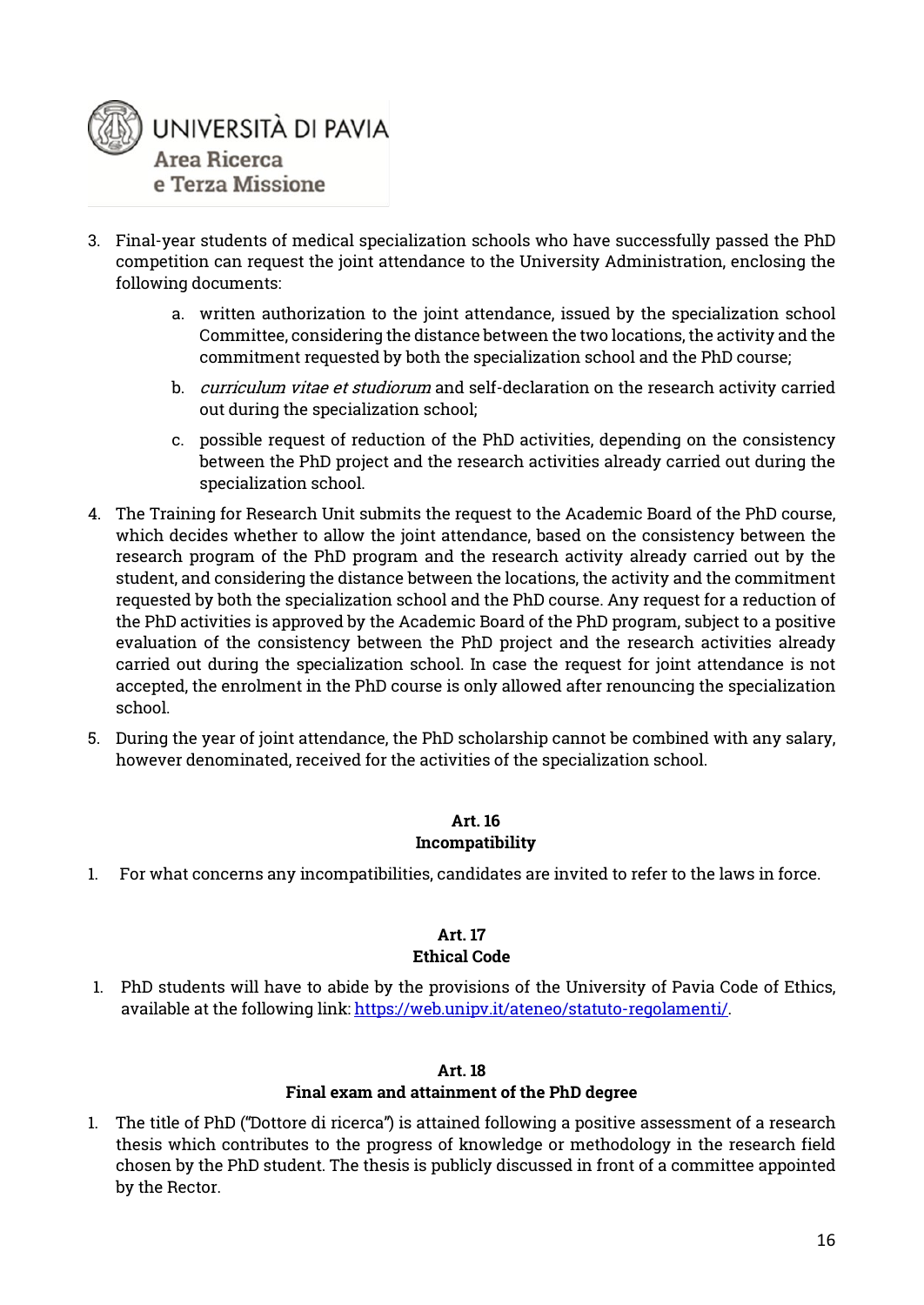

Unless otherwise specified in Annex 1, the PhD degree is awarded by the Rector of the University of Pavia.

2. The attainment of the PhD degree will be certified by the University administration after the upload of the complete version of their PhD theses in the University's electronic archives by the PhD graduate. The University will take care of depositing the theses, according with the current Italian laws, at the National Libraries of Roma and Firenze where they will be conserved and made available for public consultation.

#### **Art. 19**

#### **Use of personal data**

- 1. Pursuant to art. 13 of the General Data Protection Regulation (EU) 2016/679, the information supplied by candidates will be gathered by the University of Pavia's Research and Training for Research Unit and used for the management of the admission competitions and of the possible candidates' academic career. Granting consent for the handling of personal data is therefore obligatory and failure to do so will result in candidates' exclusion from the competition.
- 2. The information provided by the candidates will be communicated to the University of Pavia's administrative offices and to the departments directly concerned with the legal and financial positions of the successful candidates.
- 3. Candidates are entitled to the rights stated in art. 13 of the General Data Protection Regulation (EU) 2016/679, including access to their personal data, its modification, updating, integration, cancellation etc., and likewise reserve the right to oppose any use of the data other than the institutional purposes stated above.

#### **Art. 20**

#### **Head of Administrative Procedures**

1. The Manager of Administrative Procedures, under Law no. 241 of 7 August 1990 and subsequent modifications and additions, is Ms Sofia Baggini, Head of the Research and Third Mission Area. For information please contact the Training for Research Unit – Via Ferrata n.  $5$  – Pavia (Italy), tel. +39 0382-985021/4327/5983/5982/5937/5984, e-mai[l concorso-dottorati@unipv.it.](mailto:concorso-dottorati@unipv.it)

#### **Art. 21 Final regulations**

- 1. In relation to any issues not explicitly specified in this announcement, the provisions of existing Italian legislation on PhD courses and of the University of Pavia's "Regulations for PhD courses" n. 900 of April 11, 2022 apply.
- 2. Only the Italian version of this call for applications will be binding in case of controversies.

#### **Pavia, register date**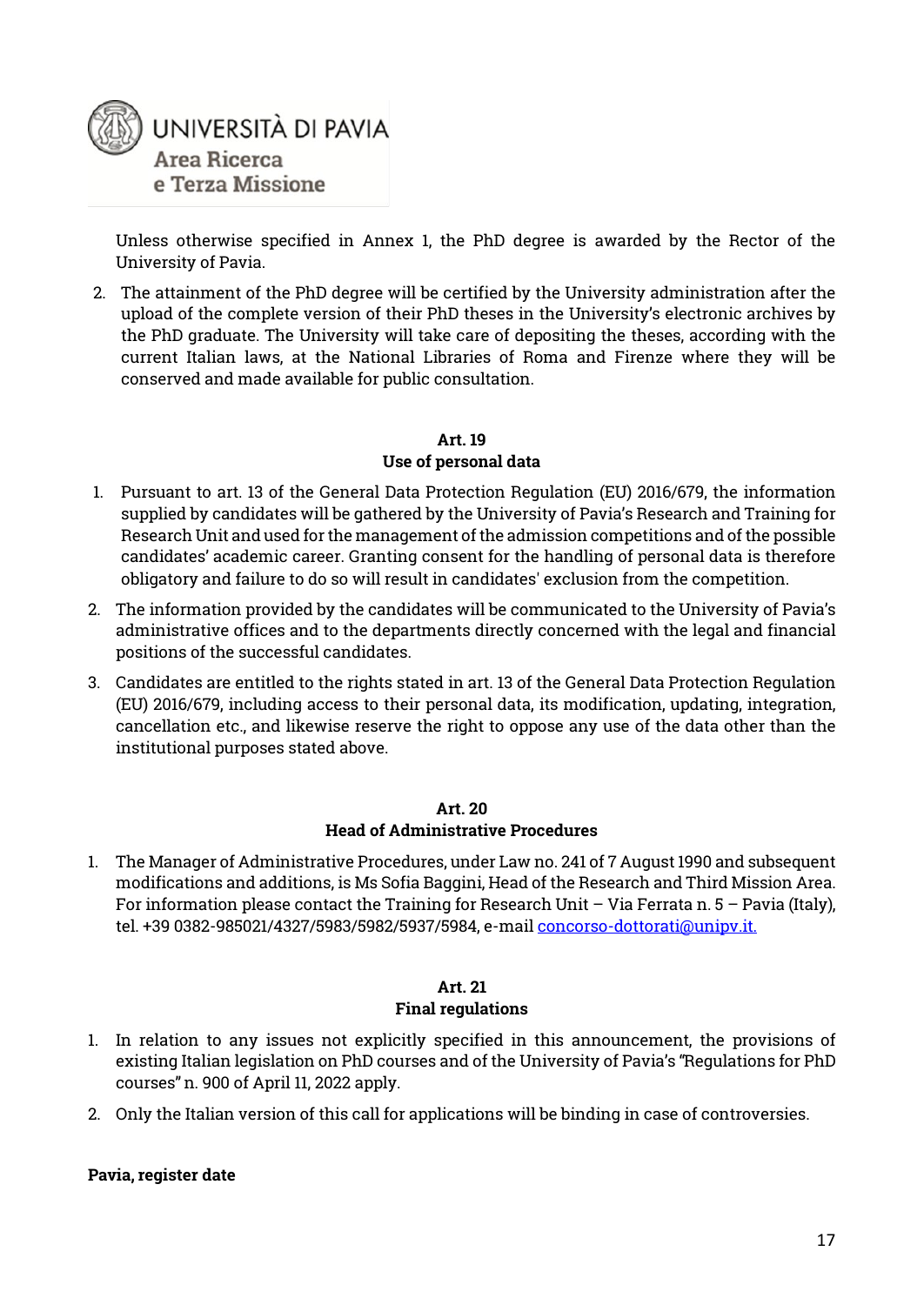

### **MACRO-AREA OF SCIENCE AND TECHNOLOGY**

#### **PhD COURSE IN BIOENGINEERING, BIOINFORMATICS AND HEALTH TECHNOLOGIES**

**LOCATION:** DEPARTMENT OF ELECTRICAL, COMPUTER AND BIOMEDICAL ENGINEERING

#### **COORDINATOR:** Prof. SILVANA QUAGLINI

**RESEARCH TOPICS:** bioinformatics, biomedical informatics, modeling of biological systems, biomedical technology, computational biomechanics, biological tissue engineering, biomaterials, synthetic biology

| <b>POSITIONS WITH</b><br><b>SCHOLARSHIP</b>                  | 5              | 2 scholarships funded by the University of Pavia<br>2 scholarships funded by the Department of Electrical,<br><b>Computer and Biomedical Engineering</b><br>1 scholarship funded under the project "Facing Global<br>Challenges", to undertake research in "Biomedical devices<br>for digital fluidics for the Life Sciences" |
|--------------------------------------------------------------|----------------|-------------------------------------------------------------------------------------------------------------------------------------------------------------------------------------------------------------------------------------------------------------------------------------------------------------------------------|
| <b>POSITIONS WITH</b><br>"PNRR DM 352"<br><b>SCHOLARSHIP</b> | 1.             | 1 scholarship to undertake research in "Development of<br>methodologies and algorithms for the analysis of NGS data<br>through bioinformatic pipeline and machine learning for<br>boosting rare disease diagnostic", in cooperation with<br>Engenome srl.                                                                     |
|                                                              |                | Please note that the acceptance of a PNRR scholarship<br>implies obligations additional to those of a regular<br>scholarship: see art. 13 of this call.                                                                                                                                                                       |
| <b>POSITIONS WITHOUT</b><br><b>SCHOLARSHIP</b>               | $\overline{2}$ |                                                                                                                                                                                                                                                                                                                               |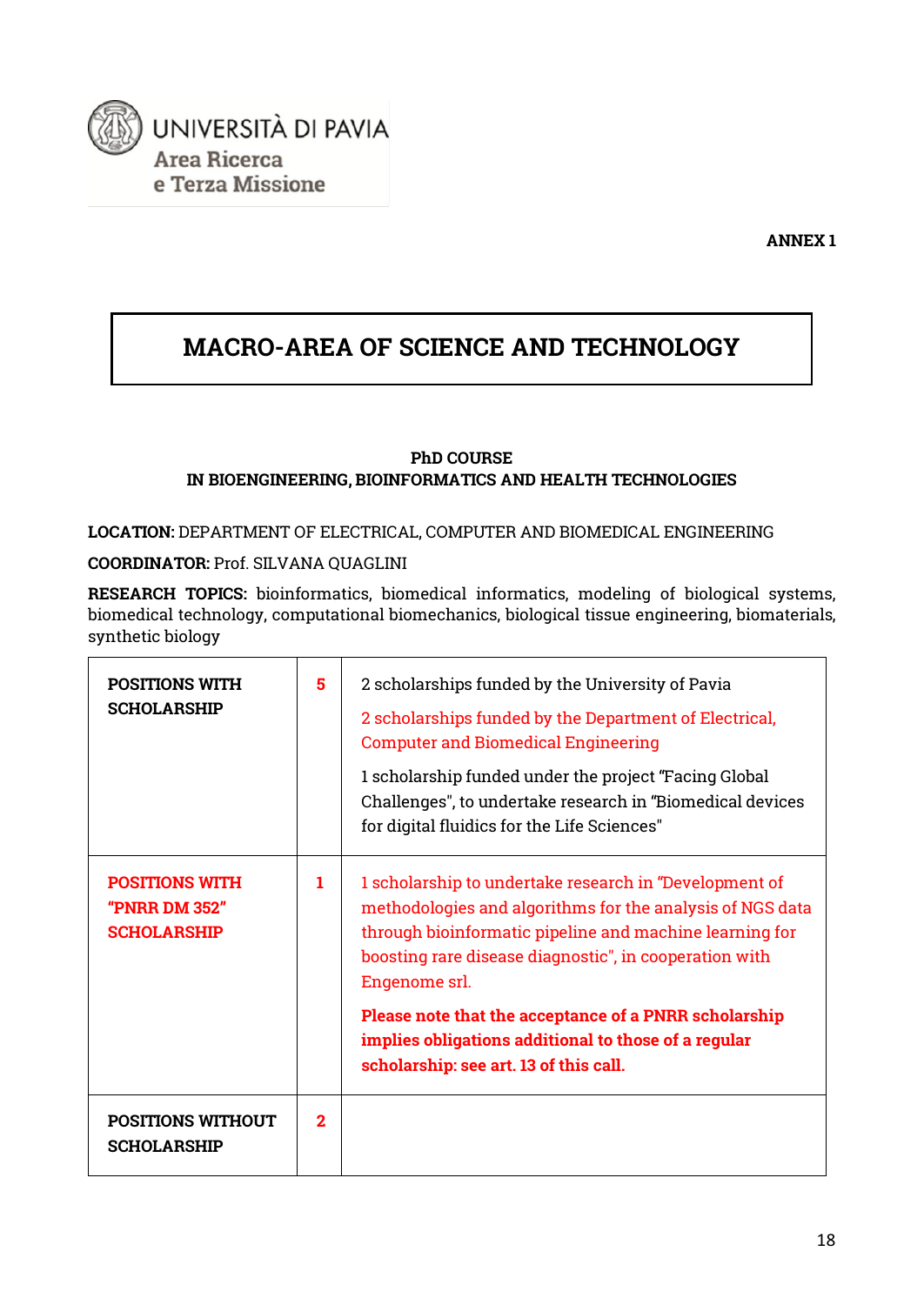

Area Ricerca e Terza Missione

| <b>ADDITIONAL</b><br><b>POSITIONS RESERVED</b><br>TO CANDIDATES WITH<br><b>A SCHOLARSHIP</b><br><b>FROM A FOREIGN</b><br><b>COUNTRY</b> |   | The "Additional positions reserved to candidates with a<br>scholarship from a foreign country" are reserved to<br>candidates holding, at the time of the enrollment onto the<br>PhD course, a scholarship of the same duration of a PhD<br>course. The University of Pavia does not provide PhD<br>scholarships for such positions. The Committee will draw<br>up specific reports and a separate ranking list. |
|-----------------------------------------------------------------------------------------------------------------------------------------|---|-----------------------------------------------------------------------------------------------------------------------------------------------------------------------------------------------------------------------------------------------------------------------------------------------------------------------------------------------------------------------------------------------------------------|
| <b>TOTAL POSITIONS</b>                                                                                                                  | 9 |                                                                                                                                                                                                                                                                                                                                                                                                                 |

#### **ADMISSION PROCEDURE: qualifications assessment and interview.**

Candidates are allowed to take the interview in English and/or via videoconference. The videoconference must be requested by selecting the appropriate option in the online application procedure (see art. 5 of this Call for applications).

**LINGUISTIC KNOWLEDGE:** candidates' knowledge of English will be verified during the interview.

#### **QUALIFICATIONS ASSESSMENT: UP TO 15 POINTS ARE ASSIGNED UPON ASSESSMENT OF EACH CANDIDATE'S QUALIFICATIONS, AS FOLLOWS:**

- a. motivation letter in Italian or English language (max 500 words) (up to **1** point);
- b. research project either in Italian or in English (max. 1500 words, bibliography not counted), related to PhD research topics. The project's structure should be as follows: short general introduction about the state of the art relative to the chosen topic; presentation of the research's objectives; discussion of the expected results; evaluation of the theoretical and/or practical implications (up to **5** points);
- c. exams taken during the candidate's degree courses, bearing the mark (up to **6** points);
- d. scientific publications (up to **1** point);
- e. curriculum vitae (up to **2** points).

The qualifications must be submitted according to the procedure indicated in art. 5, para. 2 of this call for applications.

#### **The minimum score to be admitted to the interview is 8/15.**

The results of the qualifications assessment will be published online no later than **September 12, 2022**. The results will be posted on the Department of Electrical, Computer and Biomedical Engineering noticeboard and in the Personal Area of the candidate in the University website. This can be accessed using the login information provided at the end of the registration procedure.

**INTERVIEW: September 19, 2022, at 9:30 (CET)**, "Aula Seminari" of the Department of Electrical, Computer and Biomedical Engineering (ex "Aula Dipartimento di Informatica e Sistemistica") - Floor D - Via Ferrata n. 5 – Pavia.

The research project will be discussed during the interview and is meant to verify the candidate's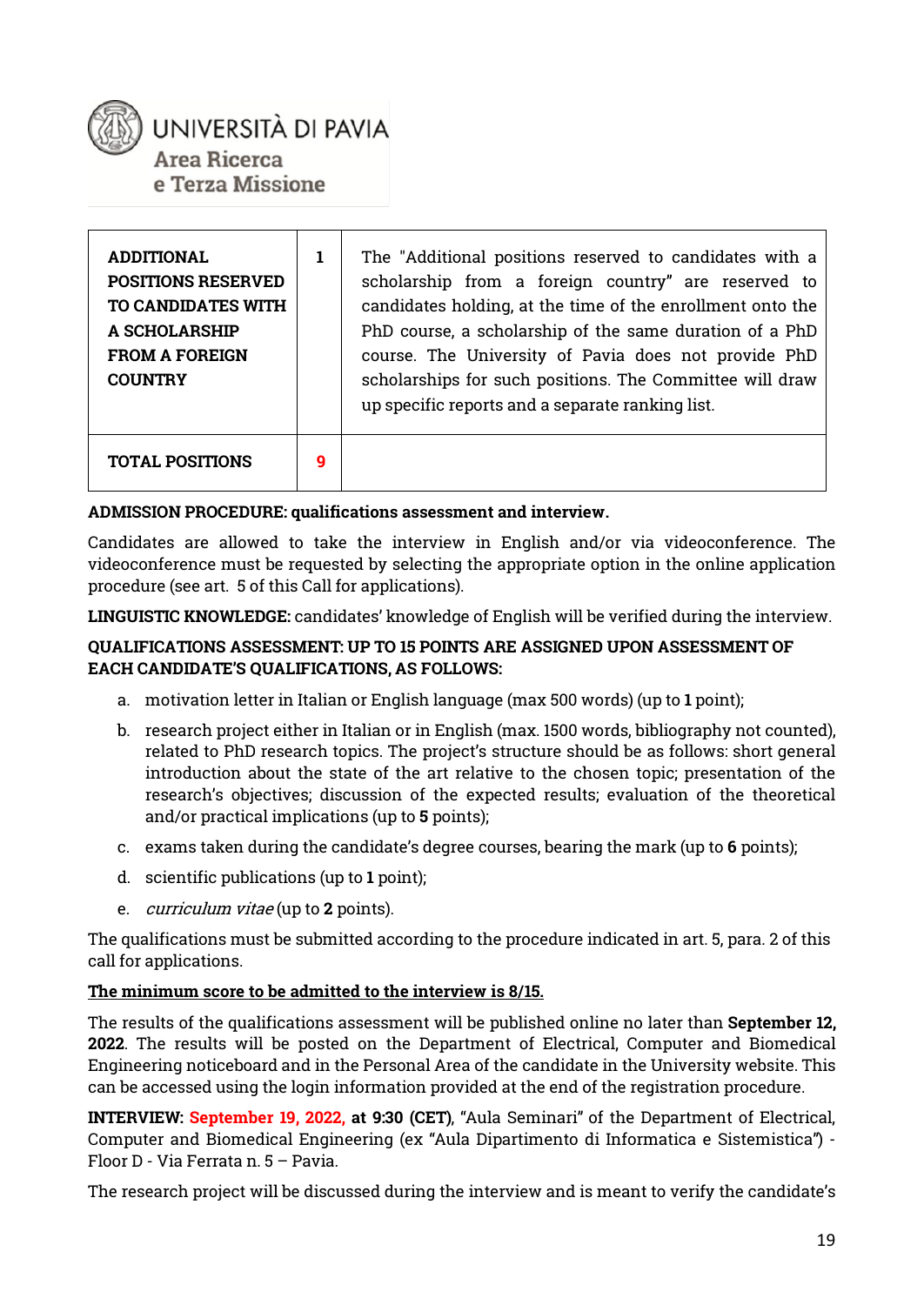

aptitude towards research. It will not be binding if the candidate is admitted onto the PhD course.

Candidates who requested to take the interview via videoconference will be informed by the Committee about the date and time of the interview. Before the interview, candidates will be asked to show a valid identity document. The University of Pavia does not take any responsibility for a candidate's failure to take the interview due to technical difficulties.

**PLEASE NOTE:** Candidates who intend to apply for the scholarships to undertake research in:

- Biomedical devices for digital fluidics for the Life Sciences
- Development of methodologies and algorithms for the analysis of NGS data through bioinformatic pipeline and machine learning for boosting rare disease diagnostic

must state their interest to the examining committee before the interview; these candidates' interviews will therefore also include a discussion of the project topics. The examining committee will draw up a specific ranking list.

#### **INFO**: <http://phdbb.unipv.eu/>

The PhD course involves the following programs:

- 1. Big data and biomedical informatics
- 2. Diagnostic, therapeutic and rehabilitative bioengineering
- 3. Cell and tissue Bioengineering

#### **PHD COURSE IN COMPUTATIONAL MATHEMATICS AND DECISION SCIENCES**

#### **LOCATION**: DEPARTMENT OF MATHEMATICS "F. CASORATI"

**COORDINATOR**: Prof. LUCA FRANCO PAVARINO;

**COOPERATING INSTITUTION:** Università della Svizzera Italiana (USI)

The PhD degree will be jointly conferred by the Rector of the University of Pavia and the Rector of the Università della Svizzera Italiana (USI).

#### **PhD students will have to spend a mobility period at the Università della Svizzera Italiana of at least six months over the three years.**

#### **RESEARCH TOPICS:**

**Computational Mathematics, Mathematical Analysis and Modeling:** partial differential equation models and applications, functional analysis, nonlinear analysis, variational models and methods, calculus of variations

**Numerical Analysis and Scientific Computing:** numerical methods for ordinary and partial differential equations (finite elements, spectral elements, isogeometric analysis), approximation of data and functions, numerical linear algebra, parallel and distributed computing, numerical simulation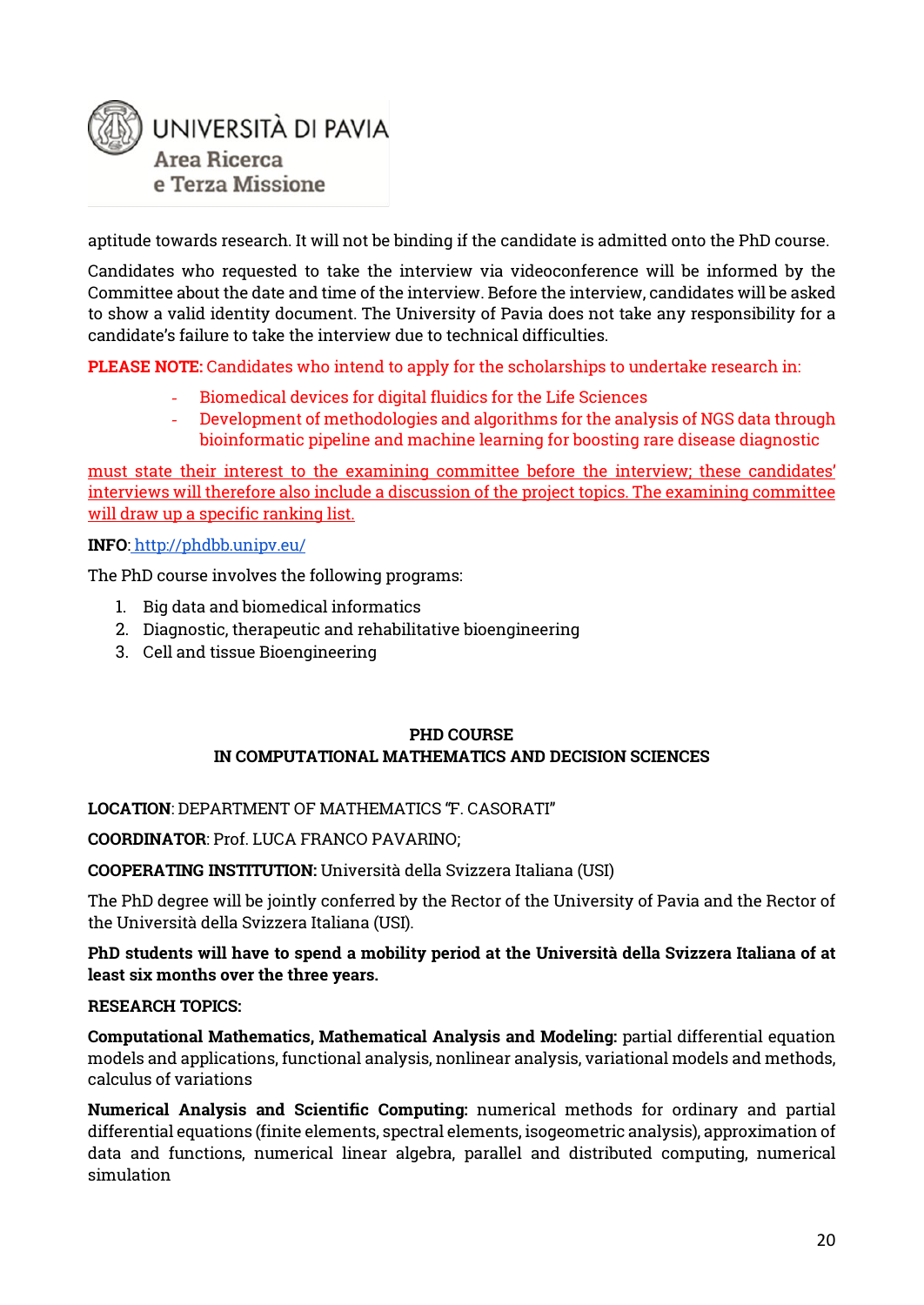

**Optimization and Operational Research:** Optimization methods, convex, integer, quadratic, and nonlinear programming, optimization algorithms, Control Theory

**Biomathematics and computational medicine:** mathematical and numerical modeling in Biology, Physiology, Neurosciences, Computational Cardiology, Epidemiology

**Mathematical Physics:** kinetic theory, granular media, statistical mechanics, diffusion equations, hyperbolic systems, socio-economic modeling

**Computational Physics and Biophysics:** mathematical and computer methods in Elementary Particle and High Energy Physics, Monte Carlo methods, quantum computing, biophysical models and Monte Carlo methods in Radiotherapy and Hadrotherapy

**Computational Statistics:** multivariate Statistics, data analysis, Bayesian Statistics, analytical models for Big Data and Data Sciences

**Decision Sciences:** decision models, decision under uncertainty, risk theory, game theory

**Machine Learning, Artificial Intelligence, Computational Intelligence:** Machine Learning, Statistical Learning, Artificial Neural Networks, Deep Learning; applications in Neuroscience, Neuroimaging, Cardiology, Epidemiology.

A more detailed description of the research carried out in this PhD program is available at [http://compmat.unipv.it/.](http://compmat.unipv.it/) For details about research at the University of Pavia, see [http://matematica.unipv.it/,](http://matematica.unipv.it/) for details about research at USI Institute of Computational Sciences see [https://www.ics.usi.ch.](https://www.ics.usi.ch/)

| <b>POSITIONS WITH</b><br><b>SCHOLARSHIP</b>                  | 1 | 1 scholarship funded by USI                                                                                                                                                                                                                                                                                                                                                                                                   |  |
|--------------------------------------------------------------|---|-------------------------------------------------------------------------------------------------------------------------------------------------------------------------------------------------------------------------------------------------------------------------------------------------------------------------------------------------------------------------------------------------------------------------------|--|
| <b>POSITIONS WITH</b><br>"PNRR PA"<br><b>SCHOLARSHIP</b>     | 1 | 1 scholarship to undertake research in "Big Data and Machine"<br>Learning for measuring and monitoring corruptions<br>phenomena by the analysis of public contracts".<br>Please note that the acceptance of a PNRR scholarship<br>implies obligations additional to those of a regular<br>scholarship: see art. 13 of this call.                                                                                              |  |
| <b>POSITIONS WITH</b><br>"PNRR DM 352"<br><b>SCHOLARSHIP</b> | 4 | 1 scholarship to undertake research in "Development of metrics<br>and models of heterogeneous data analysis for sustainability<br>management policies of companies and organizations using<br>"hybrid" information sources and machine learning<br>algorithms", in collaboration with Widetech SpA;<br>1 scholarship to undertake research in "Quantum Machine"<br>Learning for Insurance and Asset Management applications", |  |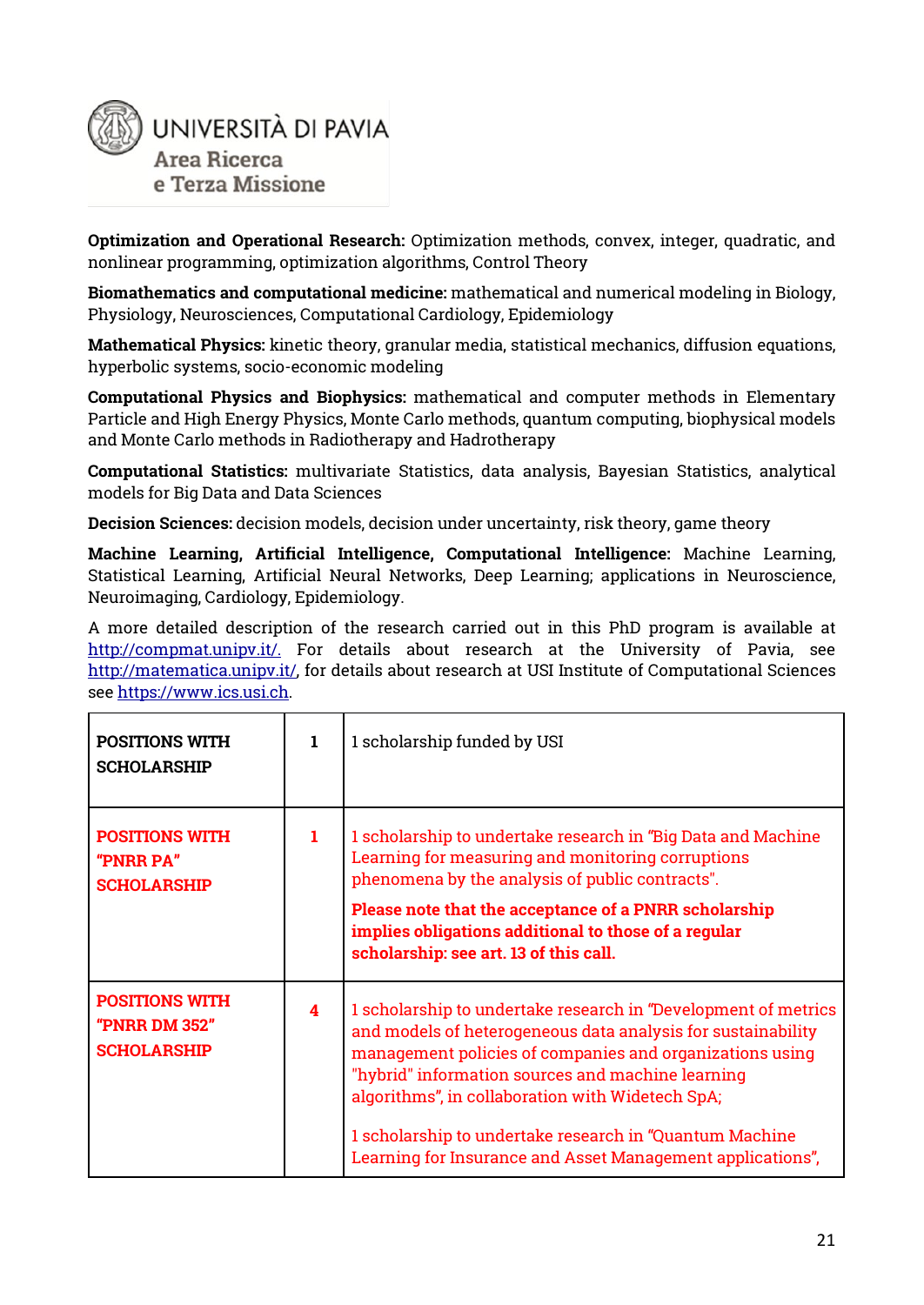

|                                                |   | in collaboration with Assicurazioni Generali SpA<br>1 scholarship to undertake research in ""Optimization and<br>Artificial Intelligence for Neural Architecture Search", in<br>collaboration with Artificially;<br>1 scholarship to undertake research in "Challenges and<br>Opportunities of Natural Language Processing", in<br>collaboration with Zucchetti. |
|------------------------------------------------|---|------------------------------------------------------------------------------------------------------------------------------------------------------------------------------------------------------------------------------------------------------------------------------------------------------------------------------------------------------------------|
|                                                |   | Please note that the acceptance of a PNRR scholarship<br>implies obligations additional to those of a regular<br>scholarship: see art. 13 of this call.                                                                                                                                                                                                          |
| <b>POSITIONS WITHOUT</b><br><b>SCHOLARSHIP</b> | 1 |                                                                                                                                                                                                                                                                                                                                                                  |
| <b>TOTAL POSITIONS</b>                         | 7 |                                                                                                                                                                                                                                                                                                                                                                  |

**ADMISSION PROCEDURE:** qualifications assessment and interview via videoconference. Candidates are allowed to take the interview in English.

**LINGUISTIC KNOWLEDGE:** candidates' knowledge of English will be verified during the interview.

#### **QUALIFICATIONS ASSESSMENT: UP TO 15 POINTS ARE ASSIGNED UPON ASSESSMENT OF EACH CANDIDATE'S QUALIFICATIONS, AS FOLLOWS:**

- a. letter of intent written in English (max 2000 words) including the research project to be carried out during the PhD course. This will not be binding if the candidate is admitted to the PhD program: up to **3 points**;
- b. exams taken during the candidate's masters degree course: up to **4 points**;
- c. a maximum of 1 reference letter, issued and submitted directly by a professor from the university where the applicant's degree was awarded or by other professors/researchers who have had direct contact with the applicant. During the online application, the candidate will enter the contact data of the chosen referee who, through a specific online procedure, will have to upload the reference letter directly in the University portal by the deadline of the call. Unlike the other documents, the letter must not be uploaded by the candidate during the online application procedure. Letters uploaded by the candidate him/herself will not be evaluated by the committee: up to **2 points**;
- d. abstract of the Master thesis, if available (max 1000 words), publications and preprints. Concerning publications and preprints, candidates may also send an abstract and indicate a DOI (Digital Object Identifier), or otherwise provide a link to a web repository. Only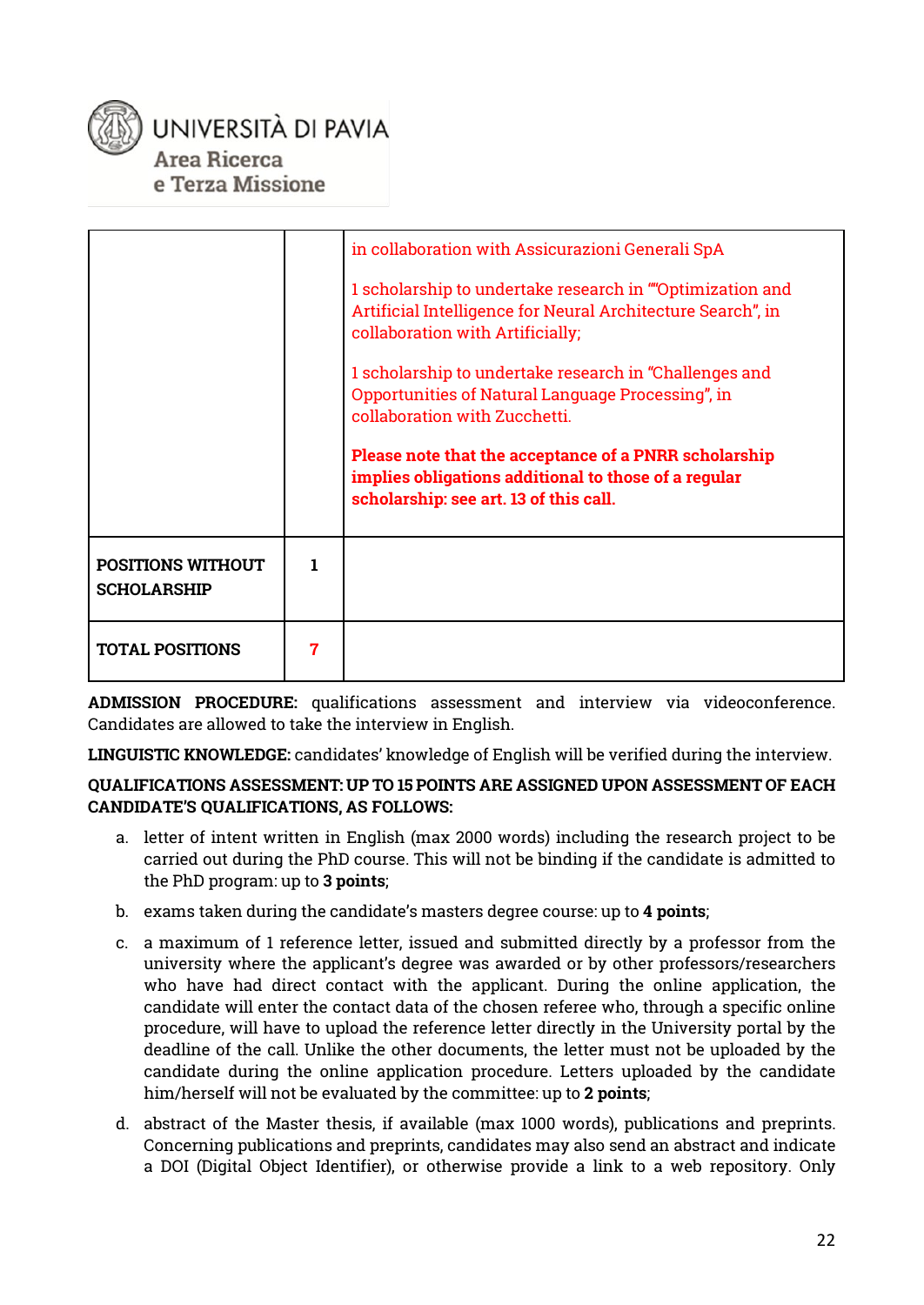

publications from the last 5 years that are congruent with the research topics of the PhD course will be considered: up to **2 points**;

#### e. curriculum vitae: up to **4 points**.

Except for the reference letter, the qualifications must be submitted according to the procedure indicated in art. 5, para. 2 of this call for applications.

#### **The minimum score to be admitted to the interview is 10/15.**

The results of the qualification assessment will be published online no later than **July 12, 2022**. The results will be posted in the Personal Area of the candidate in the University website. This can be accessed using the login information provided at the end of the registration procedure.

#### **INTERVIEW: July 18, 2022 at 9:00 (CET), via videoconference.**

The interview will be held in Italian or English and will verify the candidate's knowledge of English. The interview will concern the main topics covered by the PhD course and will include a short presentation of the research project meant to verify the candidates' aptitude towards research.

Before the interview, candidates will be asked to show a valid identity document. The University of Pavia does not take any responsibility for a candidate's failure to take the interview due to technical difficulties.

**PLEASE NOTE:** Candidates who intend to apply for the scholarships to undertake research in:

- − Big Data and Machine Learning for measuring and monitoring corruptions phenomena by the analysis of public contracts
- − Development of metrics and models of heterogeneous data analysis for sustainability management policies of companies and organizations using "hybrid" information sources and machine learning algorithms
- − Quantum Machine Learning for Insurance and Asset Management applications
- − Optimization and Artificial Intelligence for Neural Architecture Search
- − Challenges and Opportunities of Natural Language Processing

must state their interest to the examining committee before the interview; these candidates' interviews will therefore also include a discussion of the project topics. The examining committee will draw up a specific ranking list.

#### **INFORMATION:** <http://compmat.unipv.it/>

#### **DETERMINATION OF THE UNIVERSITY AFFILIATION**

PhD students will be affiliated to the University (UNIPV or USI) providing their scholarship. Once the ranking list has been determined, selected candidates will be asked to express their preference regarding the university affiliation. The Academic Board of the PhD course will then assign the scholarships based on the candidates' preference, until the scholarships of one of the two Universities have all been attributed. The remaining scholarship grantees will be assigned the scholarships of the other University, irrespective of their indicated preference. The winner of the position without scholarship will be affiliated to the University of his/her choice.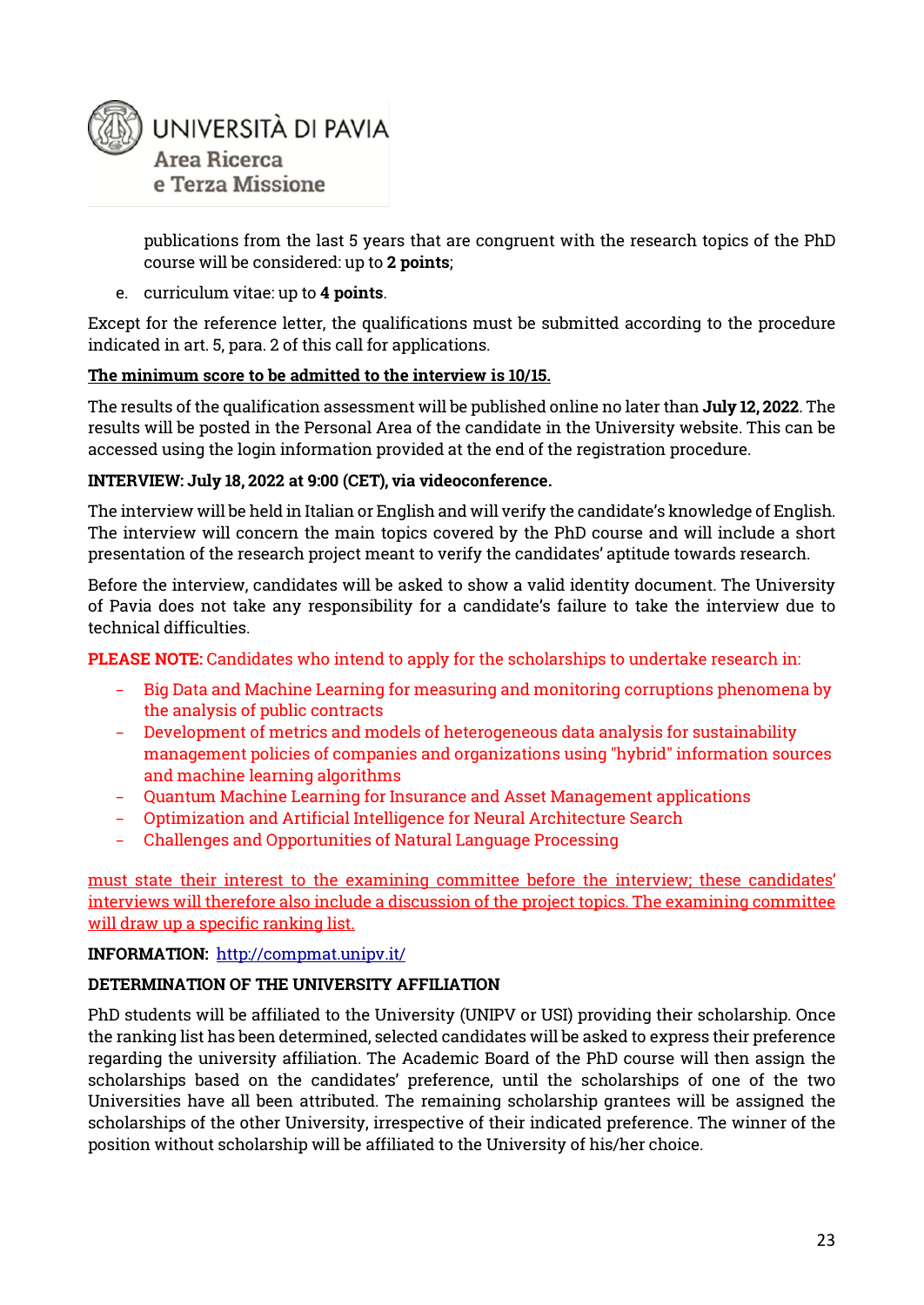

#### **PhD COURSE IN DESIGN, MODELING, AND SIMULATION IN ENGINEERING**

LOCATION: DEPARTMENT OF CIVIL ENGINEERING AND ARCHITECTURE

**COORDINATOR:** Prof. FERDINANDO AURICCHIO

**RESEARCH TOPICS:** Civil Engineering, Hydraulic Engineering, Building Engineering and Architecture, Computational Mechanics, Industrial Engineering, Applied Mathematics, Materials Engineering.

| <b>POSITIONS WITH</b><br><b>SCHOLARSHIP</b>           | 6              | 4 scholarships funded by the University of Pavia<br>1 scholarship funded under the project "Facing Global<br>Challenges" to undertake research in "3D Print and<br><b>Advanced Materials"</b><br>1 scholarship funded under the "Agreement for<br>collaboration CNR_IRSA-Regione Lombardia" (project<br>CNR-IRSA_FENOCCHI) to undertake research in<br>"Hydrodynamic-ecological modelling of lakes in<br>Lombardy to support the update of the regional<br>Programme for the Protection of Water"                                                                                                                                                                                                                                  |
|-------------------------------------------------------|----------------|------------------------------------------------------------------------------------------------------------------------------------------------------------------------------------------------------------------------------------------------------------------------------------------------------------------------------------------------------------------------------------------------------------------------------------------------------------------------------------------------------------------------------------------------------------------------------------------------------------------------------------------------------------------------------------------------------------------------------------|
| <b>POSITIONS WITH "PNRR</b><br><b>PA" SCHOLARSHIP</b> | 3              | 1 scholarship to undertake research in "Guidelines for the<br>mitigation of the effects of climate change in the coastal<br>landscape through an administrative regulation for the<br>regeneration and development of campsites"<br>1 scholarship to undertake research in "Ecological<br>transition implementation throughout innovative digital<br>processes in city planning and building"<br>1 scholarship to undertake research in "Architecture,<br>urban environment, and cultural heritage: the protection<br>of museum contents from anthropogenic vibrations"<br>Please note that the acceptance of a PNRR scholarship<br>implies obligations additional to those of a regular<br>scholarship: see art. 13 of this call. |
| <b>POSITIONS WITHOUT</b><br><b>SCHOLARSHIP</b>        | $\overline{2}$ |                                                                                                                                                                                                                                                                                                                                                                                                                                                                                                                                                                                                                                                                                                                                    |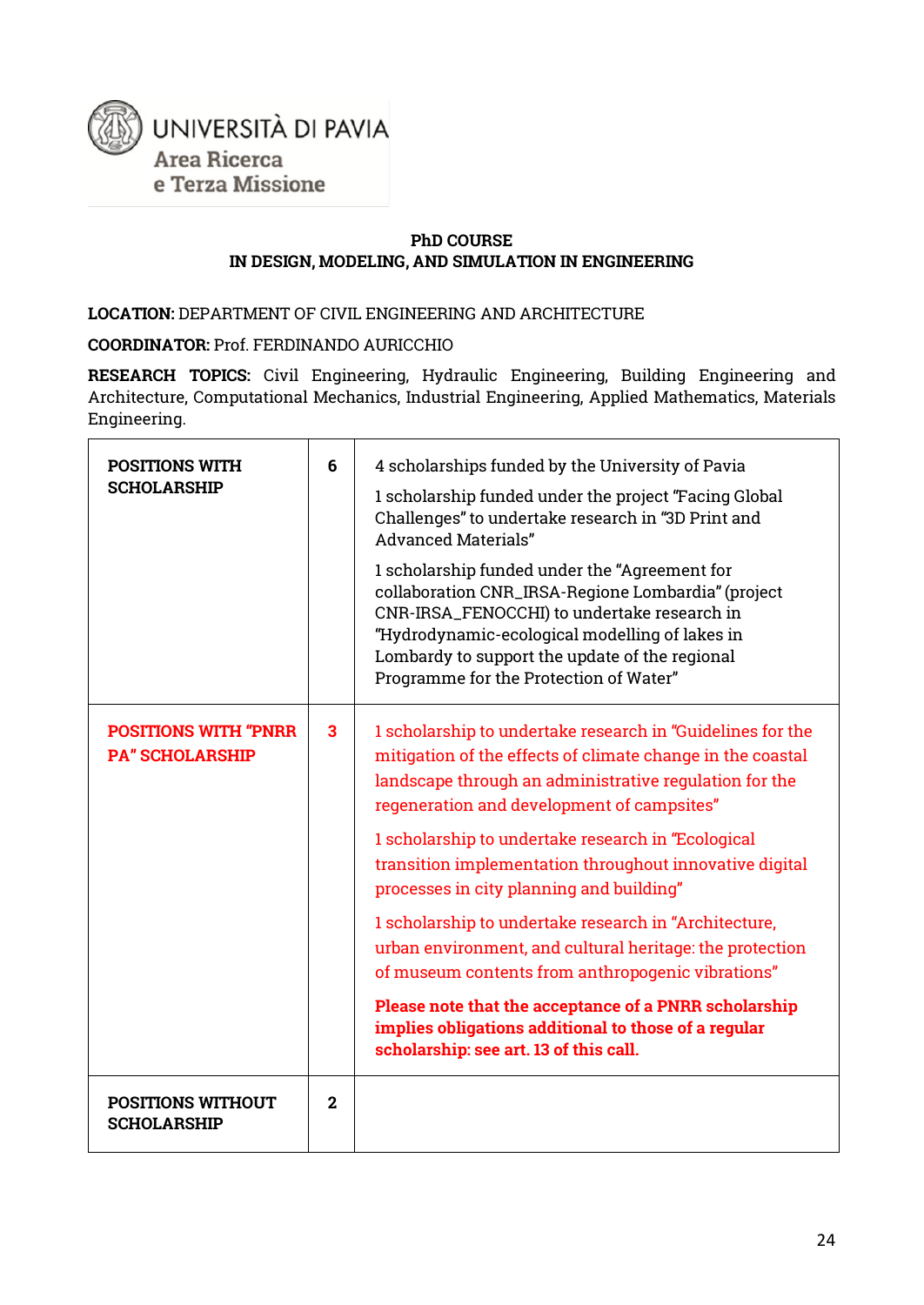

| <b>ADDITIONAL POSITIONS</b><br><b>RESERVED TO</b><br><b>CANDIDATES WITH A</b><br><b>SCHOLARSHIP FROM A</b><br><b>FOREIGN COUNTRY</b> |     | The "Additional positions reserved to candidates with a<br>scholarship from a foreign country" are reserved to<br>candidates holding, at the time of the enrollment onto the<br>PhD course, a scholarship of the same duration of a PhD<br>course. The University of Pavia does not provide PhD<br>scholarships for such positions. The Committee will draw<br>up specific reports and a separate ranking list. |
|--------------------------------------------------------------------------------------------------------------------------------------|-----|-----------------------------------------------------------------------------------------------------------------------------------------------------------------------------------------------------------------------------------------------------------------------------------------------------------------------------------------------------------------------------------------------------------------|
| <b>TOTAL POSITIONS</b>                                                                                                               | 12. |                                                                                                                                                                                                                                                                                                                                                                                                                 |

**ADMISSION PROCEDURE: qualifications assessment and interview.** Candidates are allowed to take the interview in English and/or via videoconference. The videoconference must be requested by selecting the appropriate option in the online application procedure see art. 5 of this Call for applications).

**LINGUISTIC KNOWLEDGE:** candidates' knowledge of English will be verified during the interview.

#### **QUALIFICATIONS ASSESSMENT: UP TO 10 POINTS ARE ASSIGNED UPON ASSESSMENT OF EACH CANDIDATE'S QUALIFICATIONS, AS FOLLOWS:**

- a. exams taken during the candidate's degree courses, bearing the marks (up to **5** points);
- b. abstract of the master thesis, scientific publications, preprints (up to **2** points);
- c. curriculum vitae (up to **3** points).

Candidates who intend to apply for the positions with PNRR scholarship must upload a research project on the topic of the scholarship of their interest. The research topic will not be considered for assessment.

#### **The minimum score to be admitted to the interview is 7/10.**

The qualifications must be submitted according to the procedure indicated in art. 5, para. 2 of this call for applications.

The results of the qualifications assessment will be published online no later than **September 15, 2022.** The results will be posted on the Department of Civil Engineering and Architecture noticeboard and in the Personal Area of the candidate in the University website. This can be accessed using the login information provided at the end of the registration procedure.

**INTERVIEW: September 21, 2022, at 9:30 (CET)**, Aula MS1 of the Department of Civil Engineering and Architecture – Via Ferrata n. 3, Pavia.

The interview will concern the main topics covered by the PhD course. During the interview, candidates are advised to present a research project (3 slides maximum, approximately 5 minutes).

Candidates who requested to take the interview via videoconference will be informed by the Committee about the date and time of the interview. Before the interview, candidates will be asked to show a valid identity document. The University of Pavia does not take any responsibility for a candidate's failure to take the interview due to technical difficulties.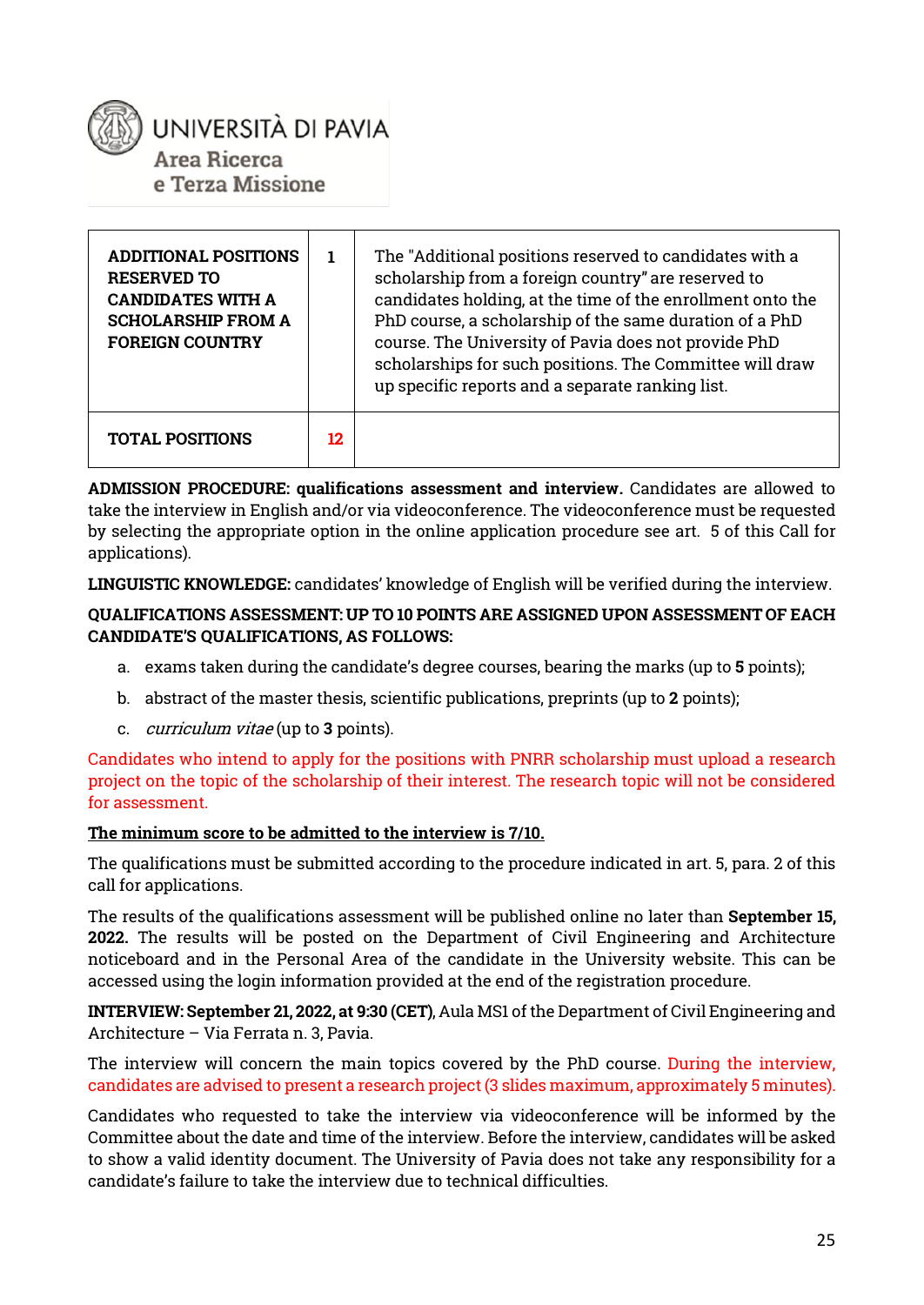

#### **INFORMATION:**

<http://phd.unipv.it/phd-program-in-design-modeling-and-simulation-in->[engineering/](http://phd.unipv.it/phd-program-in-design-modeling-and-simulation-in-engineering/)

The PhD course involves the following programs:

- a. Civil Engineering and Architecture tracks: i) Structures and Materials; ii) Hydraulic, Environment & Energy Engineering; iii) Building Engineering/Architecture
- b. Computational Mechanics.

**PLEASE NOTE:** Candidates who intend to apply for the scholarships to undertake research in:

- 3D Print and Advanced Materials
- Hydrodynamic-ecological modelling of lakes in Lombardy to support the update of the regional Programme for the Protection of Water
- Guidelines for the mitigation of the effects of climate change in the coastal landscape through an administrative regulation for the regeneration and development of campsites
- Ecological transition implementation throughout innovative digital processes in city planning and building
- Architecture, urban environment, and cultural heritage: the protection of museum contents from anthropogenic vibrations

must state their interest to the examining committee before the interview; these candidates' interviews will therefore also include a discussion of the project topics. The examining committee will draw up a specific ranking list.

#### **PhD COURSE IN PHYSICS**

#### **LOCATION:** DEPARTMENT OF PHYSICS

**COORDINATOR:** Prof. DANIELA MARCELLA REBUZZI

**TOPICS:** Nuclear and subnuclear physics, theoretical and mathematical physics, condensed matter physics (including experimental and theoretical solid-state physics, optics and photonics, quantum information), interdisciplinary and applied physics (biomedical physics, energy, ICT-Information and communication technology)

| <b>POSITIONS WITH</b><br><b>SCHOLARSHIP</b> | 8  | n. 6 scholarships funded by the University of Pavia<br>n. 2 scholarship funded by the National Institute of Nuclear<br>Physics |  |
|---------------------------------------------|----|--------------------------------------------------------------------------------------------------------------------------------|--|
| <b>POSITIONS WITH</b><br><b>PNRR</b>        | 1. | 1 scholarship to undertake research in "Experimental,<br>computational and theoretical studies for BNCT dosimetry: an          |  |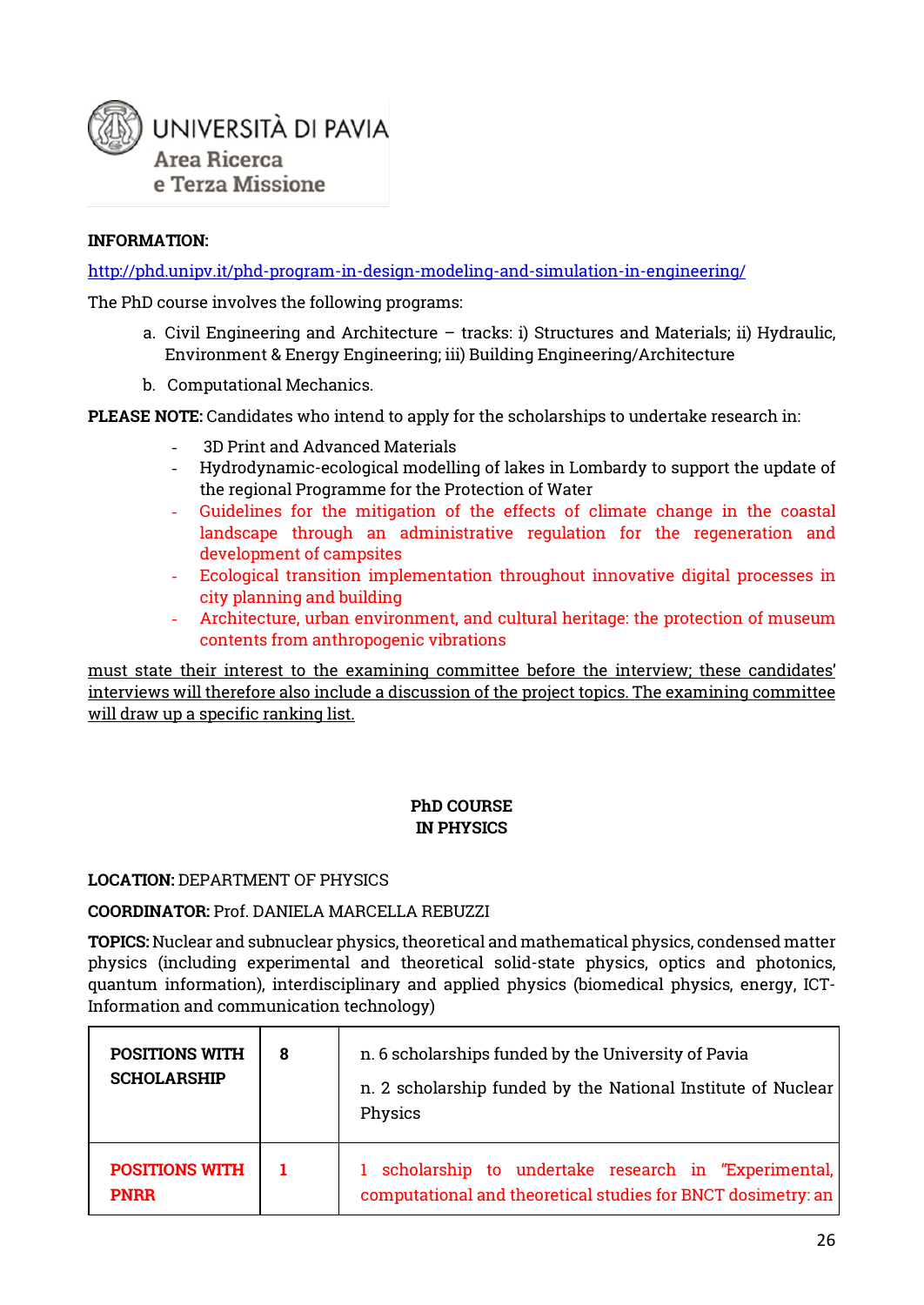

| <b>SCHOLARSHIP</b>                                       |          | advanced use of ioniz-ing radiation to improve cancer therapy<br>effectiveness in patients".                                                            |
|----------------------------------------------------------|----------|---------------------------------------------------------------------------------------------------------------------------------------------------------|
|                                                          |          | Please note that the acceptance of a PNRR scholarship<br>implies obligations additional to those of a regular<br>scholarship: see art. 13 of this call. |
| <b>POSITIONS</b><br><b>WITHOUT</b><br><b>SCHOLARSHIP</b> | $\Omega$ |                                                                                                                                                         |
| <b>TOTAL</b><br><b>POSITIONS</b>                         | g        |                                                                                                                                                         |

**ADMISSION PROCEDURE:** qualifications assessment and interview. Candidates are allowed to take the interview in English and/or via videoconference. The videoconference must be requested by selecting the appropriate option in the online application procedure (see art. 5 of this Call for applications). The candidates' qualifications must, in the judgement of the examining committee, meet the standards of a solid application story. Subsequently, the preparation of the applicants is evaluated in an interview, whose purpose is to demonstrate a comprehensive knowledge of basic Physics and to assess the student's analytic ability, creativity, and potential for successful completion of the PhD course in Physics.

**LINGUISTIC KNOWLEDGE**: candidates' knowledge of English will be verified during the interview.

#### **QUALIFICATIONS ASSESSMENT: UP TO 10 POINTS ARE ASSIGNED UPON ASSESSMENT OF EACH CANDIDATE'S QUALIFICATIONS, AS FOLLOWS**:

- a. exams taken during the candidate's degree courses, bearing the marks (up to **4** points);
- b. Master's degree thesis, possible publications and professional experience. A 2-page abstract of the thesis must be attached to the application. Publications and similar documents must be attached to the application in their complete version (up to **2** points);
- c. outline of the research project (max 2 pages), in Italian or English. This will not be binding if the candidate is admitted onto the PhD course (up to **2** points);
- d. a maximum of 2 reference letters, issued and submitted directly by professors from the university where the degree was awarded or by other professors/researchers who have had direct contact with the applicant. During the online application, the candidate will enter the contact data of the chosen referees who, through a specific online procedure, will have to upload the reference letter directly in the University portal by the deadline of the call. Unlike the other documents, these letters must not be uploaded by the candidate during the online application procedure. Letters uploaded by the candidate him/herself will not be evaluated by the committee (up to **2** points).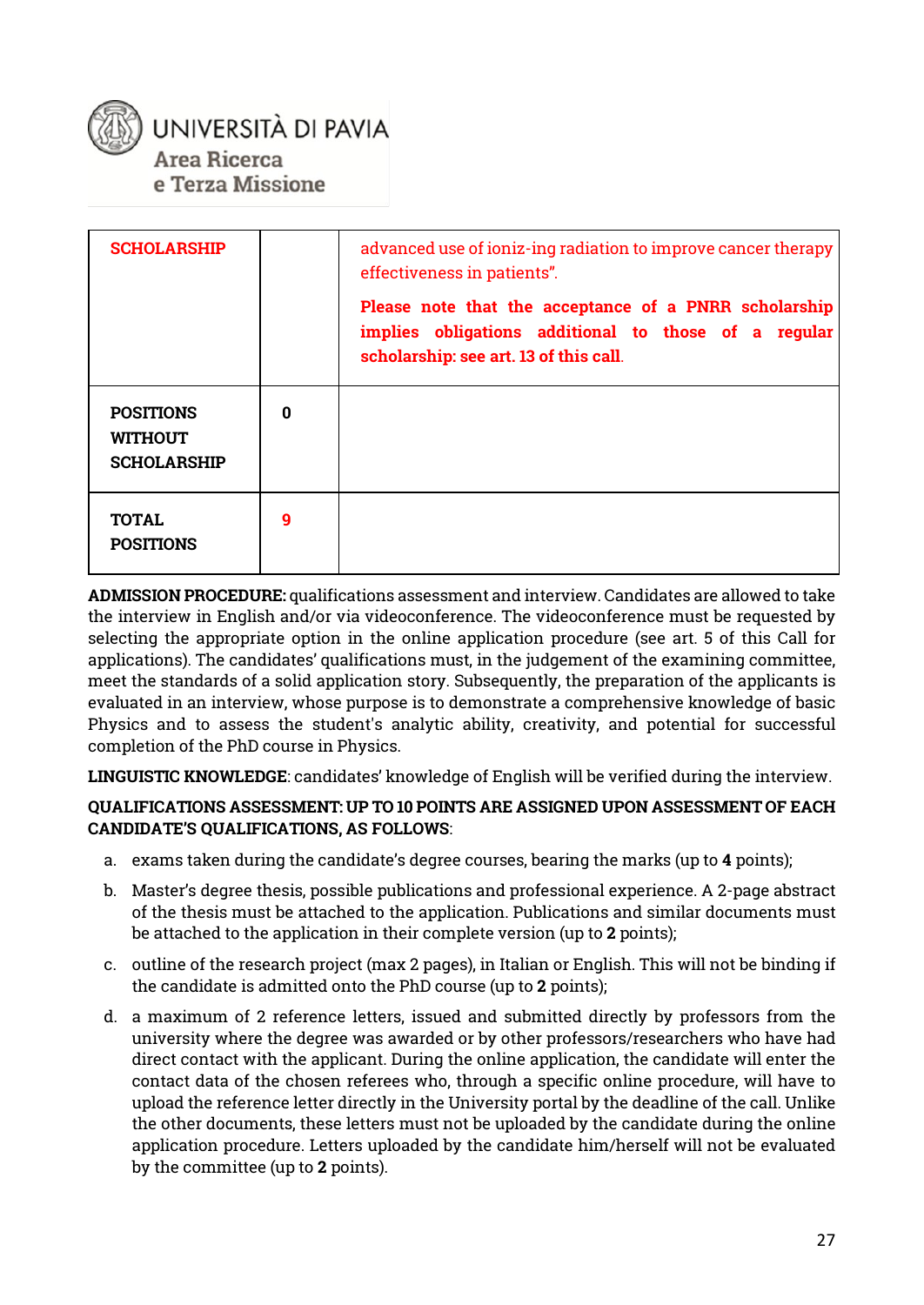

Except for the reference letters, the qualifications must be submitted according to the procedure indicated in art. 5, para. 2 of this call for applications.

#### **The minimum score to be admitted to the interview is 6/10.**

The results of the qualifications assessment will be published online no later than **July 15, 2022.**  The results will be posted on the Physics Department noticeboard and in the Personal Area of the candidate in the University website. This can be accessed using the login information provided at the end of the registration procedure.

**INTERVIEW: July 25, 2022, at 9:00 (CET)**, Physics Department, Via Bassi n. 6, Pavia.

The interview will concern the main topics covered by the PhD course and the research project.

Candidates who requested to take the interview via videoconference will be informed by the Committee about the date and time of the interview. Before the interview, candidates will be asked to show a valid identity document. The University of Pavia does not take any responsibility for a candidate's failure to take the interview due to technical difficulties.

Candidates who are interested in applying for the scholarship to undertake research in Experimental, computational and theoretical studies for BNCT dosimetry: an advanced use of ioniz-ing radiation to improve cancer therapy effectiveness in patients" must explicitly state their interest for this topic to the examining committee before the interview. These candidates' interviews will therefore also include a discussion of the project topics. Successful candidates will be included in the general ranking and attributed a specific qualification for the above scholarship. The scholarship will be assigned to the first qualified candidate. Candidates who will renounce the scholarship will be excluded from the ranking.

**INFORMATION:** <http://www-2.unipv.it/dottorati/scienzeetecnologie/fisica/index.php>

The PhD course involves the following programs:

- 1. Physics of Fundamental Interactions;
- 2. Condensed Matter;
- 2. Interdisciplinary and Applied Physics.

#### **PhD COURSE IN ELECTRONICS, COMPUTER SCIENCE AND ELECTRICAL ENGINEERING**

#### **LOCATION:** DEPARTMENT OF ELECTRICAL, COMPUTER AND BIOMEDICAL ENGINEERING

#### **COORDINATOR:** Prof. ILARIA CRISTIANI

**RESEARCH TOPICS:** Photonics and Space Communications Systems, Computer Engineering and Automation, Electrical Engineering.

The PhD course includes three programs, among which an international program in cooperation with the Lodz University of Technology, Poland.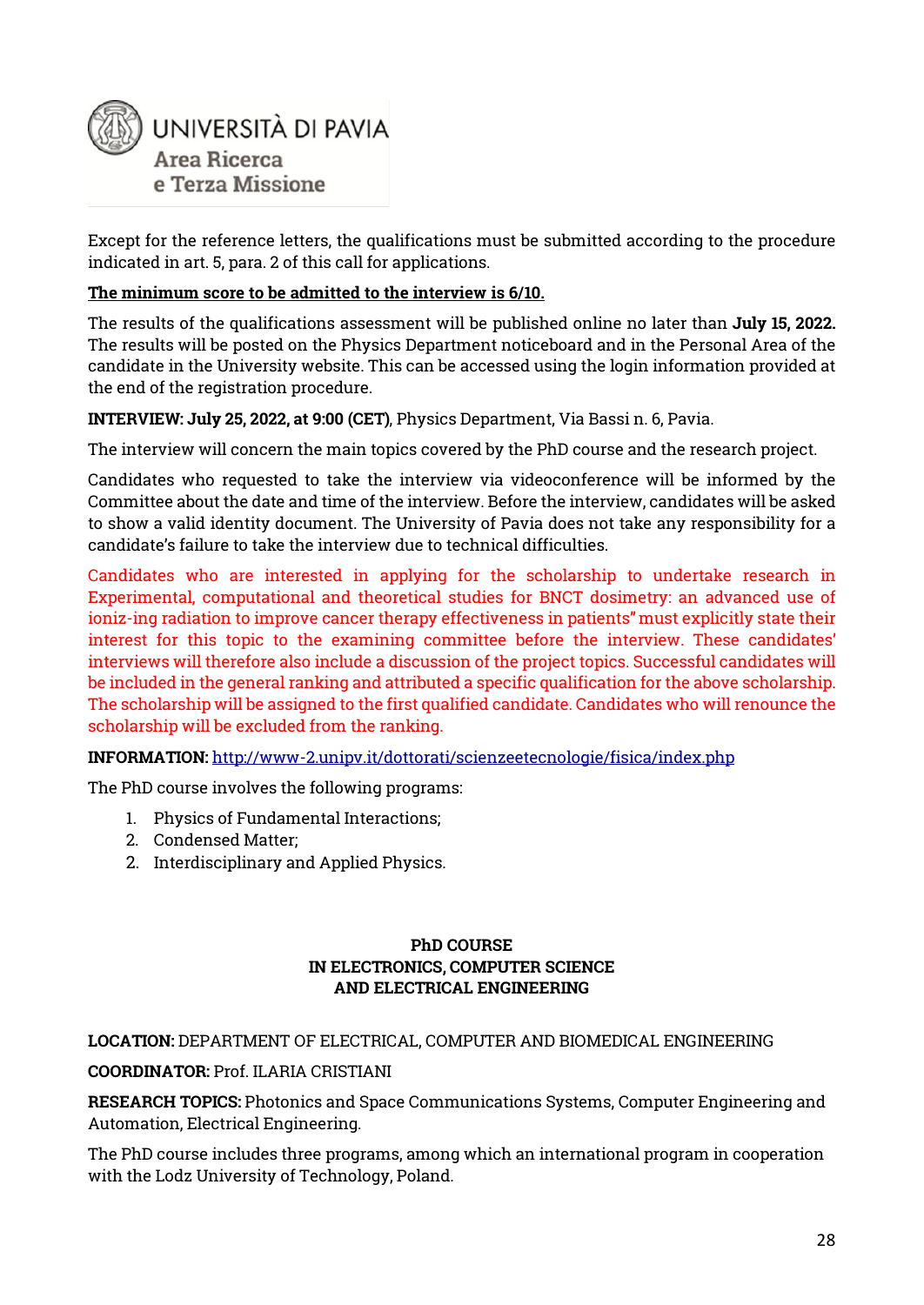

# UNIVERSITÀ DI PAVIA

Area Ricerca

e Terza Missione

| <b>POSITIONS WITH</b><br><b>SCHOLARSHIP</b>               | $\overline{7}$ | n. 7 scholarships funded by the University of Pavia                                                                                                                                                                                                                       |
|-----------------------------------------------------------|----------------|---------------------------------------------------------------------------------------------------------------------------------------------------------------------------------------------------------------------------------------------------------------------------|
| <b>POSITIONS WITH "PNRR DM</b><br><b>352" SCHOLARSHIP</b> | 13             | 1 scholarship to undertake research in "Ecological<br>transition of transportation systems: Development of<br>innovative power electronics converters, with high<br>efficiency, for automotive and Motorsport applications",<br>in collaboration with Marelli Europe SpA; |
|                                                           |                | 1 scholarship to undertake research in "Optical<br>processing unit for numerical calculations", in<br>collaboration with Rebel Dynamics Srl;                                                                                                                              |
|                                                           |                | 1 scholarship to undertake research in "Digital twin-<br>driven approach towards smart manufacturing:<br>applications and perspectives", in collaboration with<br>Todeschini Mario S.r.l.;                                                                                |
|                                                           |                | 1 scholarship to undertake research in "Advanced<br>Applications of Industrial Robotics: New Trends and<br>Possibilities", in collaboration with RTA robotics S.r.l.;                                                                                                     |
|                                                           |                | 1 scholarship to undertake research in "Lithium Niobate<br>integrated devices for signal processing", in<br>collaboration with Advanced Fiber Resources Milan SRL;                                                                                                        |
|                                                           |                | 1 scholarship to undertake research in "Rehabilitation<br>and Follow-Up Therapy Systems Adopting Dynamic<br>Driving Simulator and Advanced Mechatronic Systems",<br>in collaboration with Rebel Dynamics Srl;                                                             |
|                                                           |                | 1 scholarship to undertake research in "Novel integrated<br>RF and mm-wave components for B5G network", in<br>collaboration with SIAE Microelettronica SpA;                                                                                                               |
|                                                           |                | 1 scholarship to undertake research in "Development of<br>Decarbonizing paths in the industrial sector", in<br>collaboration with Collarini Energy Consulting s.r.l.;                                                                                                     |
|                                                           |                | 1 scholarship to undertake research in "Research and<br>development of innovative magnetic sensors for                                                                                                                                                                    |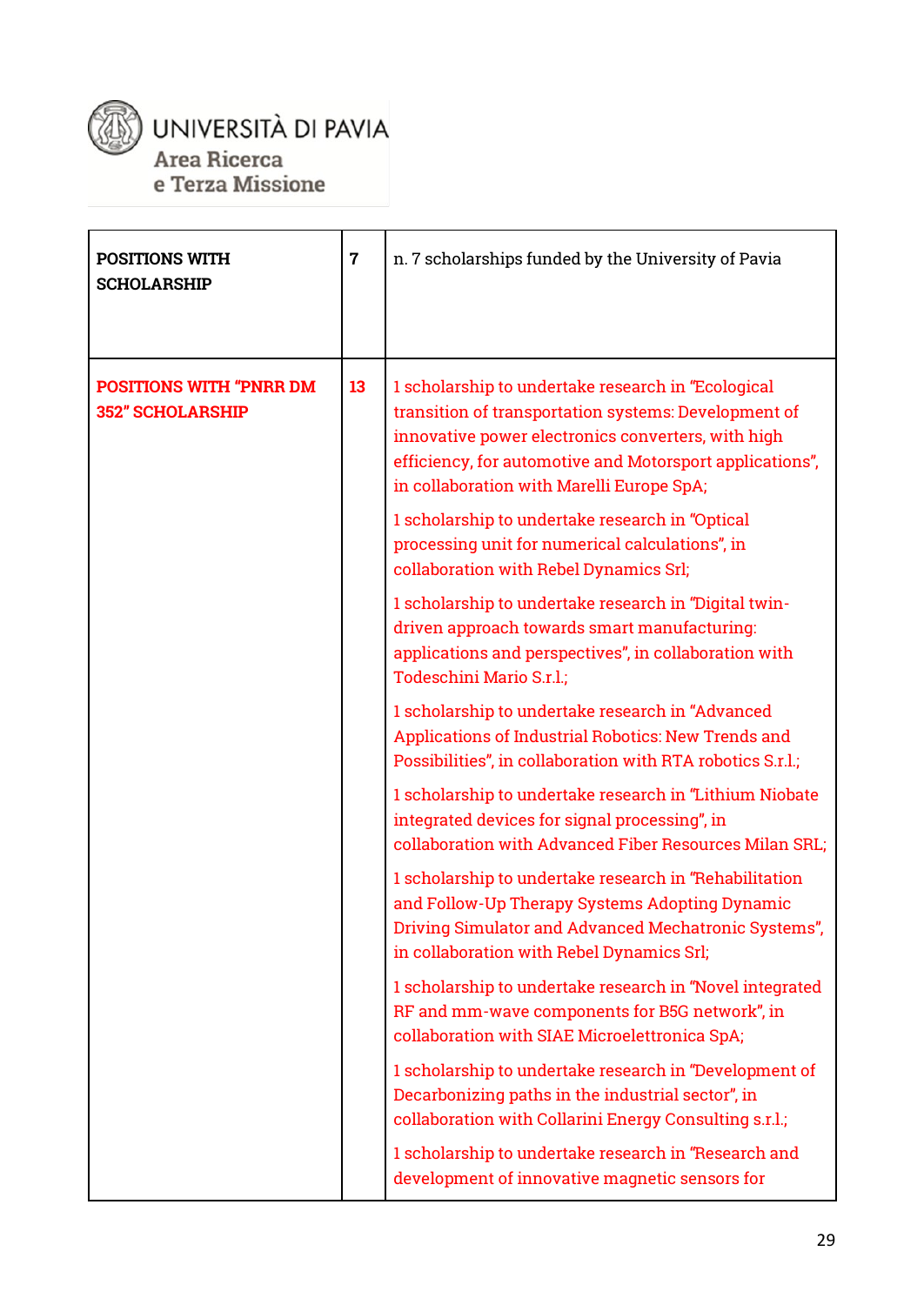

### UNIVERSITÀ DI PAVIA Area Ricerca e Terza Missione

|                                                                                                                     |              | pneumatic drives for industrial automation", in<br>collaboration with Pneumax;                                                                                                                                                                                                                                                      |
|---------------------------------------------------------------------------------------------------------------------|--------------|-------------------------------------------------------------------------------------------------------------------------------------------------------------------------------------------------------------------------------------------------------------------------------------------------------------------------------------|
|                                                                                                                     |              | 1 scholarship to undertake research in "Analysis,<br>development and testing of bin picking solutions", in<br>collaboration with ISS;                                                                                                                                                                                               |
|                                                                                                                     |              | 1 scholarship to undertake research in "Kinematics and<br>dynamics of multibody systems in real time<br>applications", in collaboration with Rebel Dynamics Srl;                                                                                                                                                                    |
|                                                                                                                     |              | 1 scholarship to undertake research in "Design and<br>analysis of integrated optical components for Silicon<br>Photonics", in collaboration with Synopsys Srl;                                                                                                                                                                      |
|                                                                                                                     |              | 1 scholarship to undertake research in "Advanced SAR<br>Antenna Concepts for microsatellites", in collaboration<br>with ARESYS SRL.                                                                                                                                                                                                 |
|                                                                                                                     |              | Please note that the acceptance of a PNRR scholarship<br>implies obligations additional to those of a regular<br>scholarship: see art. 13 of this call.                                                                                                                                                                             |
| <b>POSITIONS WITHOUT</b><br><b>SCHOLARSHIP</b>                                                                      | $\bf{0}$     |                                                                                                                                                                                                                                                                                                                                     |
| <b>ADDITIONAL POSITIONS</b><br><b>JOINTLY SUPERVISED WITH</b><br><b>COMPANIES</b>                                   | $\mathbf{1}$ | Such position is reserved to candidates already<br>employed by Pignone Tecnologie srl. The research topic<br>will be "Digital Transition and Sustainability in the                                                                                                                                                                  |
|                                                                                                                     |              | <b>Energy Transition Context"</b>                                                                                                                                                                                                                                                                                                   |
| <b>ADDITIONAL POSITIONS</b><br><b>RESERVED TO CANDIDATES</b><br>WITH A SCHOLARSHIP FROM<br><b>A FOREIGN COUNTRY</b> | $\mathbf{1}$ | The "Additional positions reserved to candidates with a<br>scholarship from a foreign country" are reserved to<br>candidates holding, at the time of the enrollment onto the<br>PhD course, a scholarship of the same duration of a PhD<br>course. The University of Pavia does not provide PhD<br>scholarships for such positions. |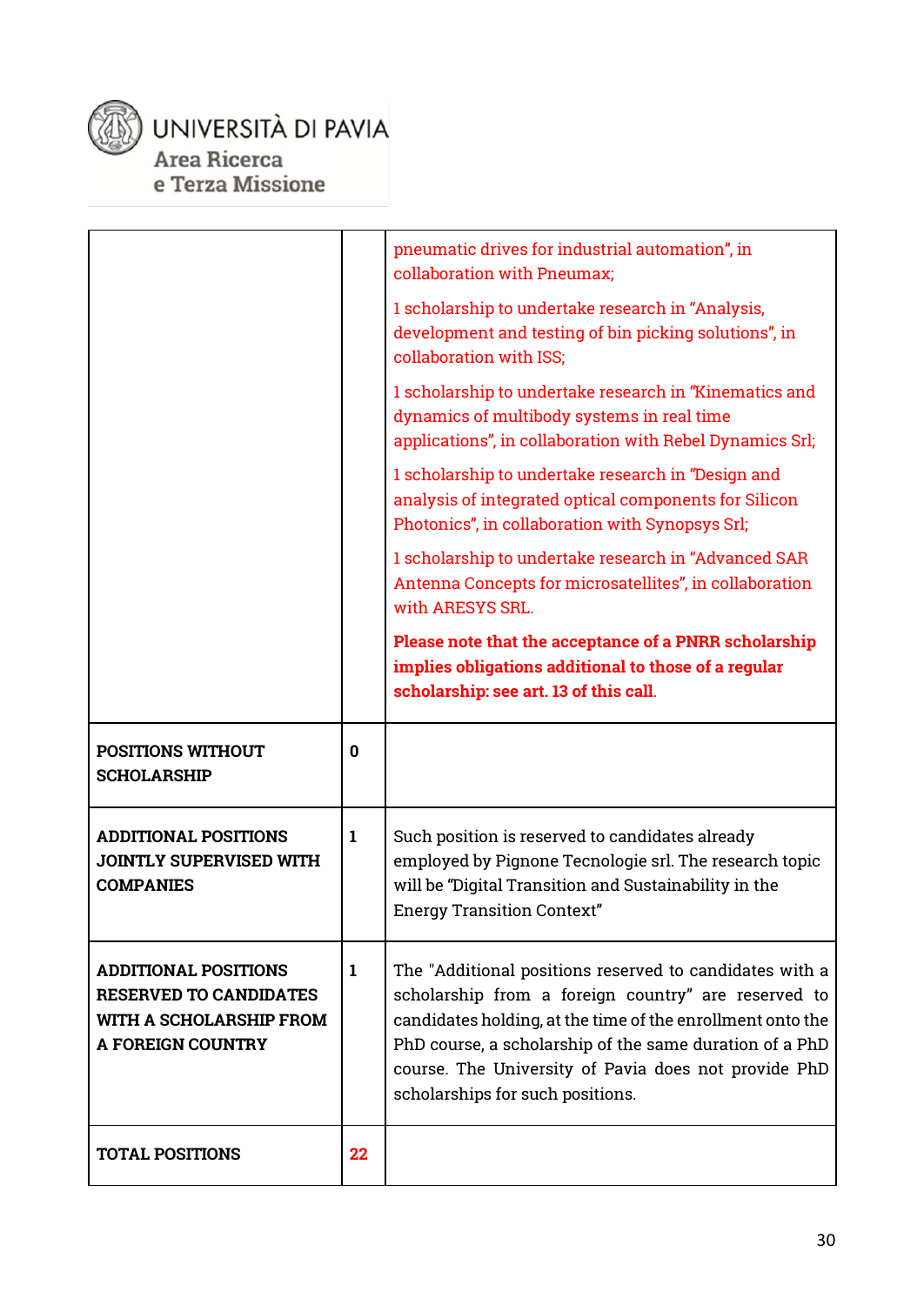

**ADMISSION PROCEDURE: qualifications assessment and interview via videoconference.** Candidates are allowed to take the interview in English.

**LINGUISTIC KNOWLEDGE:** candidates' knowledge of English will be verified during the interview.

#### **QUALIFICATIONS ASSESSMENT: UP TO 10 POINTS ARE ASSIGNED UPON ASSESSMENT OF EACH CANDIDATE'S QUALIFICATIONS, AS FOLLOWS:**

- a. degree marks of both the bachelor and master's degree. If the master's degree hasn't been attained yet, the marks obtained during the master's degree course will be considered, provided that at least half of the total credits required for the master's course have been achieved by the date of the application submission (up to **6** points);
- b. publications (up to **1** point);
- c. curriculum vitae (up to **1** point);
- d. 2 reference letters, issued and submitted directly by professors from the university where the degree was awarded or by other professors/researchers who have had direct contact with the applicant. The Committee will assess the relevance of what is declared in the letter and the scientific reputation of the person signing the letter. During the online application, the candidate will enter the contact data of the chosen referees who, through a specific online procedure, will have to upload the reference letter directly in the University portal by the deadline of the call. Unlike the other documents, the letter must not be uploaded by the candidate during the online application procedure. Letters uploaded by the candidate him/herself will not be evaluated by the committee (up to **2** points).

Candidates who intend to apply for the positions with PNRR scholarship must upload a research project on the topic of the scholarship of their interest. The research topic will not be considered for assessment.

Except for the reference letters, the qualifications must be submitted according to the procedure indicated in art. 5, para. 2 of this call for applications.

#### **The minimum score to be admitted to the interview is 6/10**.

The results of the qualifications assessment will be published online no later than **July 29, 2022**. The results will be posted on the Department of Electrical, Computer and Biomedical Engineering noticeboard and in the Personal Area of the candidate in the University website. This can be accessed using the login information provided at the end of the registration procedure.

#### **INTERVIEW: September 15, 2022, at 9:30 (CET), via videoconference.**

Candidates will be informed by the Committee about the date and time of the interview. Before the interview, candidates will be asked to show a valid identity document. The University of Pavia does not take any responsibility for a candidate's failure to take the interview due to technical difficulties.

**PLEASE NOTE:** Candidates who intend to apply for PNRR DM 352 scholarships must state their interest to the examining committee before the interview; these candidates' interviews will therefore also include a discussion of the project topics. The examining committee will draw up a specific ranking list for each scholarship.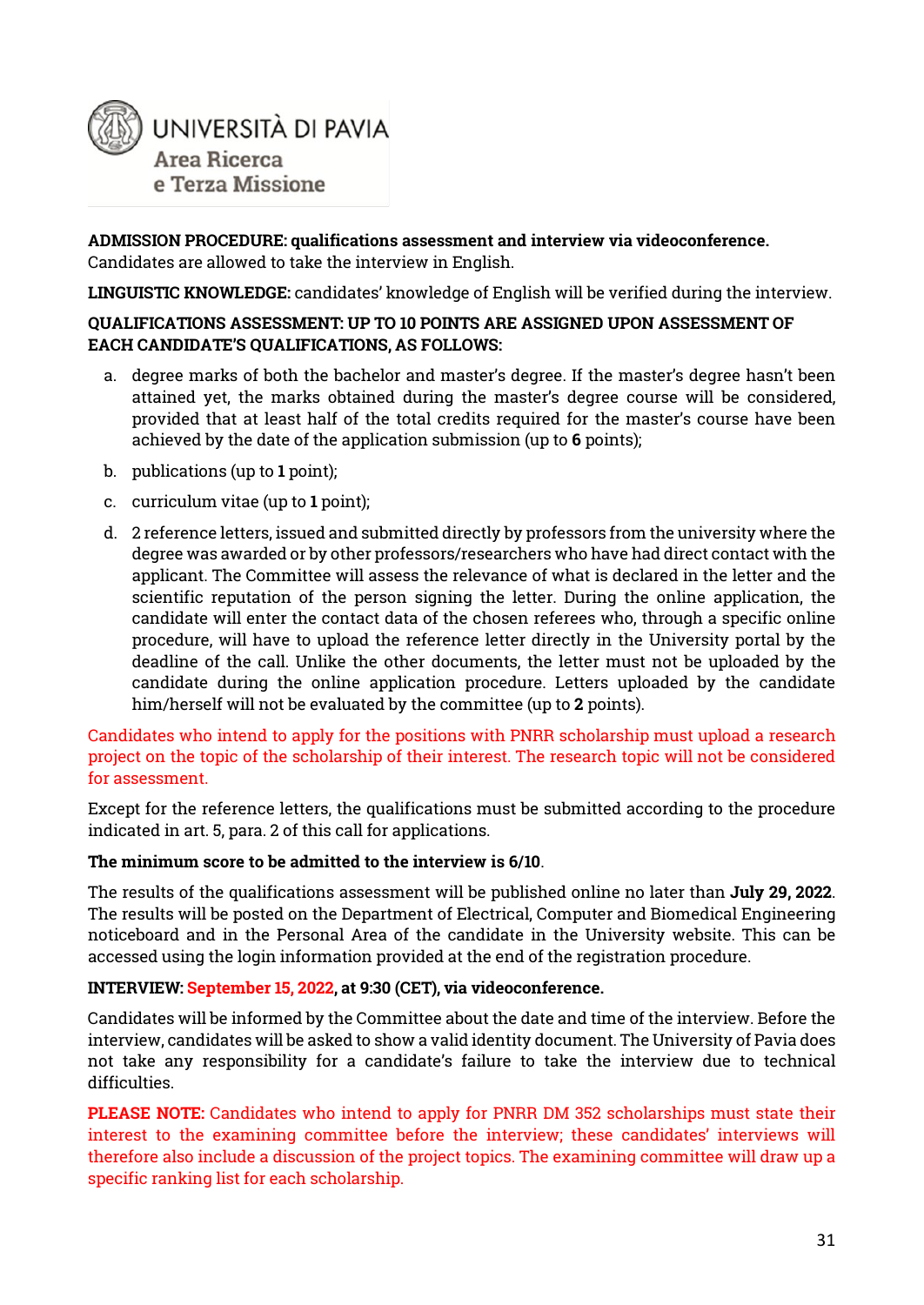

#### **INFORMATION:** <http://www.unipv.it/dottIEIE>

The PhD course involves the following programs:

- a. Photonics and Space Communications Systems;
- b. Computer Engineering and Automation  $-$  including the curriculum in Financial Technologies (FinTech);
- c. Electrical Engineering (in cooperation with the Lodz University of Technology, Poland)

#### **PhD COURSE IN MATHEMATICS**

**LOCATION**: DEPARTMENT OF MATHEMATICS "F. CASORATI"

**COORDINATOR**: Prof. THOMAS WEIGEL (University of Milano-Bicocca)

**COOPERATING INSTITUTION:** University of Milano-Bicocca, Istituto Nazionale di Alta Matematica "F. Severi"(INdAM) and Consorzio Interuniversitario per l'Alta Formazione in Matematica (CIAFM).

The PhD degree will be jointly conferred by the Rector of the University of Pavia and the Rector of the University of Milano-Bicocca.

#### **CURRICULA:**

- 1. Algebra and Geometry;
- 2. Mathematical Analysis;
- 3. Numerical Analysis and Mathematical Modelling;
- 4. Mathematical Physics;
- 5. Probability and Statistics;
- 6. Mathematics in Life Sciences and Physics (in collaboration with the University of Surrey).

#### **RESEARCH TOPICS:**

With indications of the university Milano-Bicocca (MIB) or Pavia (PV) where they are developed:

Algebra and Geometry: group theory, theory of Lie algebras and their representations (MIB); category theory, algebraic geometry (PV), real and complex differential geometry (MIB and PV), symplectic geometry (MIB) and hyperbolic geometry (PV).

Mathematical Analysis: partial differential equations and their applications in physics, biology and engineering; control and optimization theory, nonlinear and functional analysis (MIB and PV); harmonic and geometric analysis (MIB); variational models and techniques, calculus of variations (PV).

Numerical Analysis and Mathematical Modelling: study of numerical methods (finite elements, isogeometric and virtual techniques) aimed at solving partial differential equations in the context of solid mechanics, fluid dynamics, interaction between fluids and structures, electromagnetism,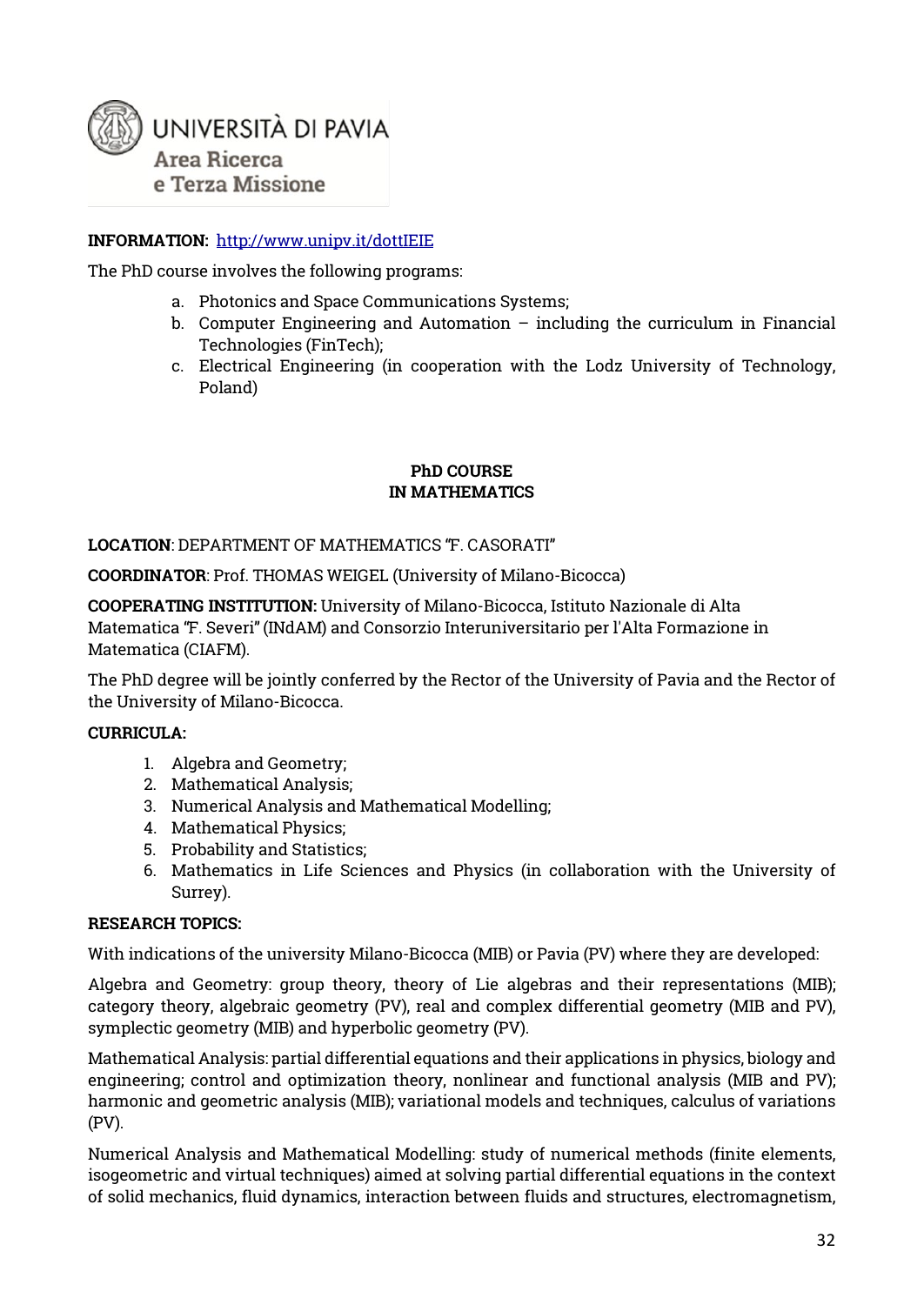

and and with focus on applications in engineering and biomathematics; constrained optimization models and methods; computer aided design, approximations of data and functions, numerical linear algebra (MIB and PV).

Mathematical Physics: soft matter mathematical modelling, kinetic theory, classical and quantistic field theory, complex systems (PV); fluid mechanics (PV e MIB), geometric and analytic theory of integrable systems, Frobenius manifolds, dynamical systems and mathematical methods of quantum mechanics (MIB).

Probability, Statistics and Mathematical Finance: stochastic differential equations, statistical mechanics, stochastic control theory (MIB and PV); random walks, systems with interacting particels, economical and finantial applications (MIB); quantum probability, convergence of probability measures, finitely additive probability measures, bayesian statistics (PV).

Mathematics in Life Sciences and Physics: intersectoral subjects with the study of biological, biomedical, physical and thermomechanical models (MIB and PV, in collaboration with the University of Surrey).

A more detailed description of the research interests of the members of the Academic Board of the PhD course and of the research topics carried out by the two participating departments is available at [http://phd.unipv.it/phd-program-in-mathematics/,](http://phd.unipv.it/phd-program-in-mathematics/) as well as in the websites <http://www.matapp.unimib.it/> an[d http://matematica.unipv.it/](http://matematica.unipv.it/) of the two departments.

| <b>POSITIONS WITH</b><br><b>SCHOLARSHIP</b>      | 11 | 4 scholarships funded by the University of Pavia;<br>4 scholarships funded by the University of Milano-<br>Bicocca;<br>2 scholaships funded by Istituto Nazionale di Alta<br>Matematica "F. Severi" (INdAM);<br>1 scholarship funded by Università Cattolica del Sacro<br>Cuore, to undertake research in "Symplectic geometry,<br>geometric quantization and their ramifications" |
|--------------------------------------------------|----|------------------------------------------------------------------------------------------------------------------------------------------------------------------------------------------------------------------------------------------------------------------------------------------------------------------------------------------------------------------------------------|
| <b>POSITIONS WITH</b><br><b>PNRR SCHOLARSHIP</b> | т  | 1 scholarship to undertake research in "Mathematical<br>models for the evolution of tumors or infections and study<br>of related therapies".<br>Please note that the acceptance of a PNRR scholarship<br>implies obligations additional to those of a regular<br>scholarship: see art. 13 of this call.                                                                            |
| <b>POSITIONS WITHOUT</b><br><b>SCHOLARSHIP</b>   | 0  |                                                                                                                                                                                                                                                                                                                                                                                    |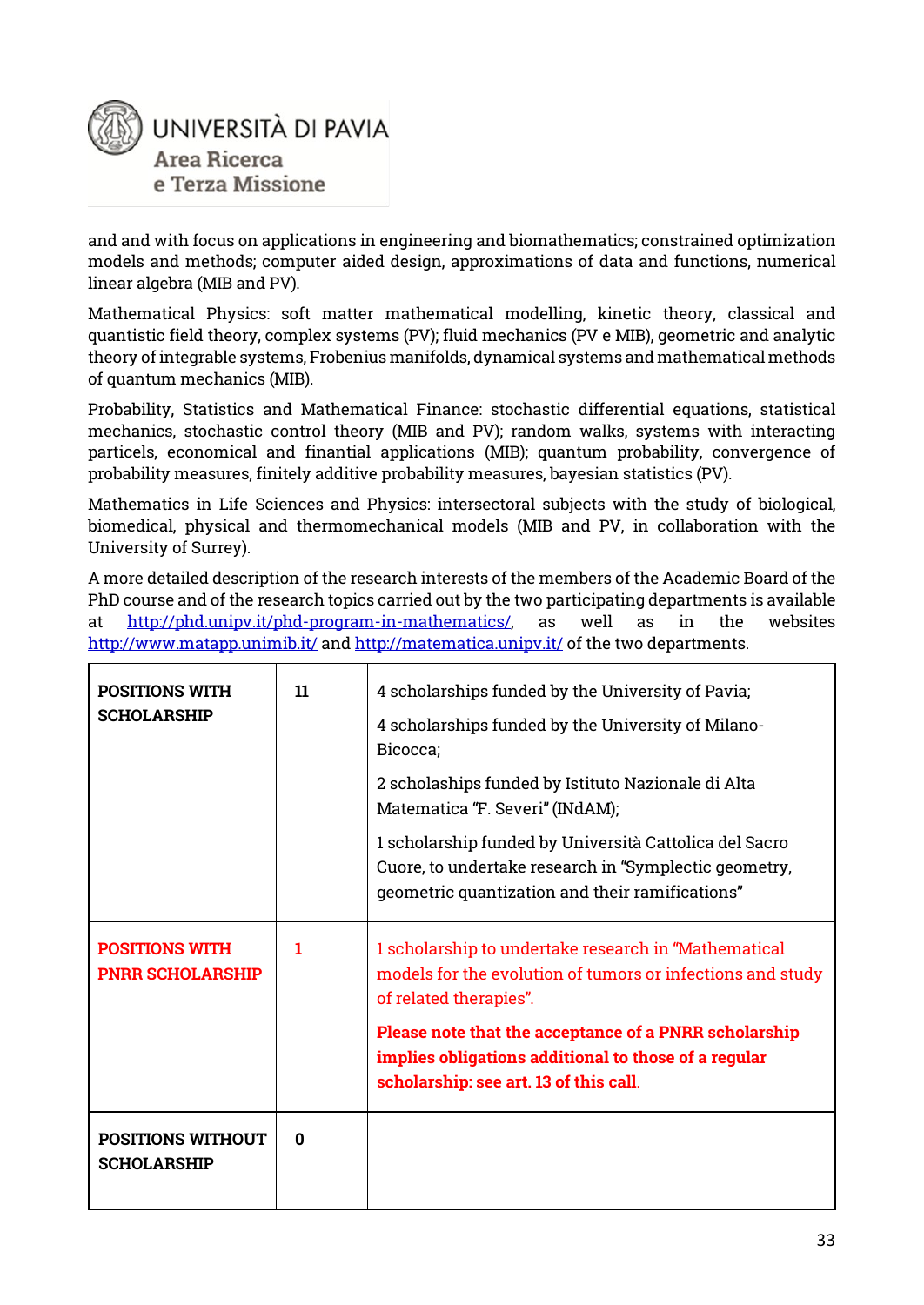### UNIVERSITÀ DI PAVIA Area Ricerca e Terza Missione

| <b>ADDITIONAL</b><br><b>POSITIONS</b><br><b>RESERVED TO</b><br><b>CANDIDATES WITH A</b><br><b>SCHOLARSHIP FROM</b><br><b>A FOREIGN</b><br><b>COUNTRY</b> | $\mathbf{2}$ | The "Additional positions reserved to candidates with a<br>scholarship from a foreign country" are reserved to<br>candidates holding, at the time of the enrollment onto the<br>PhD course, a scholarship of the same duration of a PhD<br>course. The University of Pavia does not provide PhD<br>scholarships for such positions. The Committee will draw<br>up specific reports and a separate ranking list. |
|----------------------------------------------------------------------------------------------------------------------------------------------------------|--------------|-----------------------------------------------------------------------------------------------------------------------------------------------------------------------------------------------------------------------------------------------------------------------------------------------------------------------------------------------------------------------------------------------------------------|
| <b>TOTAL POSITIONS</b>                                                                                                                                   | 14           |                                                                                                                                                                                                                                                                                                                                                                                                                 |

**ADMISSION PROCEDURE: qualifications assessment and interview via videoconference.**  Candidates are allowed to take the interview in English.

**LINGUISTIC KNOWLEDGE:** candidates' knowledge of English will be verified during the interview.

#### **QUALIFICATIONS ASSESSMENT: UP TO 15 POINTS ARE ASSIGNED UPON ASSESSMENT OF EACH CANDIDATE'S QUALIFICATIONS, AS FOLLOWS:**

- a. curriculum vitae: up to **3 points**;
- b. exams taken during the candidate's degree courses, bearing the marks and both arithmetic and weighted mean (candidates must not consider honours while calculating the mean): up to **5 points;**
- c. a minimum of 1 reference letter, in Italian or English language, issued and submitted directly by professors from the university where the degree was awarded or by other professors/researchers who have had direct contact with the applicant. During the online application, the candidate will enter the contact data of the chosen referees who, through a specific online procedure, will have to upload the reference letter directly in the University portal by the deadline of the call. Unlike the other documents, the letter must not be uploaded by the candidate during the online application procedure. Letters uploaded by the candidate him/herself will not be evaluated by the committee: up to **4 points**;
- d. abstract of the master thesis, publications and pre-prints. For publications and pre-prints, candidates can send an abstract and a link to an online repository or a DOI (digital object identifier): up to **3 points**.

In addition to the above-mentioned qualifications, candidates will have to submit a research project, in which they explain their possible interest for one of the topic-related scholarships (including the PNRR scholarship), and specify which of the two participating departments they find most suited to their scientific interests (Department of Pure and Applied Mathematics at the University of Milano Bicocca, or "F. Casorati" Department of Mathematics of the University of Pavia). The candidate's choice must be scientifically motivated. The research project will not be assessed, but it will be used as a starting point for the interview.

Except for the reference letters, the qualifications must be submitted according to the procedure indicated in art. 5, para. 2 of this call for applications**.**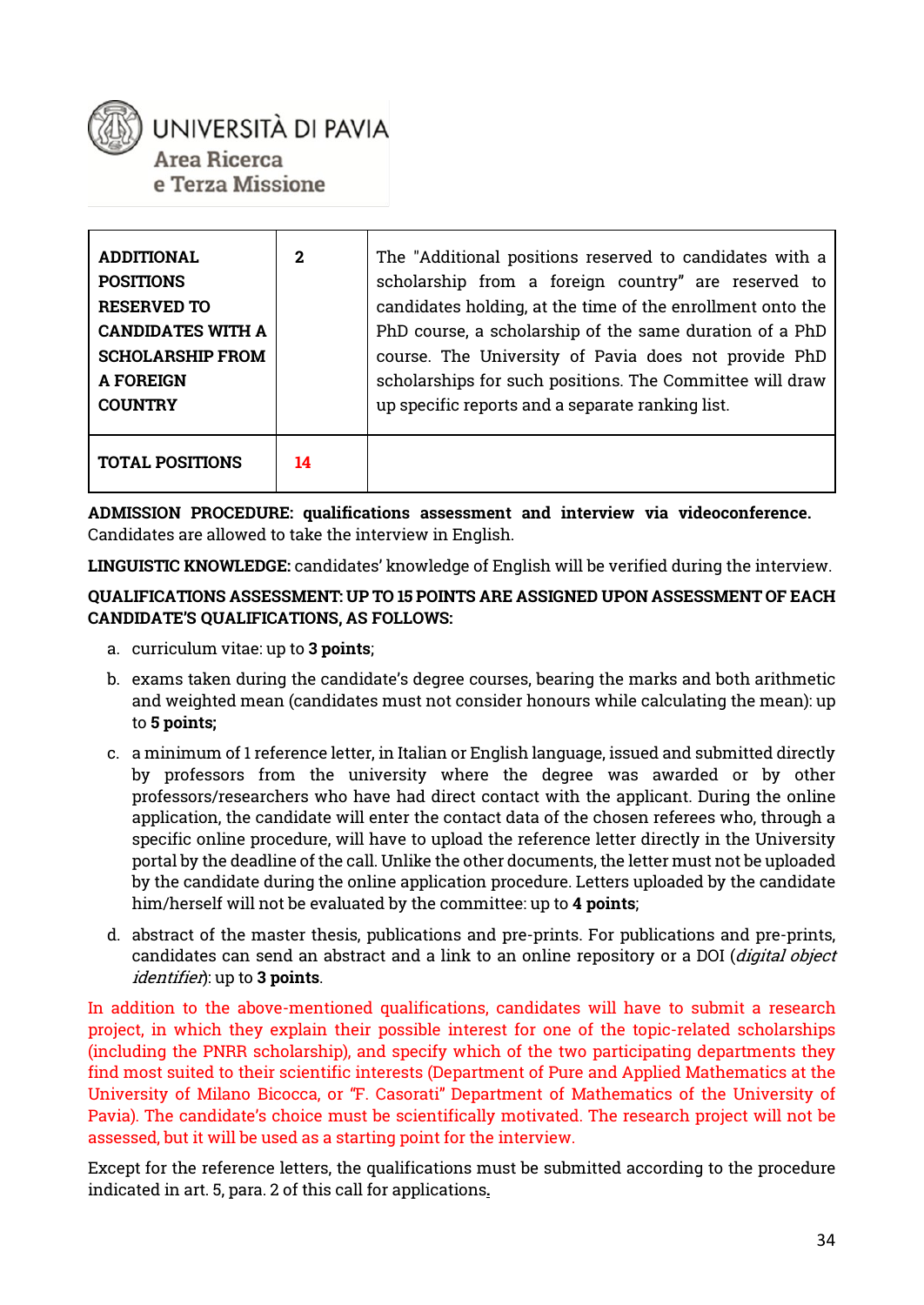

#### **The minimum score to be admitted to the interview is 7/15.**

The results of the qualifications assessment will be published online no later than **July 16, 2022**. The results will be posted in the Personal Area of the candidate in the University website. This can be accessed using the login information provided at the end of the registration procedure.

#### **INTERVIEW: July 25, 2022. Videoconference starting at 9.00**.

The interview will be held in Italian or English and will in any case verify the knowledge of the English language. It will concern the main topics covered by the PhD course and will take its cue from the research project submitted by the candidate. Candidates are asked to prepare a presentation (max 15 minutes, with possible use of slides in pdf format).

Before the interview, candidates will be asked to show a valid identity document. The University of Pavia does not take any responsibility for a candidate's failure to take the interview due to technical difficulties.

#### **INFO:** <http://phd.unipv.it/phd-program-in-mathematics/>

**DETERMINATION OF THE AFFILIATION TO A DEPARTMENT:** At the end of the enrollments, the Academic Board of the PhD program will attribute to each PhD student the affiliation to one of the two departments involved, based upon the preference expressed in the motivation letter, and using the ranking order as a priority criterion, until all the scholarships of one of the two Universities have been assigned. To the first winner, in descending order of the ranking list, who is unable to obtain a scholarship from his/her preferred University, an INdAM scholarship will be assigned; this candidate will be allowed to choose his/her affiliation. Once all the scholarships of either one of the two Universities and the first INdAM scholarship have all been attributed, the remaining winners will be assigned to the other department, irrespective of their indicated preference, and will be attributed the University scholarships first and then the second INdAM scholarship.

**PLEASE NOTE:** Candidates who intend to apply for the scholarships to undertake research in

- "Symplectic geometry, geometric quantization and their ramifications"
- "Mathematical models for the evolution of tumors or infections and study of related therapies"

must confirm their interest to the examining committee before the interview; these candidates' interviews will therefore also include a discussion of the project topics. The examining committee will draw up a specific ranking list.

#### **PhD COURSE IN CHEMICAL AND PHARMACEUTICAL SCIENCES, AND RELATED INDUSTRIAL INNOVATION**

**LOCATION:** DEPARTMENT OF CHEMISTRY; **COORDINATOR:** Prof. GIORGIO COLOMBO;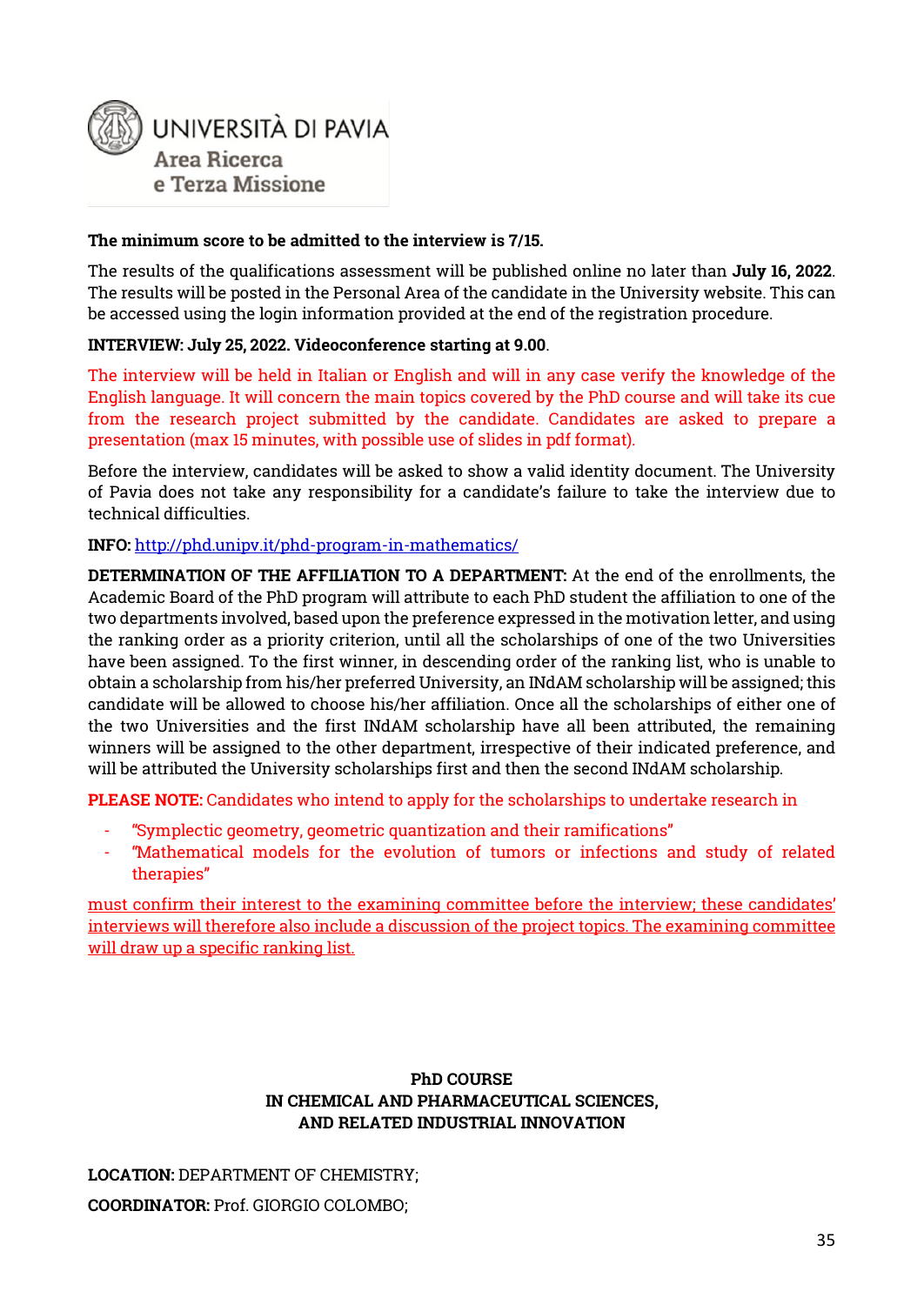

#### **RESEARCH TOPICS:**

**Chemistry:** Green Chemistry; Asymmetric synthesis, Computational methods in bio-inorganic systems; Ligands for nucleic acids; synthesis of biologically active compounds via pericyclic reactions; Polymers for energetics; Supramolecular devices; Functional nanomaterials; Surfaces with molecular monolayers; Adsorbants and solid catalysts for analytical applications; Biomimetic chemosensors; Materials for stone/wood supports; Structures/properties of metallo-enzymes; Photochemistry, C-H activation; Development of new generation perovskite based solar cells/Fabrication and characterization of perovskite based solar cells/Physico chemical characterization of nanostructured materials; Analytical Chemistry applied to forensic sciences; Electroanalytical chemistry; Adsorbents, Solid Catalysts; Optical sensors for analytical applications.

**Pharmaceutical sciences:** Identification of novel neuroprotective and anticancer drugs; macromolecule immobilization; Identification of new neuroprotective and antitumor agents; Immobilization of macromolecules; Nutraceuticals from agri-food waste: isolation, characterization, bioactivity and bioaccessibility studies; Study of Molecularly Imprinted Polymers-biological target interactions; Development of innovative supports for analytical applications in the pharmaceutical field; LC-MS for the characterization of proteins of pharmaceutical interest; Drug discovery from plants; New site-specific therapeutic systems, development of scaffolds for tissue repair (cutaneous, tendon-osteoarticular, central and peripheral nervous system and tubular organs); Development of nanoparticulate protein systems for the active delivery of drugs and for anticancer immunotherapy; Development of medicines based on mesenchymal stem cell derivatives for regenerative medicine and drug delivery; Development of medicinal products for advanced therapies, somatic cell therapy and tissue engineering.

**Industrial innovation:** Scale-up of products and processes in the chemical and pharmaceutical fields; development of formulation strategies in pharmaceutical industry.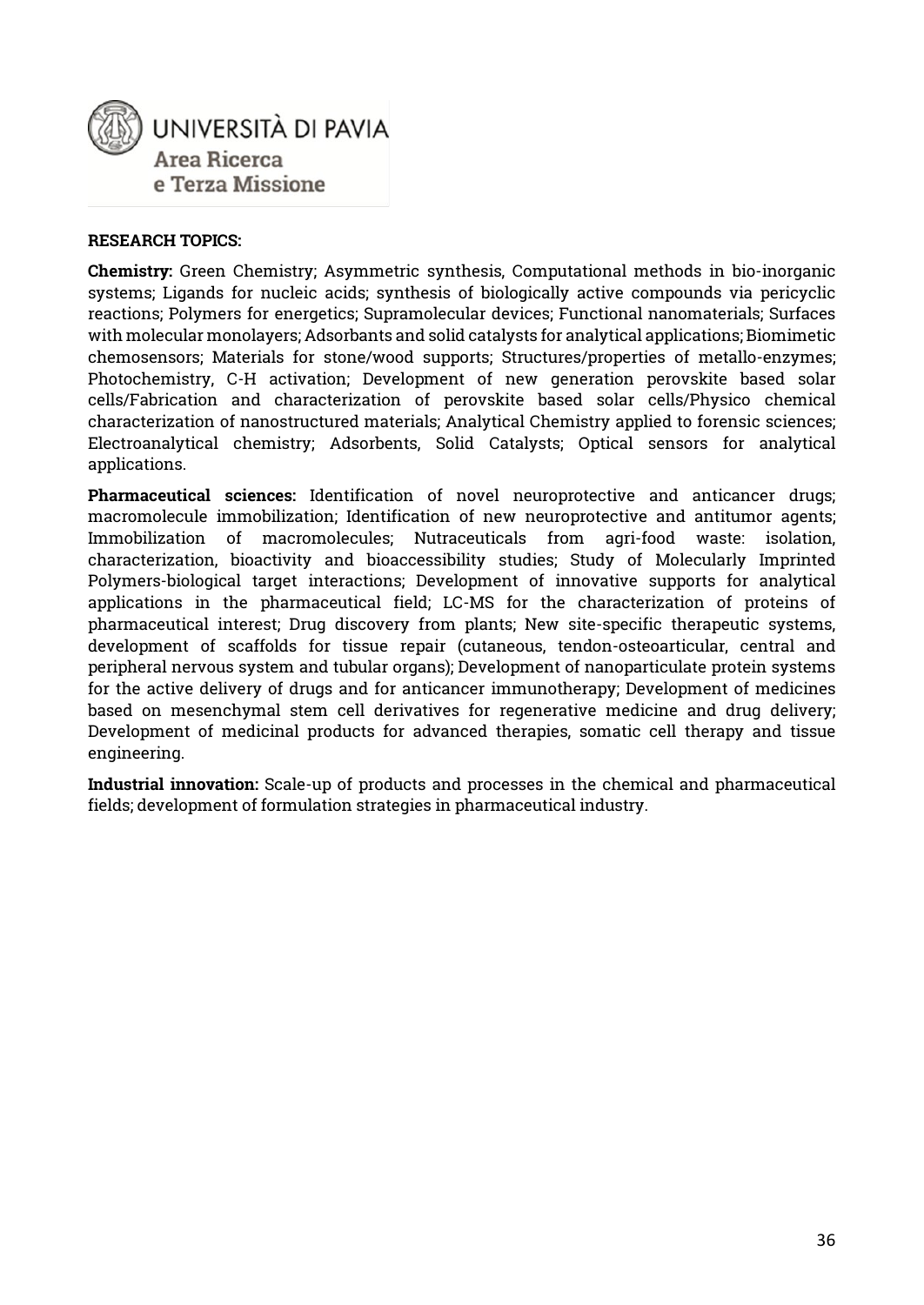

# UNIVERSITÀ DI PAVIA Area Ricerca

e Terza Missione

| POSITIONS WITH                                                                           | 12 | 5 scholarships funded by the University of Pavia                                                                                                                                                                                                                   |
|------------------------------------------------------------------------------------------|----|--------------------------------------------------------------------------------------------------------------------------------------------------------------------------------------------------------------------------------------------------------------------|
| <b>SCHOLARSHIP</b>                                                                       |    | 1 scholarship funded under the project "Facing Global<br>Challenges", to undertake research in "Sustainable<br>photovoltaics, energy storage and production, decarbonisation<br>and 'Green' processes"                                                             |
|                                                                                          |    | 1 scholarship funded under the project CATART, to undertake<br>research in "Carbon nitride materials as photocatalysts for<br>green chemistry: reaction mechanisms by operando soft X-ray<br>absorption spectroscopy"                                              |
|                                                                                          |    | 1 scholarship funded under the project PRIN-2020 -<br>20209KYCH9, to undertake research in "Development of<br>integrative computational methods for the study of protein<br>interactions: applications to complex networks"                                        |
|                                                                                          |    | 1 scholarship funded under the project FARE EXPRESS, to<br>undertake research in "Design of Functional Interfaces for<br>Perovskite Based Advanced solar cells"                                                                                                    |
|                                                                                          |    | 1 scholarship funded by Istituto Superiore di Sanità, to<br>undertake research in "Identification and application of an<br>Analytical-Quality-by-Design approach for the development of<br>analytical platform for the quality control of recombinant<br>proteins" |
|                                                                                          |    | 1 scholarship funded by RSE S.p.A. to undertake research in<br>"Structural and computational studies of solid electrolytes for<br>rechargeable sodium ion batteries"                                                                                               |
|                                                                                          |    | 1 scholarship funded by Istituto Ganassini S.p.A. to undertake<br>research in "Development of sustainable cosmetic products"                                                                                                                                       |
| <b>POSITIONS WITH</b><br><b>"PNRR CULTURAL</b><br><b>HERITAGE"</b><br><b>SCHOLARSHIP</b> | 1  | 1 scholarship to undertake research in "Chemistry,<br>environment, heritage and cultural heritage: innovative<br>chemical investigations with a low environmental impact for<br>the study of historical inks and paper supports"                                   |
|                                                                                          |    | Please note that the acceptance of a PNRR scholarship<br>implies obligations additional to those of a regular<br>scholarship: see art. 13 of this call.                                                                                                            |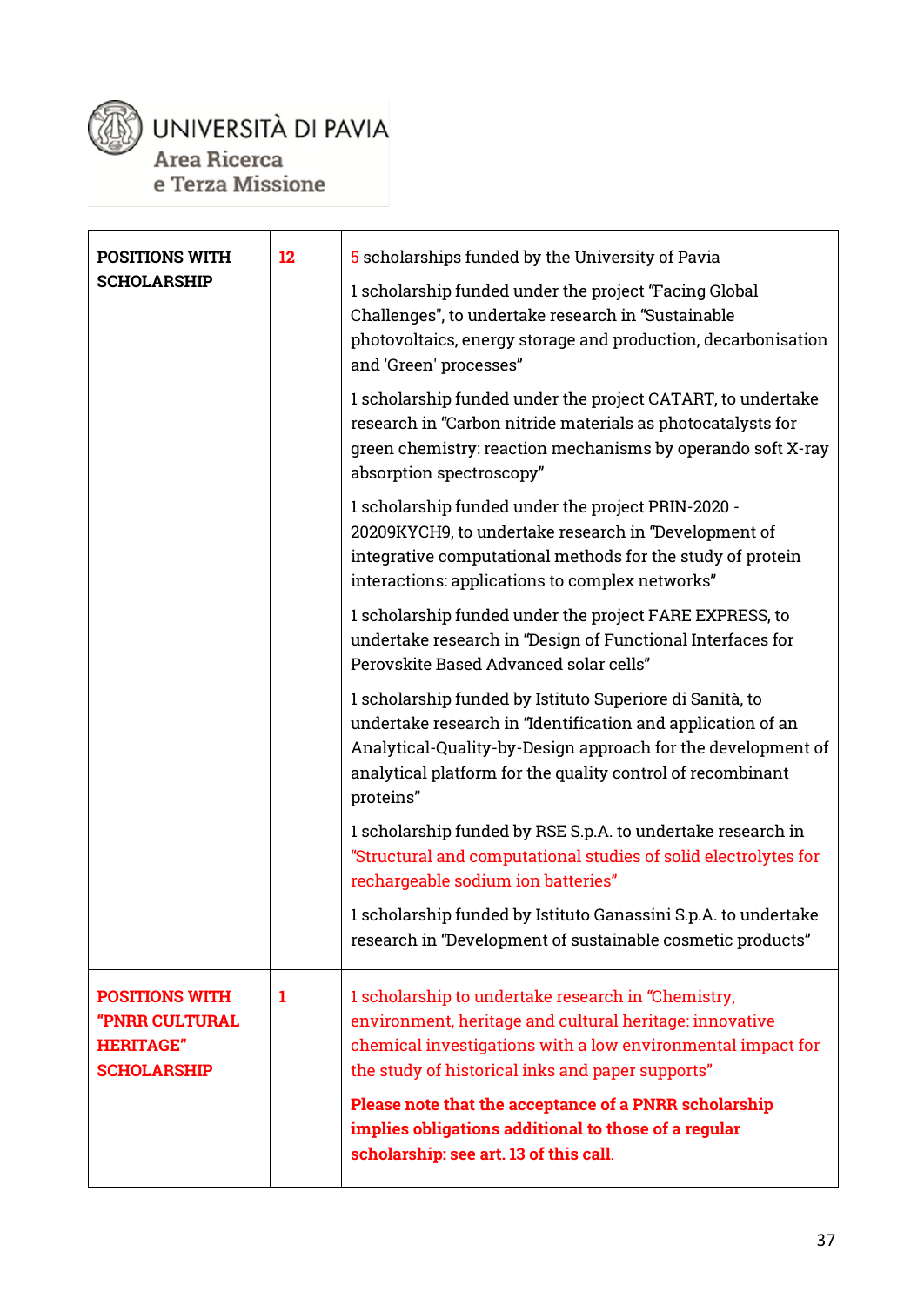

### UNIVERSITÀ DI PAVIA Area Ricerca

e Terza Missione

| <b>POSITIONS WITH</b><br>"PNRR DM 352"<br><b>SCHOLARSHIP</b>                                                                                         | $\overline{\mathbf{3}}$ | 1 scholarship to undertake research in "Design and<br>characterization of new medical devices", in collaboration<br>with 1 MED SA;<br>1 scholarship to undertake research in "Design and<br>development of glass vials siliconization to minimize the<br>interaction with biotech- and nano-drug products", in<br>collaboration with Soffieria Bertolini SpA;<br>1 scholarship to undertake research in "Electrocatalysis in the<br>ecological and digital transition", in collaboration with<br>Flamma.<br>Please note that the acceptance of a PNRR scholarship<br>implies obligations additional to those of a regular<br>scholarship: see art. 13 of this call. |
|------------------------------------------------------------------------------------------------------------------------------------------------------|-------------------------|---------------------------------------------------------------------------------------------------------------------------------------------------------------------------------------------------------------------------------------------------------------------------------------------------------------------------------------------------------------------------------------------------------------------------------------------------------------------------------------------------------------------------------------------------------------------------------------------------------------------------------------------------------------------|
| <b>ADDITIONAL</b><br><b>POSITIONS WITH</b><br><b>SCHOLARSHIP</b><br><b>RESERVED TO</b><br><b>CANDIDATES WHO</b><br><b>GRADUATED</b><br><b>ABROAD</b> | $\mathbf{1}$            | This position is reserved to candidates holding a second-level<br>degree attained abroad. The Committee will draw up specific<br>reports and a separate ranking list.                                                                                                                                                                                                                                                                                                                                                                                                                                                                                               |
| <b>POSITIONS</b><br><b>WITHOUT</b><br><b>SCHOLARSHIP</b>                                                                                             | 1                       |                                                                                                                                                                                                                                                                                                                                                                                                                                                                                                                                                                                                                                                                     |
| <b>TOTAL POSITIONS</b>                                                                                                                               | 18                      |                                                                                                                                                                                                                                                                                                                                                                                                                                                                                                                                                                                                                                                                     |

**ADMISSION PROCEDURE: qualifications assessment and interview.** Candidates are allowed to have the interview in English and/or via videoconference. The videoconference must be requested by selecting the appropriate option in the online application procedure (see art. 5 of this Call for applications).

**LINGUISTIC KNOWLEDGE:** candidates' knowledge of English will be verified during the interview.

#### **QUALIFICATIONS ASSESSMENT: UP TO 15 POINTS ARE ASSIGNED UPON ASSESSMENT OF EACH CANDIDATE'S QUALIFICATIONS, AS FOLLOWS:**

1. arithmetic average of the marks obtained in the exams taken during the candidate's degree courses, to be calculated and declared by the candidates themselves; in the case of degree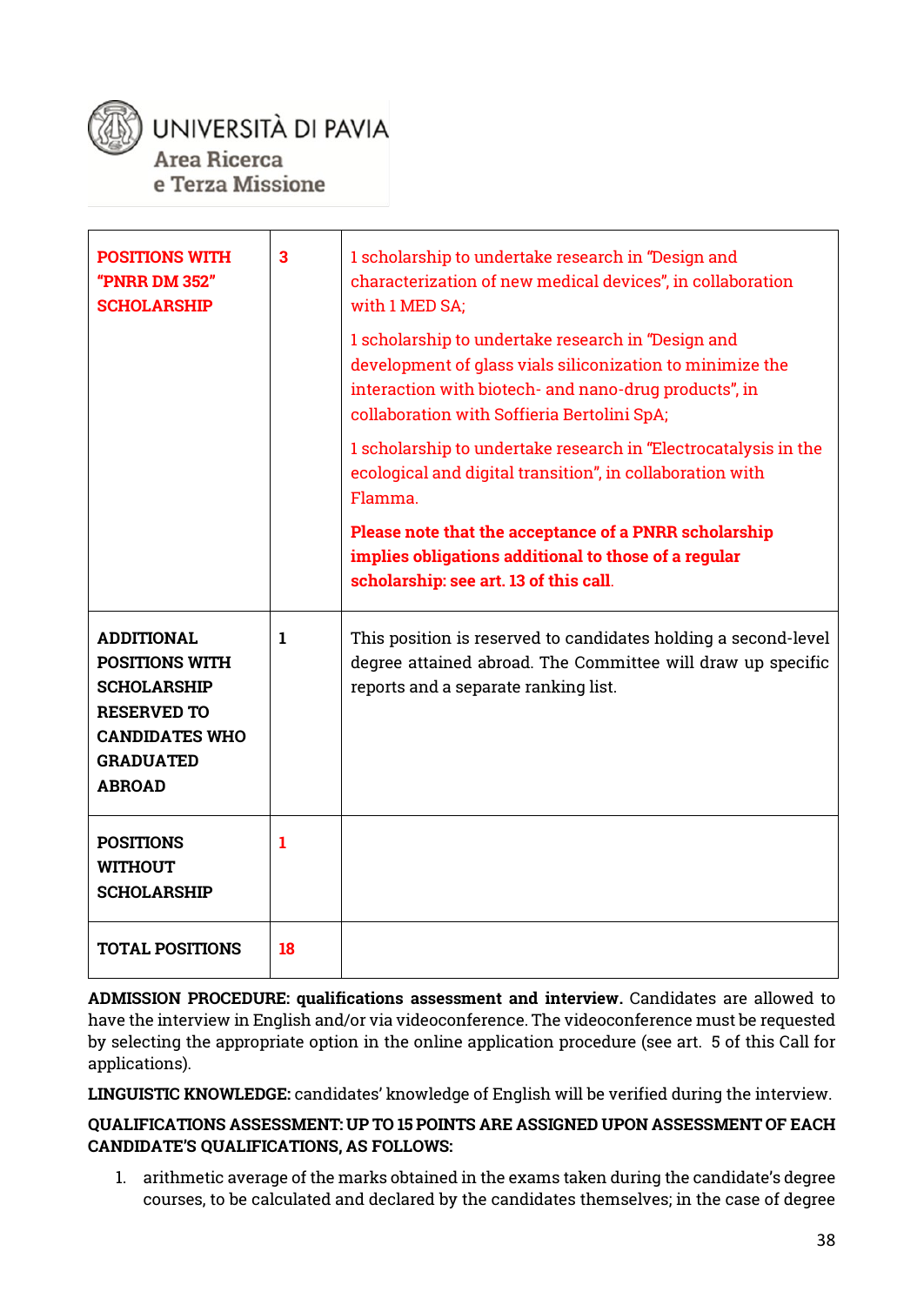

obtained in a foreign institution, the committee will use the ECTS grading tables (**up to 9 points**);

- 2. curriculum vitae et studiorum (**up to 3 points**);
- 3. motivation letter, either in Italian or English (max 1000 characters, spaces included), along with / including a research project developed by the candidate (max 3000 characters, spaces included; max 2 figures), either in Italian or English (**up to 3 points**). The project, which will not be binding if the candidate is admitted onto the PhD program, must contain a general introduction about the state of the art on the topic, a presentation of the research objectives, a discussion of the expected results as well as an evaluation of the theoretical and/or practical implications.

The qualifications must be submitted according to the procedure indicated in art. 5, para. 2 of this call for applications.

#### **The minimum score to be admitted to the interview is 9/15.**

The results of the qualifications assessment will be published online no later than **September 8, 2022**. The results will be posted on the Chemistry Department noticeboard and in the Personal Area of the candidate in the University website. This can be accessed using the login information provided at the end of the registration procedure.

**INTERVIEW: September 15, 2022, at 10:00 (CET), at the Department of Chemistry – Aula CG3** (General Section) – Viale Taramelli n. 12 – Pavia.

The interview will concern the topics covered by the PhD course and may include a discussion on the candidates' experimental thesis and/or on the research project, in order to assess their aptitude and potential.

Candidates who requested to take the interview via videoconference will be informed by the Committee about the date and time of the interview. Before the interview, candidates will be asked to show a valid identity document. The University of Pavia does not take any responsibility for a candidate's failure to take the interview due to technical difficulties.

**PLEASE NOTE:** Candidates who are interested in applying for the scholarship to undertake research in "Sustainable photovoltaics, energy storage and production, decarbonisation and 'Green' processes" must explicitly state their interest for this topic to the examining committee before the interview. These candidates' interviews will therefore also include a discussion of the project topics. Successful candidates will be included in the general ranking and attributed a specific qualification for the above scholarship. The scholarship will be assigned to the first qualified candidate. Candidates who will renounce the scholarship will be excluded from the ranking.

Candidates who are interested in applying for the scholarships to undertake research in:

- Carbon nitride materials as photocatalysts for green chemistry: reaction mechanisms by operando soft X-ray absorption spectroscopy
- Development of integrative computational methods for the study of protein interactions: applications to complex networks
- Design of Functional Interfaces for Perovskite Based Advanced solar cells
- Identification and application of an Analytical-Quality-by-Design approach for the development of analytical platform for the quality control of recombinant proteins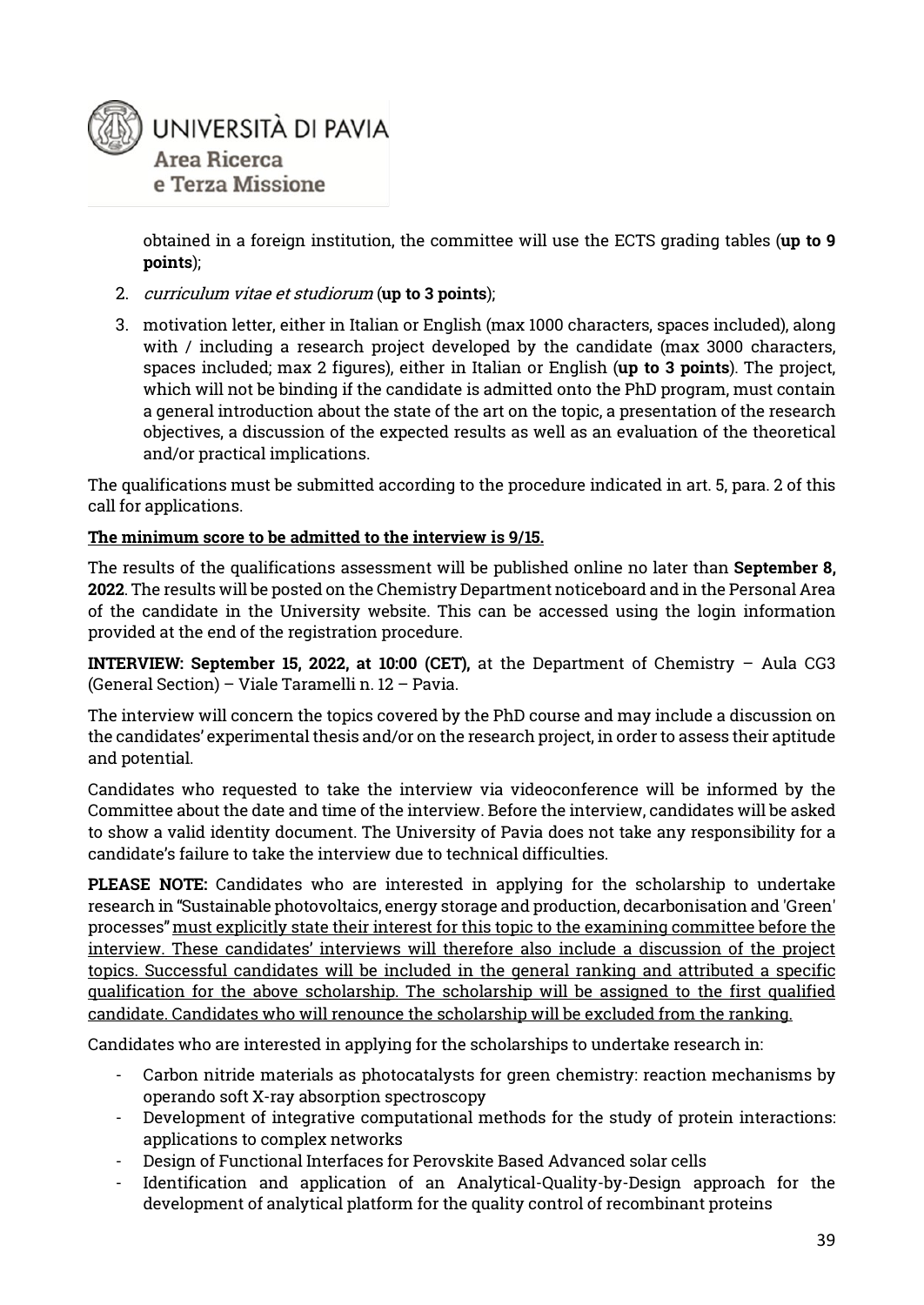

- Structural and computational studies of solid electrolytes for rechargeable sodium ion batteries
- Development of sustainable cosmetic products
- Chemistry, environment, heritage and cultural heritage: innovative chemical investigations with a low environmental impact for the study of historical inks and paper supports
- Design and characterization of new medical devices
- Design and development of glass vials siliconization to minimize the interaction with biotech- and nano-drug products
- Electrocatalysis in the ecological and digital transition

must explicitly state their interest for this topic to the examining committee before the interview. These candidates' interviews will therefore also include a discussion of the project topics. The examining committee will draw up a specific ranking list.

**INFORMATION:** please contact the PhD Coordinator Prof. Giorgio Colombo[: phd.cfi@unipv.it](mailto:phd.cfi@unipv.it)

PhD course involves the following programs:

- a. Chemistry;
- b. Pharmaceutical Sciences;
- c. Industrial Innovation.

#### **PHD COURSE IN EARTH AND ENVIRONMENTAL SCIENCES**

#### **LOCATION:** DEPARTMENT OF EARTH AND ENVIRONMENTAL SCIENCES;

#### **COORDINATOR:** Prof. ROBERTO SACCHI;

#### **RESEARCH TOPICS:**

- − Polymorphic phase transformation of alpha -beta quartz and implications for fracture nucleation in the lower crust
- − Petrology and geochemistry of the lower crust
- − "Plastic agglutinated" reefs by the sedentary polychaete Sabellaria Lamarck, 1818 in the Mediterranean Sea: microplastic uptake, accumulation and associated risk
- − Developing and testing eco-engineering solutions to increase native biodiversity and reduce biopollution in ports
- − Northern Tanzania Raptors Project: an in-depth study of the secretary bird in the Serengeti Ecosystem, Arusha and Tarangire NationalParks
- − Assessing the origin and migration of potentially toxic elements in water resources from the former Balangero asbestos mine using isotope techniques
- − Assessing permafrost response to climate warming in the Eastern Italian Alps
- − Models and technologies to monitor and predict Earth's crust movements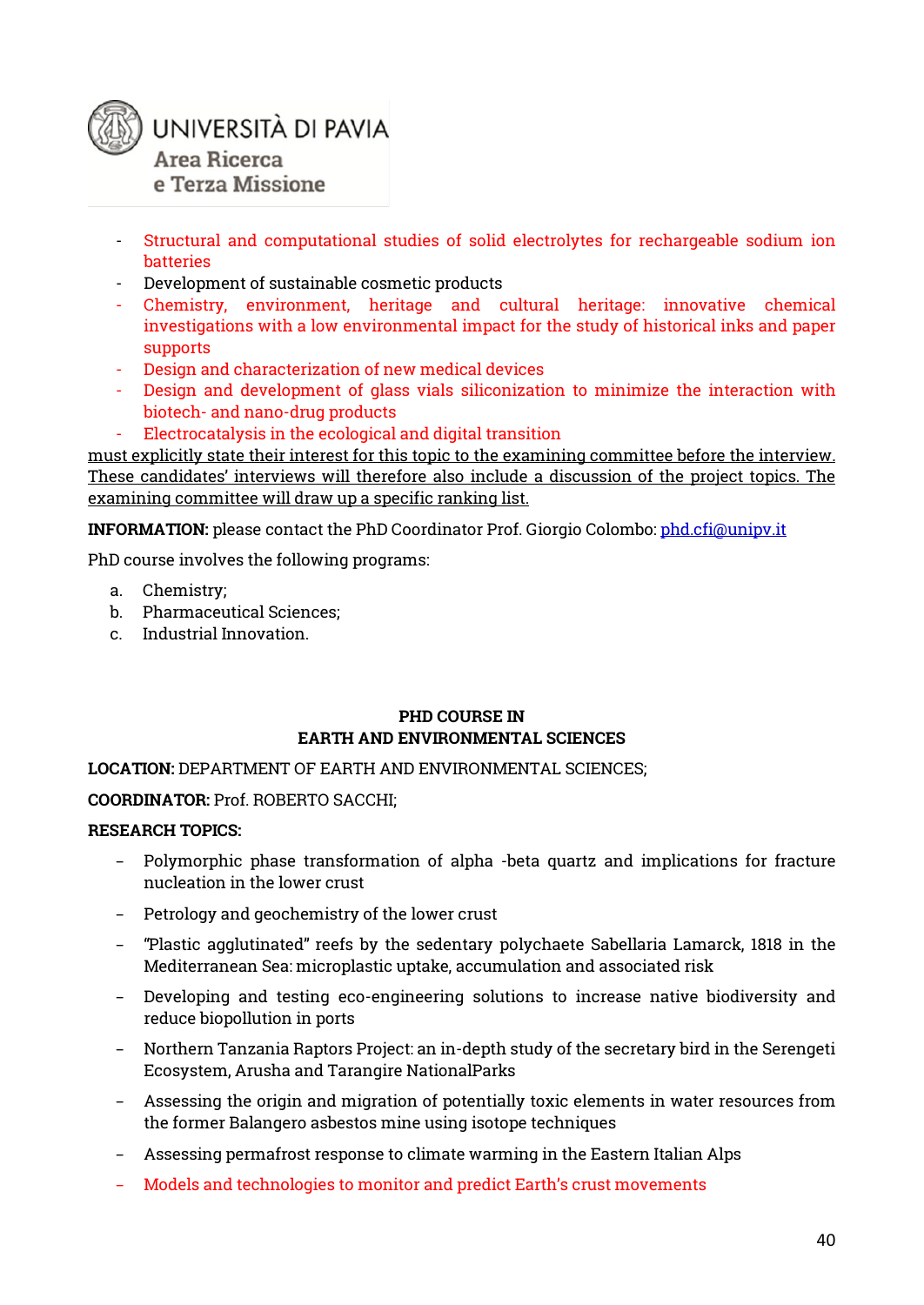

− Microplastic contamination in Lake Lugano's watershed: Environmental matrix and macroinvertebrate fauna

| <b>POSITIONS WITH</b><br><b>SCHOLARSHIP</b>                                                 | 4            | 3 scholarships funded by the University of Pavia<br>1 scholarship funded under the project "Facing Global<br>Challenges", to undertake research in "Models and<br>technologies to monitor and predict Earth's crust<br>movements".                                                                                                                                                                                       |
|---------------------------------------------------------------------------------------------|--------------|--------------------------------------------------------------------------------------------------------------------------------------------------------------------------------------------------------------------------------------------------------------------------------------------------------------------------------------------------------------------------------------------------------------------------|
| <b>POSITIONS WITHOUT</b><br><b>SCHOLARSHIP</b>                                              | 0            |                                                                                                                                                                                                                                                                                                                                                                                                                          |
| <b>ADDITIONAL</b><br><b>POSITIONS JOINTLY</b><br><b>SUPERVISED WITH</b><br><b>COMPANIES</b> | $\mathbf{1}$ | This position is reserved to candidates already employed by<br>Scuola universitaria professionale della Svizzera italiana<br>(SUPSI), located in in Stabile Le Gerre, 6928 Manno<br>(Switzerland), to undertake research in "Microplastic<br>contamination in Lake Lugano's watershed: Environmental<br>matrix and macroinvertebrate fauna". The Committee will draw<br>up specific reports and a separate ranking list. |
| <b>TOTAL POSITIONS</b>                                                                      | 5            |                                                                                                                                                                                                                                                                                                                                                                                                                          |

**ADMISSION PROCEDURE: qualifications assessment and interview via videoconference.** Candidates are allowed to take the interview in English.

**LINGUISTIC KNOWLEDGE:** candidates' knowledge of English will be verified during the interview.

#### **QUALIFICATIONS ASSESSMENT: UP TO 10 POINTS ARE ASSIGNED UPON ASSESSMENT OF EACH CANDIDATE'S QUALIFICATIONS, AS FOLLOWS:**

- 1. arithmetic mean of the marks obtained in the exams taken during the candidate's degree courses, to be calculated and declared by the candidates themselves (**up to 5 points**);
- 2. research project and qualifications (**up to 5 points**). The research project (max 5000 characters, spaces included), in Italian or English, must concern one of the research topics included in the PhD course. The project is meant to verify the candidate's aptitude towards research. It will not be binding if the candidate is admitted onto the PhD course. The qualifications include research and development activity for public and private institutions, scientific publications, postgraduate scientific education (internships, training courses, participation in conferences).

The qualifications must be submitted according with the procedure indicated in art. 5, para. 2 of this call for applications.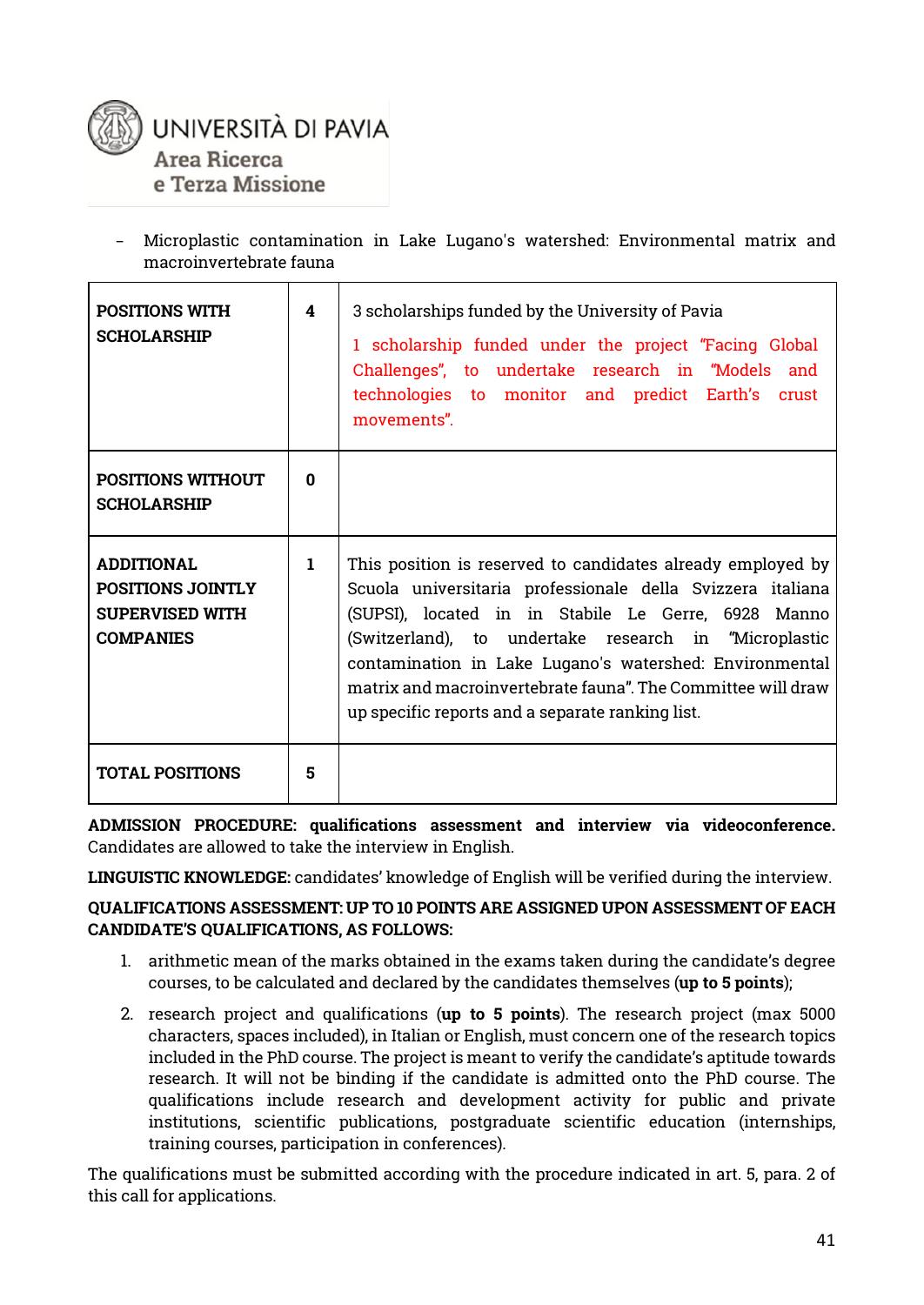

#### **The minimum score to be admitted to the interview is 5/10.**

The results of the qualifications assessment will be announced no later than **July 15, 2022**. The results will be posted in the Personal Area of the candidate in the University website. This can be accessed using the login information provided during registration.

#### **INTERVIEW: July 25, 2022, at 9:30 (CET), via videoconference.**

The interview will be held in Italian or English and will be an opportunity to verify the candidate's knowledge of English. The interview will consist of a short presentation of the research project (max 15 minutes; the use of technological support such as slides is encouraged) that is designed to verify the candidate's aptitude towards research. The research project presented by the candidate will not, in any way, be binding if the candidate is admitted onto the PhD course. More details on programs and research topics are available at the following website: [http://phd-dsta.unipv.it/.](http://phd-dsta.unipv.it/)

Before the interview, candidates will be asked to show a valid identity document. The University of Pavia does not take any responsibility for a candidate's failure to take the interview due to technical difficulties.

**PLEASE NOTE:** Candidates who intend to apply for the scholarships to undertake research in "Models and technologies to monitor and predict Earth's crust movements" must state their interest to the examining committee before the interview; these candidates' interviews will therefore also include a discussion of the project topics. The examining committee will draw up a specific ranking list.

**INFO:** [http://phd-dsta.unipv.it](http://phd-dsta.unipv.it/)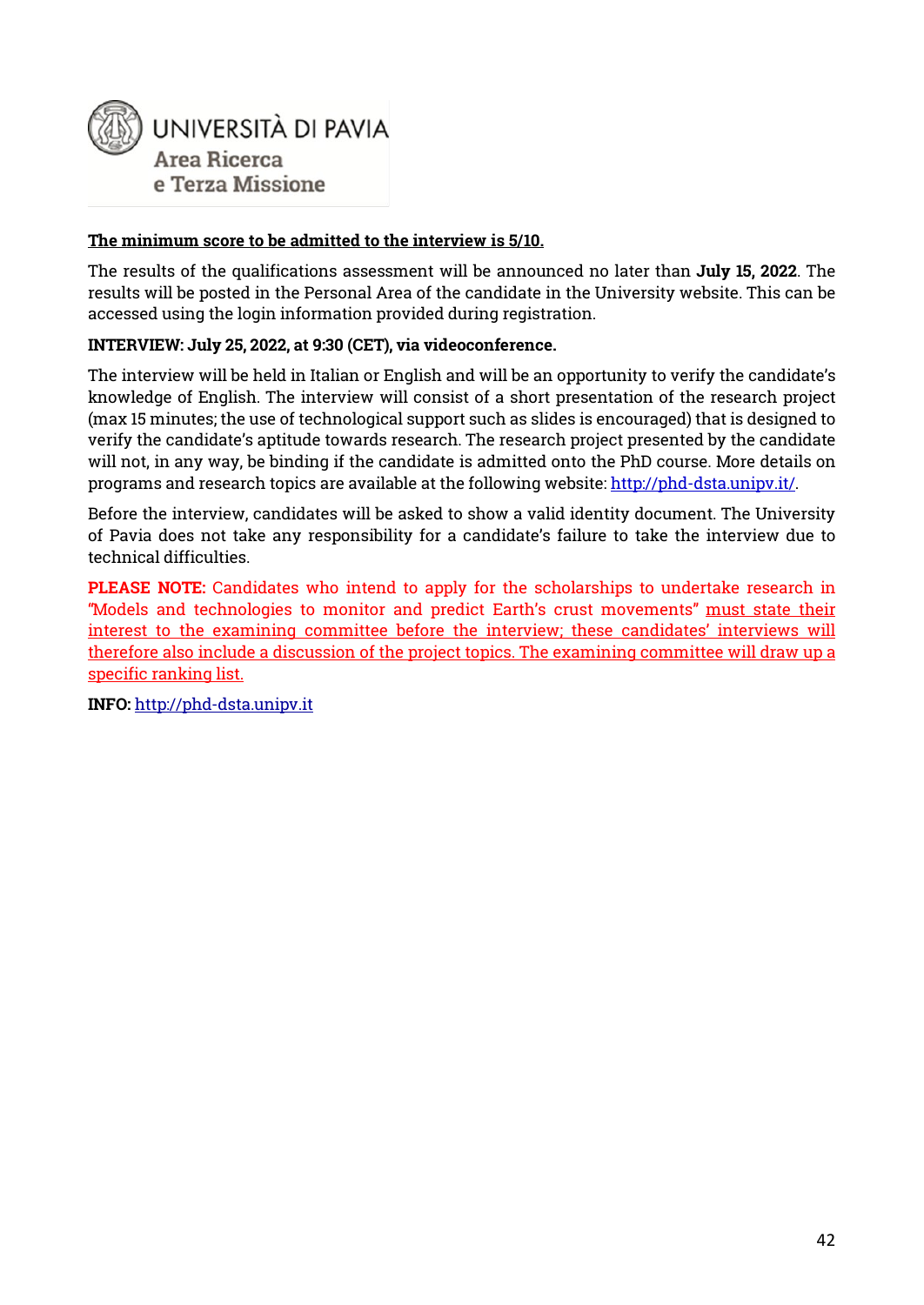

# **MACRO-AREA OF LIFE SCIENCES**

#### **PhD COURSE IN GENETICS, MOLECULAR AND CELLULAR BIOLOGY**

### **LOCATION**: DEPARTMENT OF BIOLOGY AND BIOTECHNOLOGY "LAZZARO SPALLANZANI" **COORDINATOR**: Prof. DAVIDE SASSERA

#### **RESEARCH TOPICS:**

- − Functional and population genomics of humans and animal species, archaeogenomics and epigenomics.
- − Molecular and cellular bases of hereditary and complex disorders, aging, cell and organ differentiation and development, evolutionary mechanisms.
- − DNA replication and repair, transcription, regulation of gene expression.
- − Microorganisms and viruses of clinical and biotechnological relevance. Interactions between prokaryotes and eukaryotes.
- − Biotechnological and molecular approaches for the improvement of crop species.
- − Functional and structural characterization of potential targets for pharmacological drugs, development of therapeutic molecules and study of mechanisms of action.

For further information please visit: http://phdsqb.unipv.eu/site/en/home/research-topics.html The call includes 13 positions (see table below).

| <b>POSITIONS WITH</b><br><b>SCHOLARSHIP</b>      | 10           | 9 scholarships funded by the University of Pavia<br>1 scholarship funded under the project "Facing Global<br>Challenges", to undertake research in "Emerging Viral<br>Threats"                                                                                        |
|--------------------------------------------------|--------------|-----------------------------------------------------------------------------------------------------------------------------------------------------------------------------------------------------------------------------------------------------------------------|
| <b>POSITIONS WITH PNRR</b><br><b>SCHOLARSHIP</b> | $\mathbf{2}$ | 1 scholarship to undertake research in "Improving"<br>photosynthesis for sustainable production of Food,<br>Bioenergy and for mitigation of Climate Change"<br>1 scholarship to undertake research in "New redox<br>enzymes for biomass bio-transformations and green |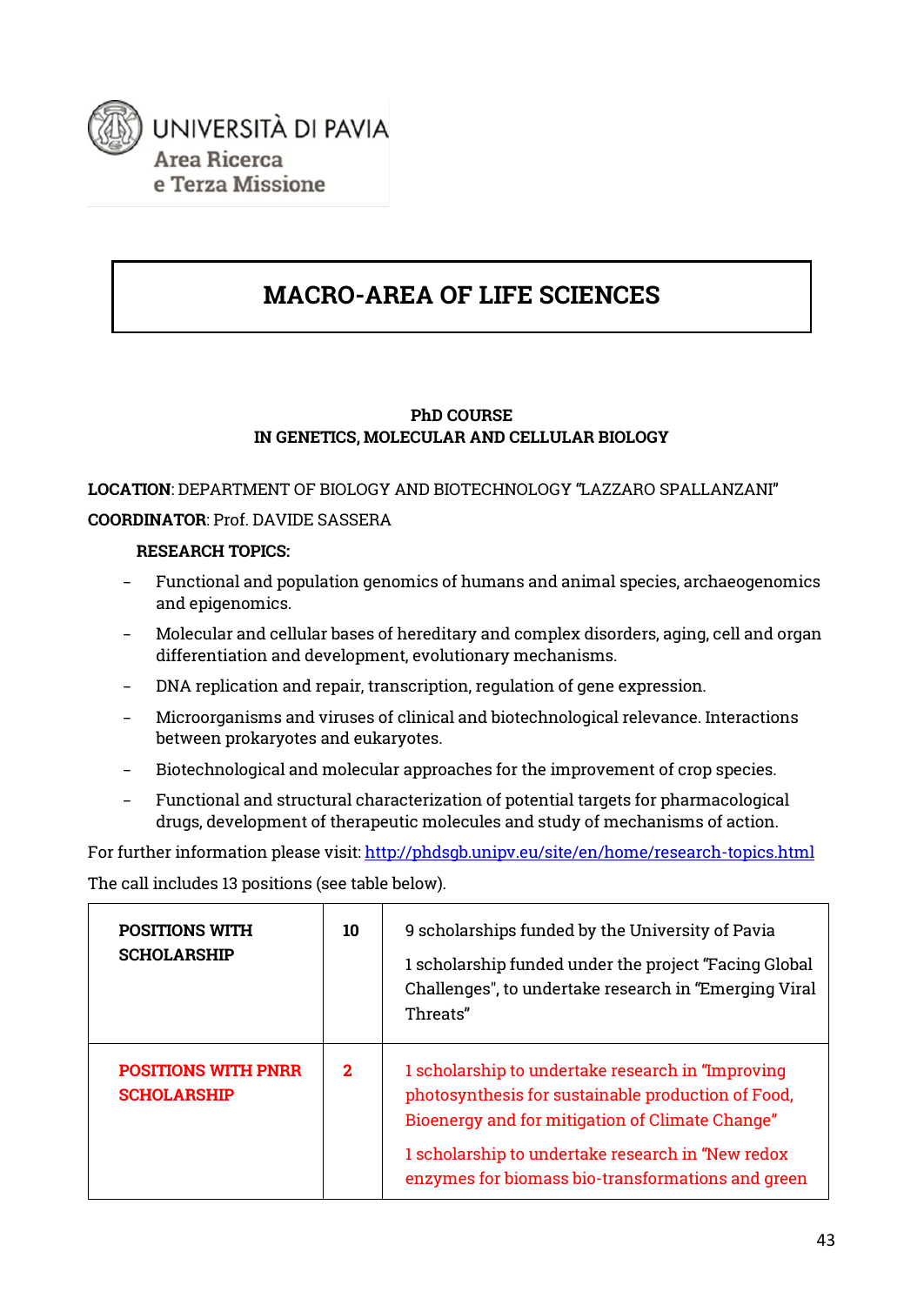# UNIVERSITÀ DI PAVIA Area Ricerca e Terza Missione

|                                                 |    | technologies"<br>Please note that the acceptance of a PNRR<br>scholarship implies obligations additional to those<br>of a regular scholarship: see art. 13 of this call. |
|-------------------------------------------------|----|--------------------------------------------------------------------------------------------------------------------------------------------------------------------------|
| <b>POSITIONS WITHOUT</b><br><b>SCHOLARSHIPS</b> | 3  |                                                                                                                                                                          |
| <b>TOTAL POSITIONS</b>                          | 15 |                                                                                                                                                                          |

**ADMISSION PROCEDURE: qualifications assessment and tests (written test and interview).**  Candidates are allowed to take the tests in English.

**LINGUISTIC KNOWLEDGE:** candidates' knowledge of English will be verified during the interview.

#### **QUALIFICATIONS ASSESSMENT: UP TO 10 POINTS ARE ASSIGNED UPON ASSESSMENT OF EACH CANDIDATE'S QUALIFICATIONS, AS FOLLOWS:**

- a. reference letters (up to two) in Italian or English, issued and submitted directly by professors from the university where the degree was awarded or by other professors/researchers who have had direct contact with the applicant. During the online application, the candidate will enter the contact data of the chosen referee who, through a specific online procedure, will have to upload the reference letter directly in the University portal by the deadline of the call. Unlike the other documents, the letter must not be uploaded by the candidate during the online application procedure. Letters uploaded by the candidate him/herself will not be evaluated by the committee (up to **1 point**);
- b. scientific publications. Only publications from the last 5 years that are congruent with the research topics of the PhD course will be considered (up to **1 point**);
- c. arithmetic mean of the marks obtained in the exams taken during the candidate's degree courses, to be calculated and declared by the candidates themselves (up to **8 points**).

Candidates who intend to apply for the positions with PNRR scholarship must upload a research project on the topic of the scholarship of their interest. The research topic will be assessed during the interview only.

Except for the reference letters, the qualifications must be submitted according to the procedure described in art. 5, para. 2 of this call for applications.

**WRITTEN TEST: September 5, 2022, at 9:30 (CET),** Aula "Arturo Falaschi" of the CNR Institute of Molecular Genetics "Luigi Luca Cavalli Sforza" - Via Ferrata n. 1 – Pavia;

**INTERVIEW: September 7, 2022, at 9:30 (CET),** Aula "Arturo Falaschi" of the CNR Institute of Molecular Genetics "Luigi Luca Cavalli Sforza" - Via Ferrata n. 1 – Pavia.

**PLEASE NOTE:** Candidates who intend to apply for the scholarship to undertake research in "Emerging Viral Threats" or for the PNRR scholarships must state their interest to the examining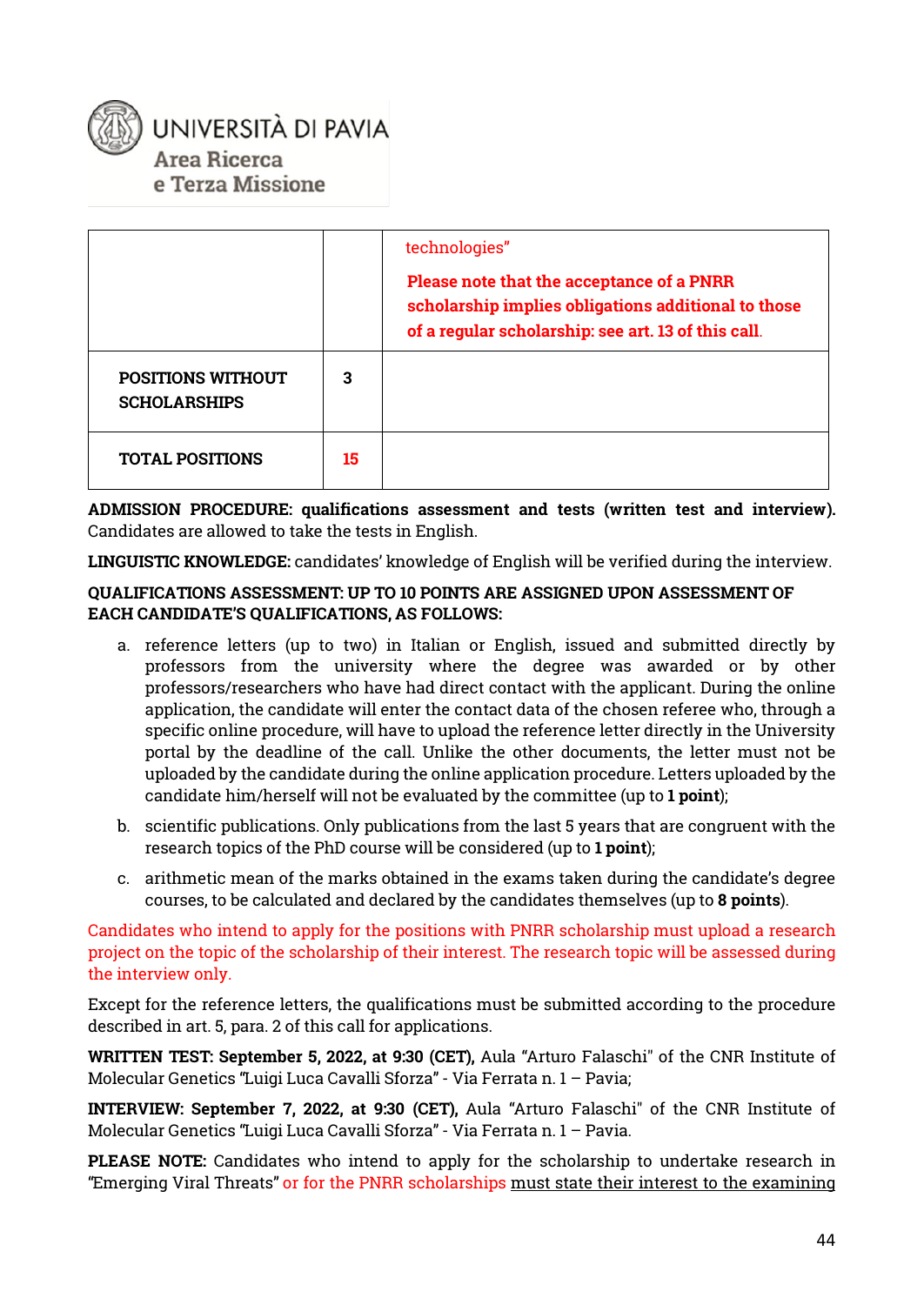

committee before the interview; these candidates' interviews will therefore also include a discussion of the project topics. The examining committee will draw up specific ranking lists.

**INFORMATION**[: http://phdsgb.unipv.eu/site/en/home/admission-procedures.html](http://phdsgb.unipv.eu/site/en/home/admission-procedures.html)

#### **PhD COURSE IN EXPERIMENTAL MEDICINE**

#### **LOCATION:** DEPARTMENT OF INTERNAL MEDICINE AND MEDICAL THERAPEUTICS

#### **COORDINATOR:** Prof. STEFANO PERLINI

**RESEARCH TOPICS:** general medicine, medical therapy, experimental surgery, microsurgery, anesthesiology, biomedical technologies, bioethics-noetics in surgical patients.

| <b>POSITIONS WITH</b><br><b>SCHOLARSHIP</b>                                                 | 5           | 4 scholarships funded by the University of Pavia<br>1 scholarship funded by the Department of Clinical-Surgical,<br>Diagnostic and Pediatric Sciences, to undertake research in<br>"Short and long term outcome evaluation in a critically ill<br>patient with severe lung failure".                                                                                                                                                                                        |
|---------------------------------------------------------------------------------------------|-------------|-----------------------------------------------------------------------------------------------------------------------------------------------------------------------------------------------------------------------------------------------------------------------------------------------------------------------------------------------------------------------------------------------------------------------------------------------------------------------------|
| <b>POSITIONS WITH PNRR</b><br><b>SCHOLARSHIP</b>                                            | 1           | 1 scholarship to undertake research in "Sviluppo di modelli<br>sperimentali di patologia rara polmonare (fibrosi polmonare<br>post infiammatoria) mediante PCLSC (precision cut lung slice<br>cultures) o lmodeling di barriera alveolo capillare per lo studio<br>della attività terapeutica di nuovi approcci inalatori basati su<br>nano-formulazioni."<br>Please note that the acceptance of a PNRR scholarship<br>implies obligations additional to those of a regular |
|                                                                                             |             | scholarship: see art. 13 of this call.                                                                                                                                                                                                                                                                                                                                                                                                                                      |
| <b>POSITIONS WITHOUT</b><br><b>SCHOLARSHIP</b>                                              | 1           |                                                                                                                                                                                                                                                                                                                                                                                                                                                                             |
| <b>ADDITIONAL</b><br><b>POSITIONS JOINTLY</b><br><b>SUPERVISED WITH</b><br><b>COMPANIES</b> | $\mathbf 1$ | This position is reserved to candidates already employed by<br>Fondazione CNAO, located in Strada Campeggi n. 53 - Pavia.<br>The Committee will draw up specific reports and a separate<br>ranking list.                                                                                                                                                                                                                                                                    |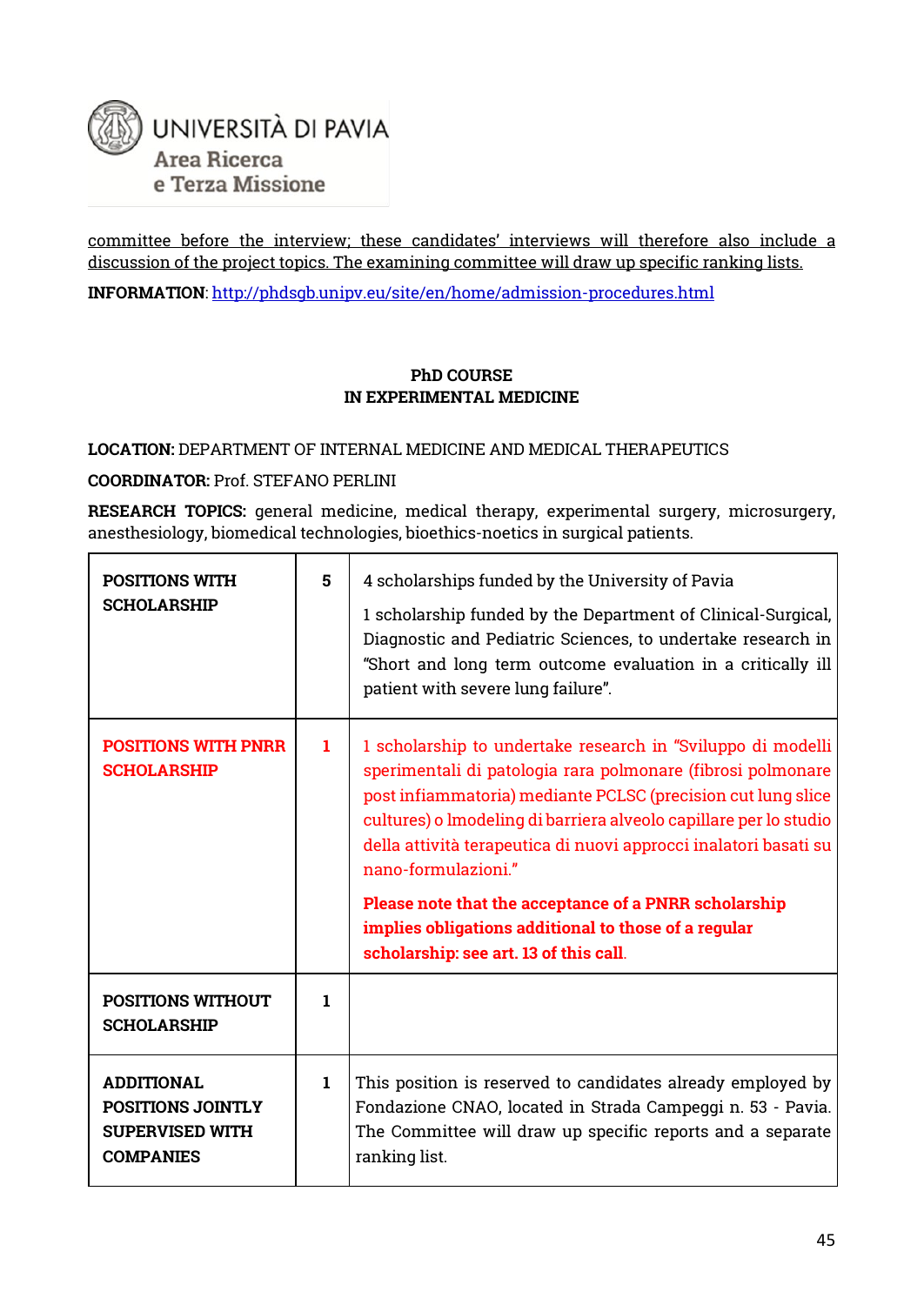

UNIVERSITÀ DI PAVIA Area Ricerca

e Terza Missione

| ADDITIONAL<br><b>POSITIONS RESERVED</b><br>TO CANDIDATES WITH<br>A SCHOLARSHIP FROM<br><b>A FOREIGN COUNTRY</b> |   | The "Additional positions reserved to candidates with a<br>scholarship from a foreign country" are reserved to candidates<br>holding, at the time of the enrollment onto the PhD course, a<br>scholarship of the same duration of a PhD course. The<br>University of Pavia does not provide PhD scholarships for<br>these positions. The Committee will draw up specific reports<br>and a separate ranking list. |
|-----------------------------------------------------------------------------------------------------------------|---|------------------------------------------------------------------------------------------------------------------------------------------------------------------------------------------------------------------------------------------------------------------------------------------------------------------------------------------------------------------------------------------------------------------|
| <b>TOTAL POSITIONS</b>                                                                                          | 9 |                                                                                                                                                                                                                                                                                                                                                                                                                  |

**ADMISSION PROCEDURE: qualifications assessment and tests (written test and interview).** Candidates are allowed to take the tests in English.

**LINGUISTIC KNOWLEDGE**: candidates' knowledge of English will be verified during the interview.

**QUALIFICATIONS ASSESSMENT: UP TO 10 POINTS ARE ASSIGNED UPON ASSESSMENT OF EACH CANDIDATE'S QUALIFICATIONS, AS FOLLOWS:**

- a. curriculum vitae (up to **4** points);
- b. former periods of proven research activity at Italian or foreign scientific institutions (up to **3** points);
- c. published full papers in peer reviewed medical journals (up to **3** points).

The qualifications must be submitted according to the procedure indicated in art. 5, para. 2 of this call for applications.

**WRITTEN TEST: September 14, 2022, at 9:30 (CET),** Aula 2 (floor 1A) – DEA – Fondazione I.R.C.C.S. Policlinico San Matteo – Strada Campeggi, Pavia.

In the written test candidates will have to address one of the topics proposed by the examining committee.

**INTERVIEW: September 15, 2022, at 9:30 (CET),** Aula 2 (floor 1A) – DEA – Fondazione I.R.C.C.S. Policlinico San Matteo – Strada Campeggi, Pavia.

**PLEASE NOTE:** Candidates who intend to apply for the scholarship to undertake research in "Short and long term outcome evaluation in a critically ill patient with severe lung failure" or for the PNRR scholarship must state their interest to the examining committee before the interview; these candidates' interviews will therefore also include a discussion of the project topics. The examining committee will draw up specific ranking lists.

#### **INFORMATION**[: http://phdms.unipv.eu](http://phdms.unipv.eu/)

The PhD course involves the following programs:

Candidates who intend to apply for the positions with PNRR scholarship must upload a research project on the topic of the scholarship of their interest. The research topic will not be considered for assessment.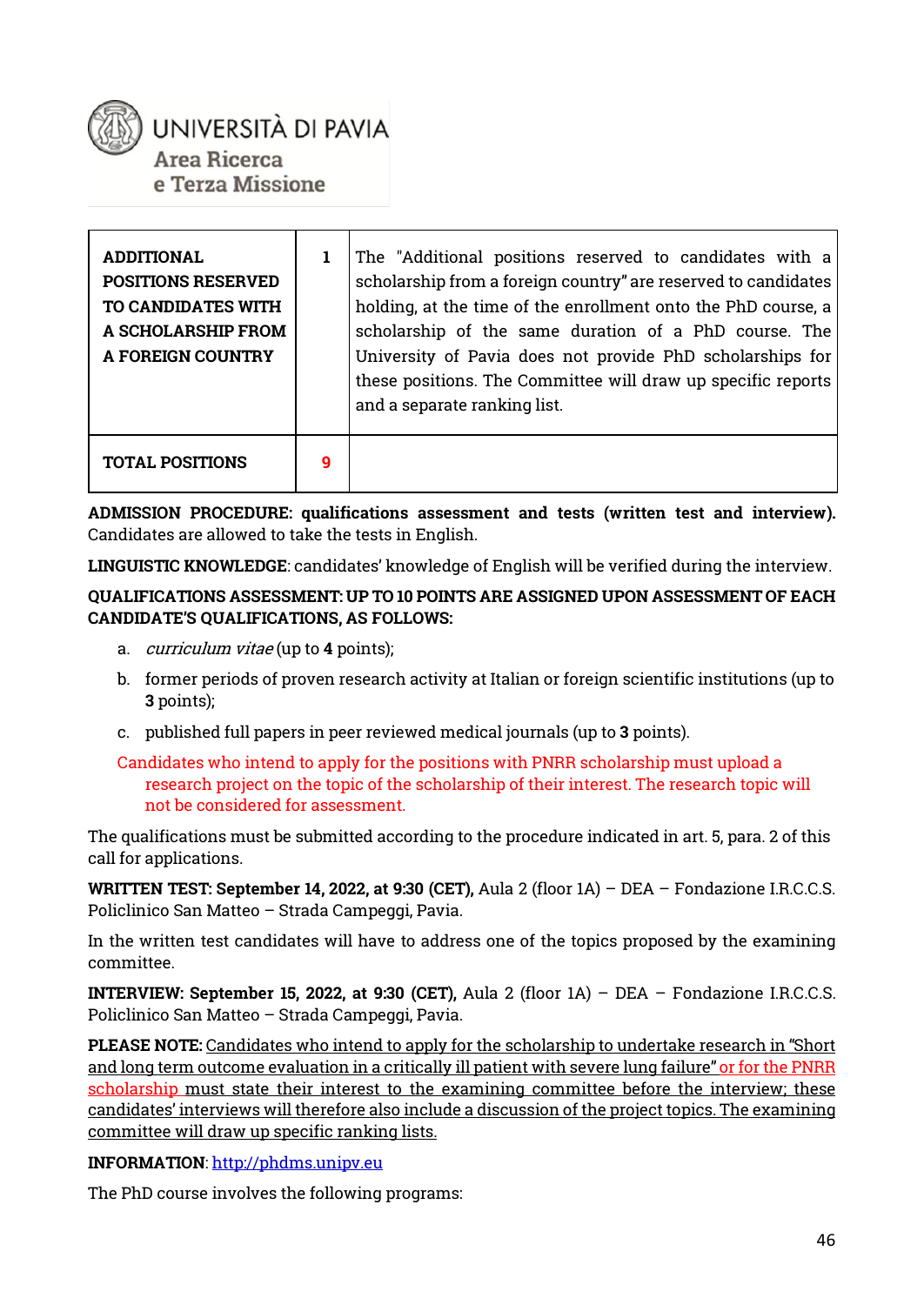

- a. Internal medicine and medical therapeutics;
- b. Experimental surgery and microsurgery.

#### **PhD COURSE IN PSYCHOLOGY, NEUROSCIENCE AND DATA SCIENCE**

#### **LOCATION:** DEPARTMENT OF BRAIN AND BEHAVIORAL SCIENCES

**COORDINATOR:** Prof. GABRIELLA BOTTINI

**RESEARCH TOPICS:** Psychology, Neuroscience, Biostatistics, Public Health.

| <b>POSITIONS WITH</b><br><b>SCHOLARSHIP</b>                                   | $\overline{7}$ | 5 scholarships funded by the University of Pavia<br>1 scholarship funded by Società C.D.I. Centro Diagnostico<br>S.p.A to undertake research<br>Italiano<br>"Genetic<br>in<br>Epidemiology"<br>1 scholarship funded by the Department of Brain and<br>Behavioral Sciences to undertake research in "ProNET -<br>Psychosis Risk Outcomes Network".                                                                                                                                                                                                    |
|-------------------------------------------------------------------------------|----------------|------------------------------------------------------------------------------------------------------------------------------------------------------------------------------------------------------------------------------------------------------------------------------------------------------------------------------------------------------------------------------------------------------------------------------------------------------------------------------------------------------------------------------------------------------|
| <b>POSITIONS WITH "PNRR</b><br><b>DM 352" SCHOLARSHIP</b>                     | $\mathbf{2}$   | 1 scholarship to undertake research in "Managing Eni<br>workers' health care by One Health approach: Artificial<br>Intelligence algorithms based on multiple data sources", in<br>collaboration with ENI SpA<br>1 scholarship to undertake research in "The contribution of<br>artificial intelligence to Process-Outcome Research in<br>psychotherapy", in collaboration with Magellano.<br>Please note that the acceptance of a PNRR scholarship<br>implies obligations additional to those of a regular<br>scholarship: see art. 13 of this call. |
| <b>POSITIONS WITHOUT</b><br><b>SCHOLARSHIP</b>                                | $\mathbf{2}$   |                                                                                                                                                                                                                                                                                                                                                                                                                                                                                                                                                      |
| <b>ADDITIONAL POSITIONS</b><br><b>RESERVED TO</b><br><b>CANDIDATES WITH A</b> | $\mathbf{1}$   | This position is reserved to candidates holding, at the time<br>of the enrollment onto the PhD course, a scholarship of the<br>same duration of a PhD course. The University of Pavia does                                                                                                                                                                                                                                                                                                                                                           |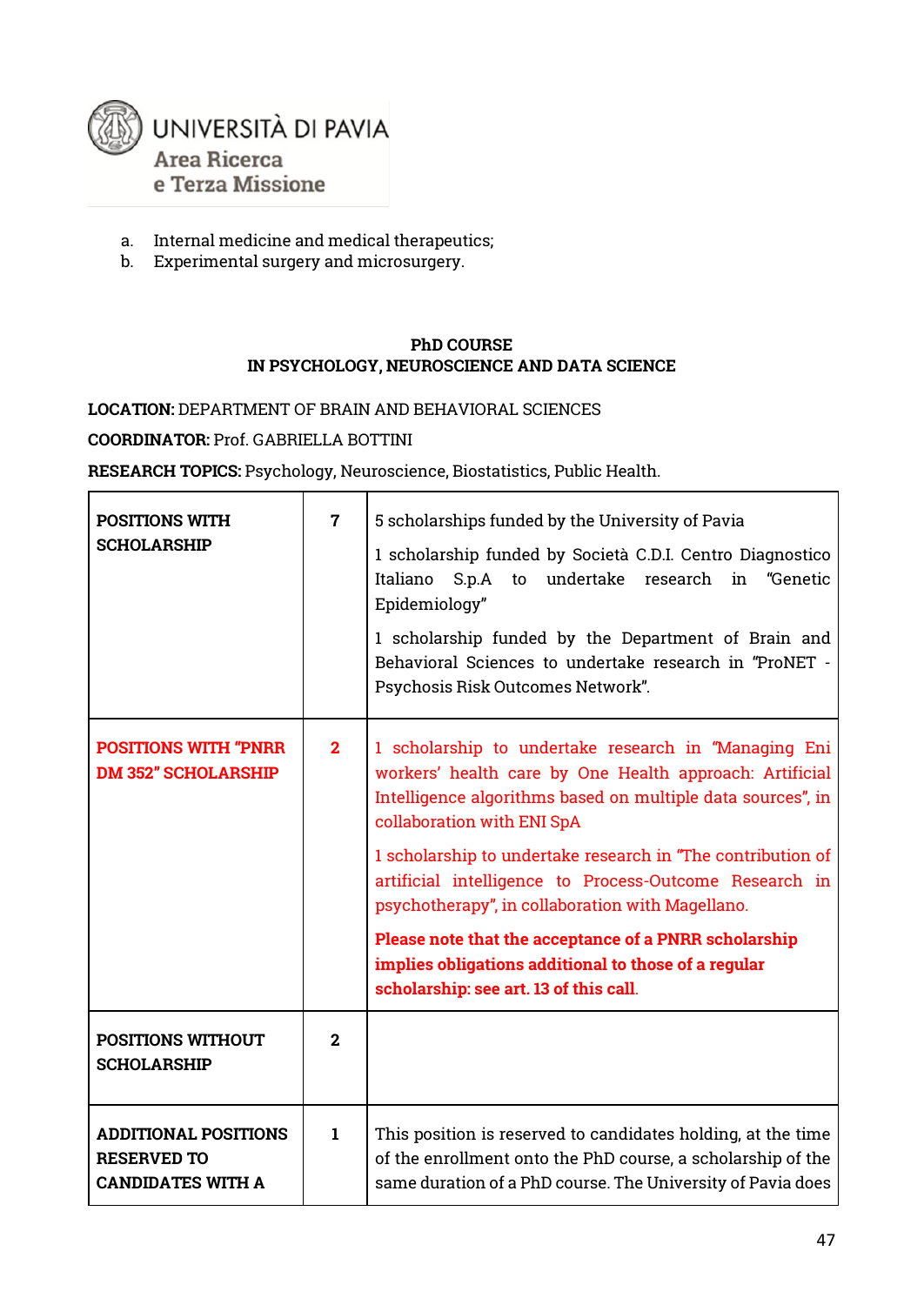

| <b>SCHOLARSHIP FROM A</b><br><b>FOREIGN COUNTRY</b> |    | not provide PhD scholarships for this position. |
|-----------------------------------------------------|----|-------------------------------------------------|
| <b>TOTAL POSITIONS</b>                              | 12 |                                                 |

**ADMISSION PROCEDURE: qualifications assessment and interview.** Candidates are allowed to take the interview in English and/or via videoconference. The videoconference must be requested by selecting the appropriate option in the online application procedure (see art. 5 of this Call for applications).

**LINGUISTIC KNOWLEDGE**: candidates' knowledge of English will be verified during the interview.

#### **QUALIFICATIONS ASSESSMENT: UP TO 10 POINTS ARE ASSIGNED UPON ASSESSMENT OF EACH CANDIDATE'S QUALIFICATIONS, AS FOLLOWS:**

- a. motivation letter in Italian or English (max 500 words) (up to **1** point);
- b. maximum of 2 reference letters issued and submitted directly by professors from the university where the degree was awarded or by other professors/researchers who have had direct contact with the applicant. During the online application, the candidate will enter the contact data of the chosen referee who, through a specific online procedure, will have to upload the reference letter directly in the University portal by the deadline of the call. Unlike the other documents, the letter must not be uploaded by the candidate during the online application procedure. Letters uploaded by the candidate him/herself will not be evaluated by the committee (up to **1** point);
- c. research project in Italian or English (max. 3000 words), related to PhD research topics. The project's structure must be novel and original and must be written as follows: 1) general introduction about the state of the art relative to the chosen topic; 2) presentation of the research objectives; 3) description of the of materials and methodology (procedure, data analysis); 4) discussion of the expected results with evaluation of the theoretical and/or practical implications of the research project. In any case, the project will not constitute a binding work program in case of admission to the doctorate (up to **5** points);
- d. arithmetic mean of the marks obtained in the exams taken during the candidate's degree courses (up to **3** points). For students with qualifications obtained abroad, a transcript of the grades is required, showing:
	- i. the arithmetic mean of the exams obtained for each course of study;
	- ii. the minimum grade for sufficiency and the maximum grade in the university of origin.

The qualifications must be submitted according to the procedure indicated in art. 5, para. 2 of this call for applications. The candidates will make sure to include their curriculum vitae.

#### **The minimum score to be admitted to the interview is 7/10**.

The results of the qualifications assessment will be published online no later than **September 14, 2022**. The results will be posted on the Department of Brain and Behavioral Sciences (Psychology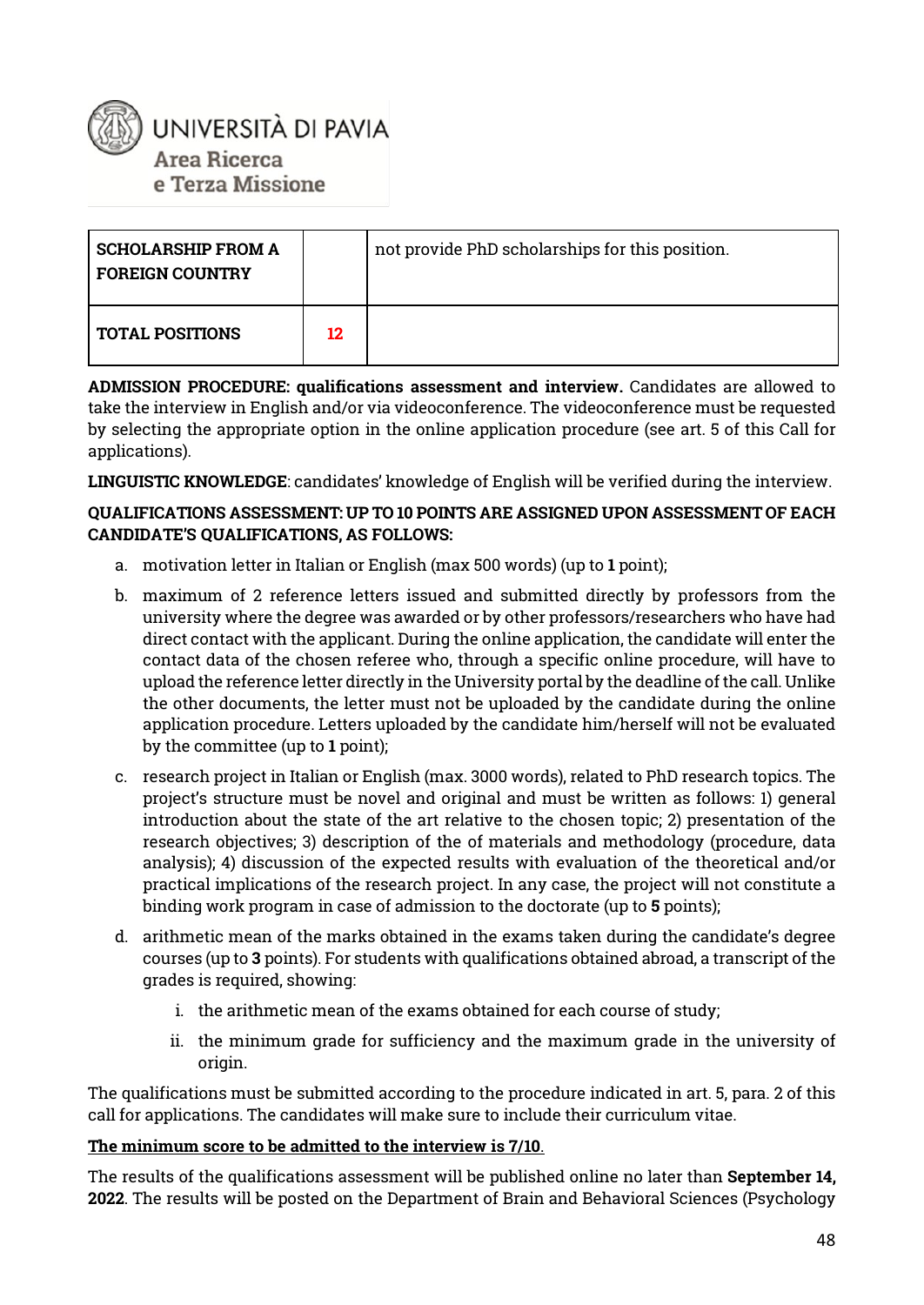

section) noticeboard (Piazza Botta n. 11, Pavia) and in the Personal Area of the candidate in the University website. This can be accessed using the login information provided at the end of the registration procedure.

**INTERVIEW: September 20, 2022**, **starting from 9:00 (CET),** Sala Riunioni, Department of Brain and Behavioral Sciences (Psychology section), Piazza Botta n. 11, Pavia. If the interview is held in Italian, the Committee will verify the candidate's knowledge of the English language through the reading and translation of a short text taken from an essay or scientific article. The candidate will be asked to describe the content and methodology of the research project submitted, as well as the reason why he/she is willing to undertake a doctoral course. The interview will take into consideration the candidate's disciplinary orientation, in particular for what concerns the research methodology in the field of behavioural, biomedical and instrumental sciences. Candidates who are interested in the "Data Science in Biomedicine" program will be interviewed also on general topics of epidemiology and biostatistics.

Candidates who requested to take the interview via videoconference will be informed by the Committee about the date and time of the interview. Before the interview, candidates will be asked to show a valid identity document. The University of Pavia does not take any responsibility for a candidate's failure to take the interview due to technical difficulties.

**PLEASE NOTE:** Candidates who intend to apply for the scholarship to undertake research in:

- "Genetic Epidemiology"
- "ProNET Psychosis Risk Outcomes Network"
- "Managing Eni workers' health care by One Health approach: Artificial Intelligence algorithms based on multiple data sources"
- "The contribution of artificial intelligence to Process-Outcome Research in psychotherapy"

must state their interest to the examining committee before the interview; these candidates' interviews will therefore also include a discussion of the project topics. The examining committee will draw up specific ranking lists.

#### **INFORMATION:** [phd-pnds.unipv.eu](https://phd-pnds.unipv.eu/)

The PhD course involves the following programs:

- a. Psychology and Neuroscience;
- b. Data Science in Biomedicine.

#### **PhD COURSE IN BIOMEDICAL SCIENCES**

**LOCATION:** DEPARTMENT OF BRAIN AND BEHAVIORAL SCIENCES **COORDINATOR:** Prof. ANTONIO PISANI **RESEARCH TOPICS:** BIOCHEMISTRY TRACK: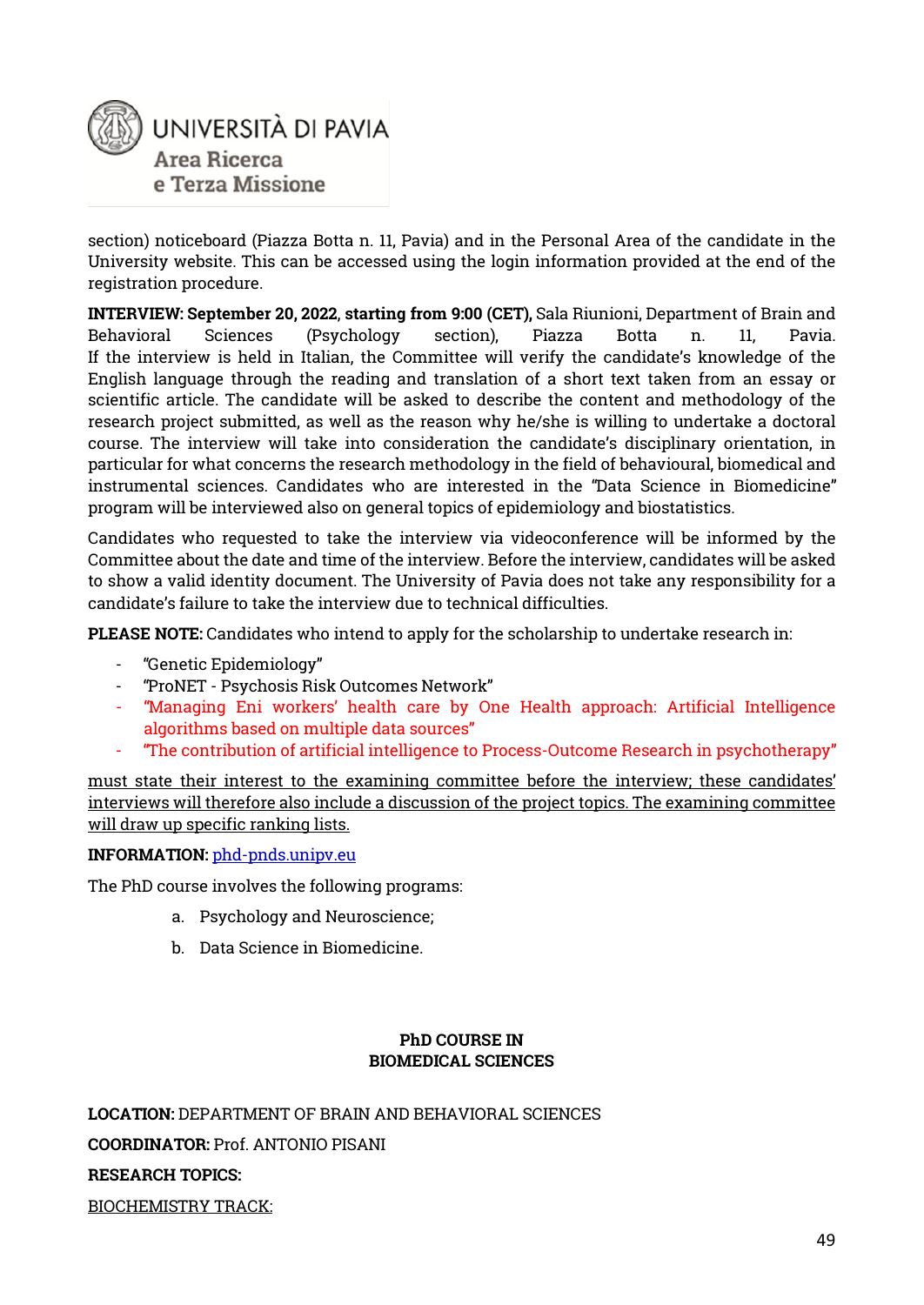

Biochemical and immunological characterization of bacterial proteins, their role in infective process and possible vaccinal use.

Molecular bases of diseases associated to aging and amyloidosis; analysis of connective matrix in normal and pathological conditions; proteins of biomedical interest: functional and structural studies.

Generation and characterization of animal models of human diseases: basic to translational research

Biochemistry of human erythrocyte. Pathogenic mechanisms of diseases related to proteinmisfolding: biochemical markers.

Biochemical mechanisms of platelet production.

Identification of new biomarkers in biological fluids from patients affected by severe lung disorders and rare neurodegenerative diseases; analysis of bronchoalveolar lavage fluids from COVID-19 and chronic airways disease patients to investigate the role of proteases and associated inhibitors in extracellular matrix degradation.

Elucidation of the molecular mechanism of amyloid fibrils formation in vivo and in experimental models of the disease. Investigation of structure, folding/misfolding dynamics of amyloidogenic proteins. Mechanism of toxicity of amyloid fibrils in vivo.

#### PHARMACOLOGY TRACK:

Receptor pathology, metabolism and cell kinetic study; environmental toxicology; gastrointestinal pharmacology; clinical pharmacology of active drugs on the central nervous system.

Antineoplastic drugs pharmacology; transplant pharmacology; pharmacoepidemiology and pharmacoeconomics of active drugs on the central nervous system, the cardiovascular system and gastrointestinal system.

Pharmacology and molecular mechanisms associated with neurodegenerative diseases, such as neuroinflammation; single-cell -omics and nanotechnology for precision medicine applications.

Environmental effects on the immune system; pharmacology of the signaling transduction systems in the neurologic, oncologic and immune system diseases.

Neurobiology and behavioral pharmacology of neurodevelopmental disorders.

#### PHYSIOLOGY TRACK:

Molecular and cellular physiology of the nervous system; cellular communication and plasticity in the cerebral circuits; physiology and biophysics of sensory, motor and cognitive functions; mathematical model of cells, circuits and brain; cellular communication in the cardiovascular system; physiology of the skeletal and cardiac muscles; physiology of the gastrointestinal system.

#### NEUROSCIENCE TRACK:

Neurodegenerative diseases; neuroimmunology; neuro-oncology; epilepsy and sleep; primary headaches; neurorehabilitation; experimental models of neurological diseases; neuroepidemiology and research methodology; neuroendocrinology and functional neurology; pediatric neuroscience.

#### MEDICINE TRACK: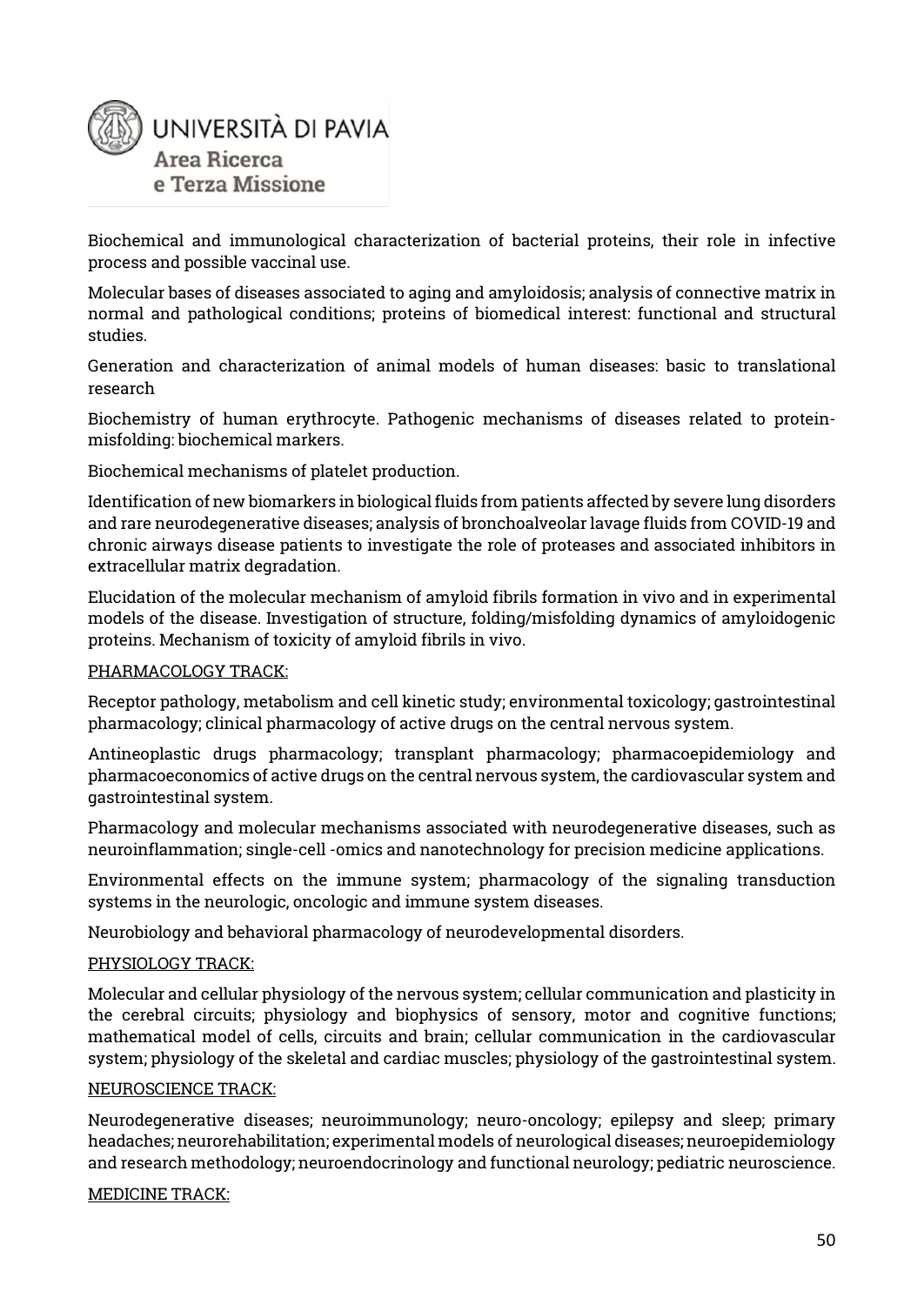

Disciplines within the medical sciences (cardiology, hematology, pathology, pediatrics); translational fundamental and clinical research on human diseases.

Cardiology: molecular basis of inherited cardiomyopathies and arrhythmias.

Pediatrics: immunopathological bases of diseases in childhood.

Hematology: molecular basis of myeloid neoplasms and its clinical implications; recognition of the mechanisms of progression to neoplasm; integrated genomic DNA/RNA profiling of myeloid malignancies in the diagnostic setting, as well as the development of genomic classification and prognostic models.

Pathology: etiopathogenic role of viral infections and immunodeficiency-related conditions; molecular basis of extranodal lymphomas and its clinical implications; immunophenotypical characterization.

The PhD course in Biomedical Sciences is dedicated both to candidates graduated in scientific disciplines (for example Biology, Physics and Engineering) with an interest in basic and applied research to disease, and to candidates graduated in Medicine who choose the postgraduate doctoral training with the intent to acquire skills in the context of translational research. The mandatory training activity is intended to improve knowledge and skills required for understanding functional and pathological mechanisms using a multi-scale approach (molecular, cellular, systemic) and includes courses in mathematics, biophysics, computer science, physiology, biochemistry, pharmacology, pathology and therapy.

| <b>POSITIONS WITH</b><br><b>SCHOLARSHIP</b>                  | 9              | 8 scholarships funded by the University of Pavia;<br>1 scholarship funded under the project "Facing Global<br>Challenges", to undertake research in "Neuroscience"                                                                                                                                                                                                                                                                                            |
|--------------------------------------------------------------|----------------|---------------------------------------------------------------------------------------------------------------------------------------------------------------------------------------------------------------------------------------------------------------------------------------------------------------------------------------------------------------------------------------------------------------------------------------------------------------|
| <b>POSITIONS WITH</b><br><b>PNRR</b><br><b>SCHOLARSHIP</b>   | $\mathbf{2}$   | 1 scholarship to undertake research in "Sleep and health of the<br>ageing society: the role of sleep in neurodegenerative diseases"<br>1 scholarship to undertake research in "Innovative cell culture<br>models - Development of an ex vivo human skin culture model<br>with extended viability".<br>Please note that the acceptance of a PNRR scholarship implies<br>obligations additional to those of a regular scholarship: see art.<br>13 of this call. |
| <b>POSITIONS WITH</b><br>"PNRR DM 352"<br><b>SCHOLARSHIP</b> | $\overline{2}$ | 1 scholarship to undertake research in "Experimental models for<br>the study of adjuvant therapies and interventions in oncology<br>with substances of natural origin", in collaboration with Bios-<br>Therapy, Physiological Systems for Health S.p.A.;<br>1 scholarship to undertake research in "Development of                                                                                                                                            |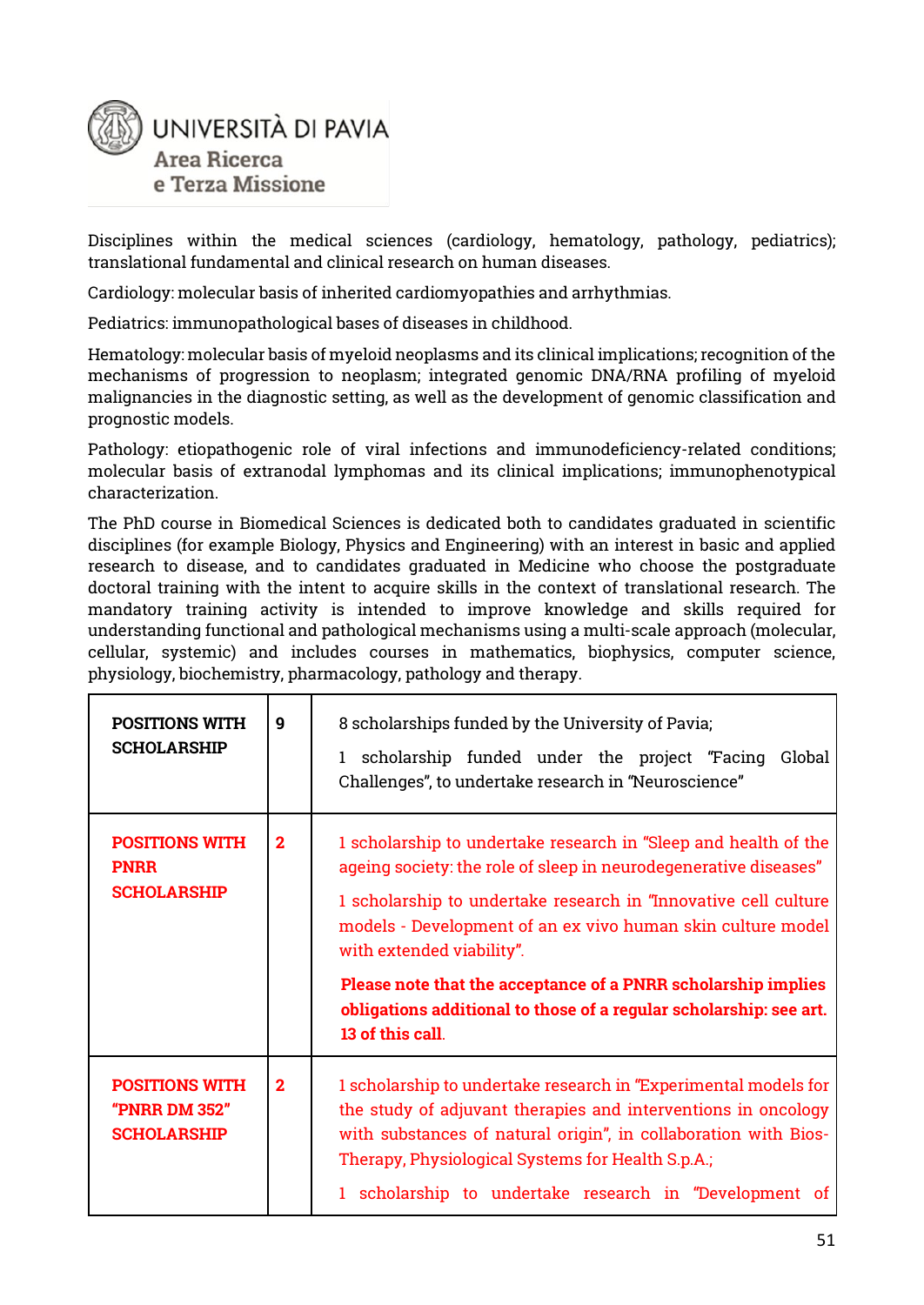

### UNIVERSITÀ DI PAVIA Area Ricerca e Terza Missione

|                                                                                                                                                                    |              | innovative health technologies", in collaboration with Paolo<br>Gobbi Frattini Srl.<br>Please note that the acceptance of a PNRR scholarship implies<br>obligations additional to those of a regular scholarship: see art.<br>13 of this call.     |
|--------------------------------------------------------------------------------------------------------------------------------------------------------------------|--------------|----------------------------------------------------------------------------------------------------------------------------------------------------------------------------------------------------------------------------------------------------|
| <b>POSITIONS</b><br><b>WITHOUT</b><br><b>SCHOLARSHIP</b>                                                                                                           | 3            |                                                                                                                                                                                                                                                    |
| <b>ADDITIONAL</b><br><b>POSITIONS</b><br><b>RESERVED TO</b><br><b>CANDIDATES</b><br><b>WITH A</b><br><b>SCHOLARSHIP</b><br><b>FROM A FOREIGN</b><br><b>COUNTRY</b> | $\mathbf{2}$ | These positions are reserved to candidates holding, at the time of<br>the enrollment onto the PhD course, a scholarship of the same<br>duration of a PhD course. The University of Pavia does not<br>provide PhD scholarships for these positions. |
| <b>TOTAL POSITIONS</b>                                                                                                                                             | 18           |                                                                                                                                                                                                                                                    |

**ADMISSION PROCEDURE: qualifications assessment and interview.** Candidates are allowed to take the interview in English and/or via videoconference. The videoconference must be requested by selecting the appropriate option in the online application procedure (see art. 5 of this Call for applications).

**LINGUISTIC KNOWLEDGE:** candidates' knowledge of English will be verified during the interview.

#### **QUALIFICATIONS ASSESSMENT: UP TO 10 POINTS ARE ASSIGNED UPON ASSESSMENT OF EACH CANDIDATE'S QUALIFICATIONS, AS FOLLOWS:**

- a. arithmetic mean of the scores obtained in the exams taken during the candidate's degree courses, to be calculated and declared by the candidates themselves **(up to 4 points);**
- b. curriculum vitae et studiorum **(up to 2 points);**
- c. scientific publications **(up to 2 points);**
- d. research project in Italian or English (max 3000 words), related to the PhD research topics. The project must be structured according to the template available at the following link:<http://drsbm.unipv.it/admission> **(up to 2 points).**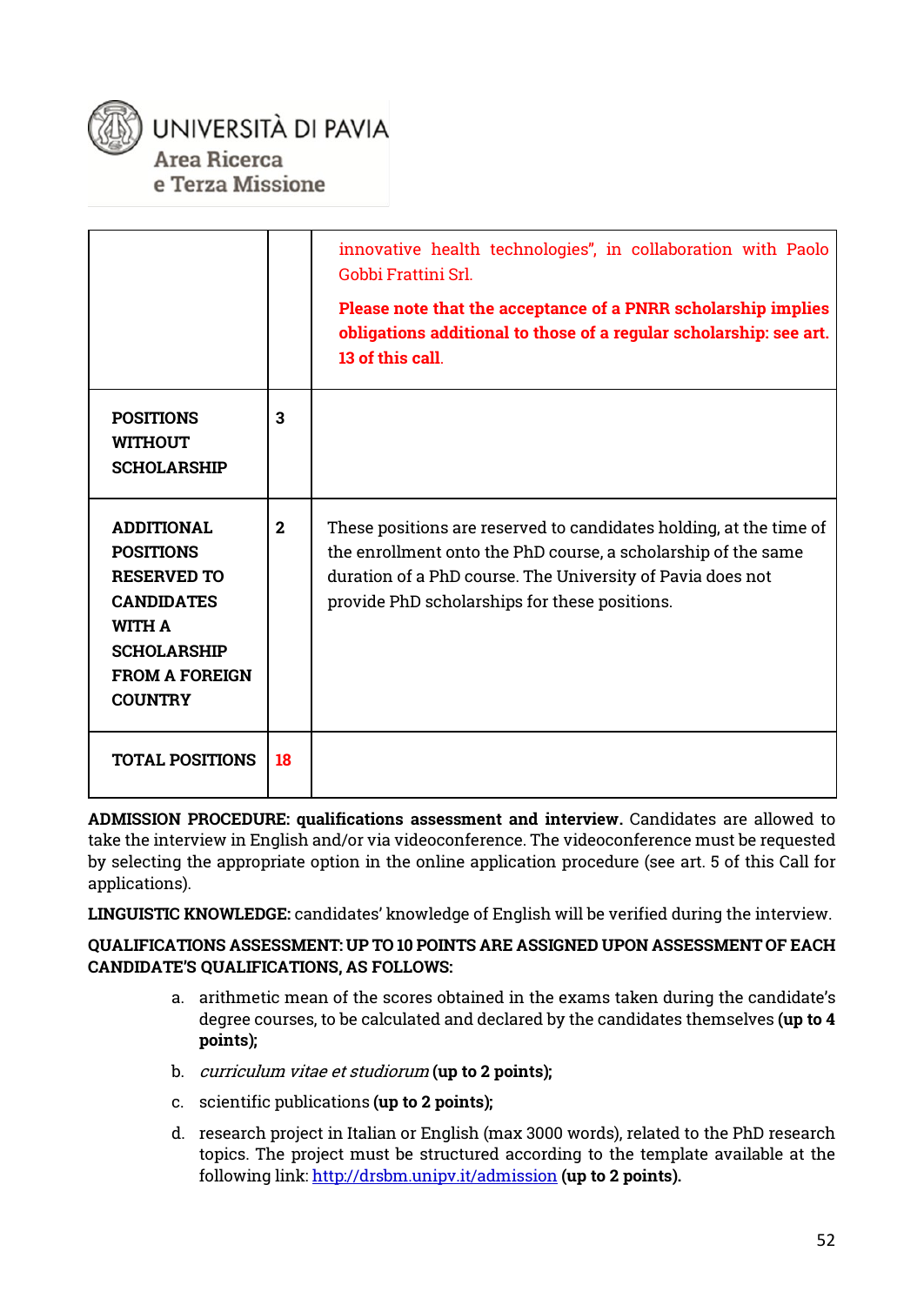

The qualifications must be submitted according to the procedure indicated in art. 5, para. 2 of this call for applications.

#### **The minimum score to be admitted to the interview is 6/10.**

The results of the qualifications assessment will be published online no later than **September 13, 2022**. The results will be posted on the noticeboard of the Department of Brain and Behavioral Sciences and in the Personal Area of the candidate in the University website. This can be accessed using the login information provided at the end of the registration procedure.

**INTERVIEW: September 20, 2022 at 9:00 (CET)** - Department of Brain and Behavioral Sciences – Room of the former Institute of General Physiology – Via Forlanini n. 6 – Pavia.

The interview will assess the main topics covered by the PhD course and in particular the research project submitted by the candidate. The research project will not be binding if the candidate is admitted to the PhD program.

Candidates who requested to take the interview via videoconference will be informed by the Committee about the date and time of the interview. Before the interview, candidates will be asked to show a valid identity document. The University of Pavia does not take any responsibility for a candidate's failure to take the interview due to technical difficulties.

**PLEASE NOTE:** Candidates who intend to apply for one of the scholarships to undertake research in:

- "Neuroscience"
- "Sleep and health of the ageing society: the role of sleep in neurodegenerative diseases"
- "Innovative cell culture models Development of an ex vivo human skin culture model with extended viability"
- "Experimental models for the study of adjuvant therapies and interventions in oncology with substances of natural origin"
- "Development of innovative health technologies"

must express their interest to the examining committee before the interview; these candidates' interviews will therefore also include a discussion of the project topics. The examining committee will draw up specific ranking lists.

**INFORMATION:** <http://drsbm.unipv.it/admission>

#### **PhD COURSE IN TRANSLATIONAL MEDICINE**

**LOCATION:** DEPARTMENT OF MOLECULAR MEDICINE **COORDINATOR:** Prof. ENZA MARIA VALENTE **RESEARCH TOPICS:**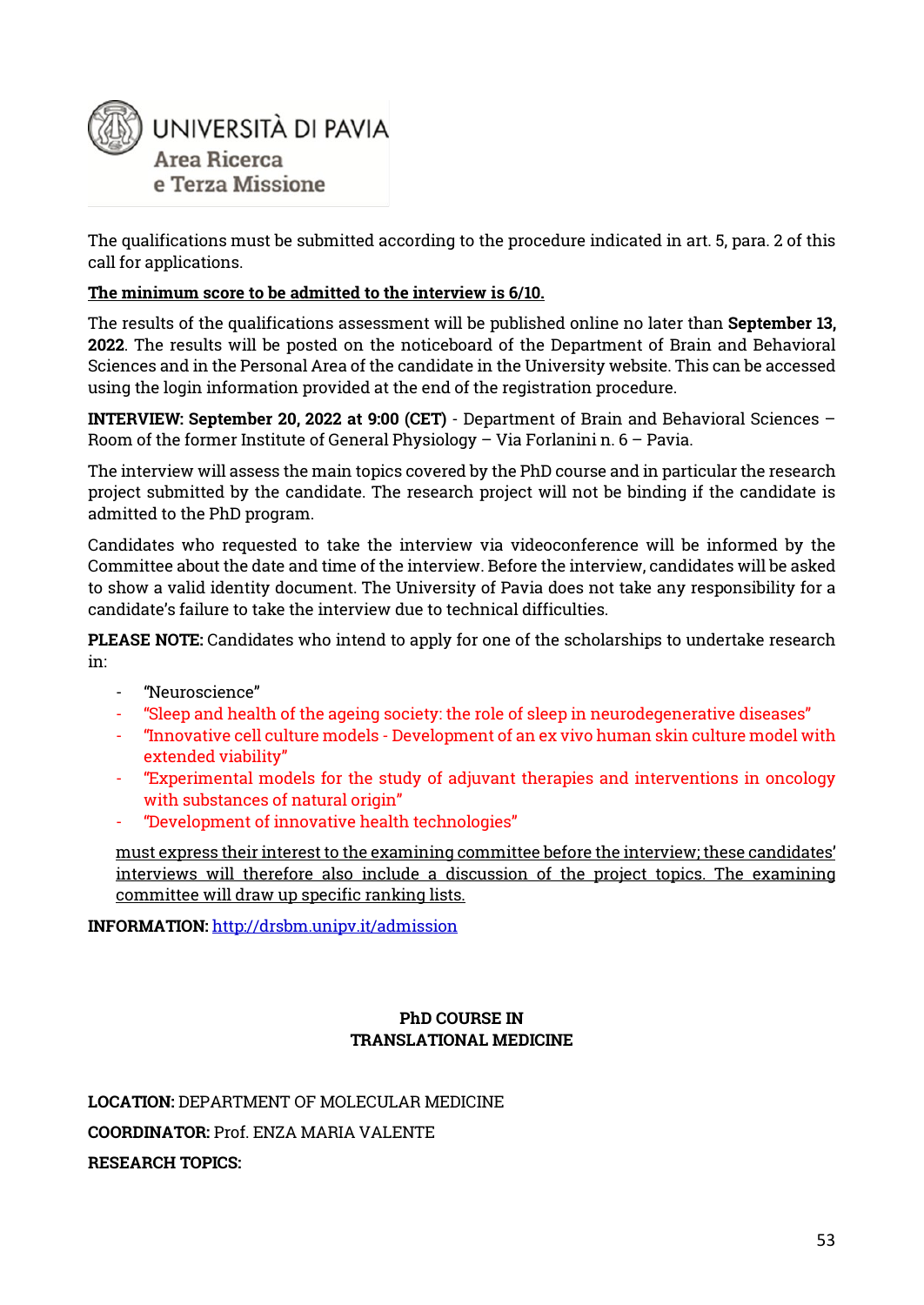

"Basic research": 1. Regulation of gene expression; 2. Structure/Function in proteins; 3. Protein homeostasis, folding and aggregation; 4. Membrane transport; 5. Mitochondrial function and dysfunction; 6. Intercellular communication; 7. Cell death; 8. Stem cells; 9. The cell biology of cancer; 10. The biology of ageing; 11. Mechanisms of immunity; 12. Gene editing and potential applications; 13. Intracellular clearance mechanisms; 14. Precision medicine.

"Clinical research": 1. Mendelian diseases; 2. Epigenetics in health and disease; 3. Cancer genetics; 4. Signaling in development and cancer; 5. Nanomedicine; 6. Applications of next generation sequencing; 7. Host-virus relationship and antiviral therapy; 8. Immune response to pathogens; 9. Brain ageing and neurodegeneration; 10. Cardiomyopathies and heart failure; 11. Atherosclerosis and thrombosis; 12. Gastrointestinal inflammation and cancer. 13. Protein misfolding diseases; 14. Inflammation and inflammatory disorders.

| <b>POSITIONS WITH</b><br><b>SCHOLARSHIP</b>                  | 9              | 6 scholarships funded by the University of Pavia<br>1 scholarship funded under the project "Facing Global Challenges" to<br>undertake research in "Personalised Medicine"<br>1 scholarship funded by the Department of Molecular Medicine, to<br>undertake research in "Unravelling the code of mitochondrial-<br>nuclear communication"<br>1 scholarship funded by the Department of Molecular Medicine, to<br>undertake research in "Functional characterization of genes<br>implicated in neurodevelopmental disorders by means of patient-<br>derived cell models" |
|--------------------------------------------------------------|----------------|------------------------------------------------------------------------------------------------------------------------------------------------------------------------------------------------------------------------------------------------------------------------------------------------------------------------------------------------------------------------------------------------------------------------------------------------------------------------------------------------------------------------------------------------------------------------|
| <b>POSITIONS WITH</b><br><b>PNRR</b><br><b>SCHOLARSHIP</b>   | $\overline{2}$ | 1 scholarship to undertake research in "Use of induced pluripotent<br>stem cells to study ion channel heart diseases"<br>1 scholarship to undertake research in "Development of patient-<br>derived 2D and 3D neuronal models of neurodevelopmental<br>diseases".<br>Please note that the acceptance of a PNRR scholarship implies<br>obligations additional to those of a regular scholarship: see art. 13<br>of this call.                                                                                                                                           |
| <b>POSITIONS WITH</b><br>"PNRR DM 352"<br><b>SCHOLARSHIP</b> | 1              | 1 scholarship to undertake research in "Development of<br>miniaturized technologies for the research and electrophysiological<br>validation of novel molecules and drug repositioning on ion<br>channels and transporters involved in orphan cancer or<br>neurodevelopmental diseases", in collaboration with Elements srl.                                                                                                                                                                                                                                            |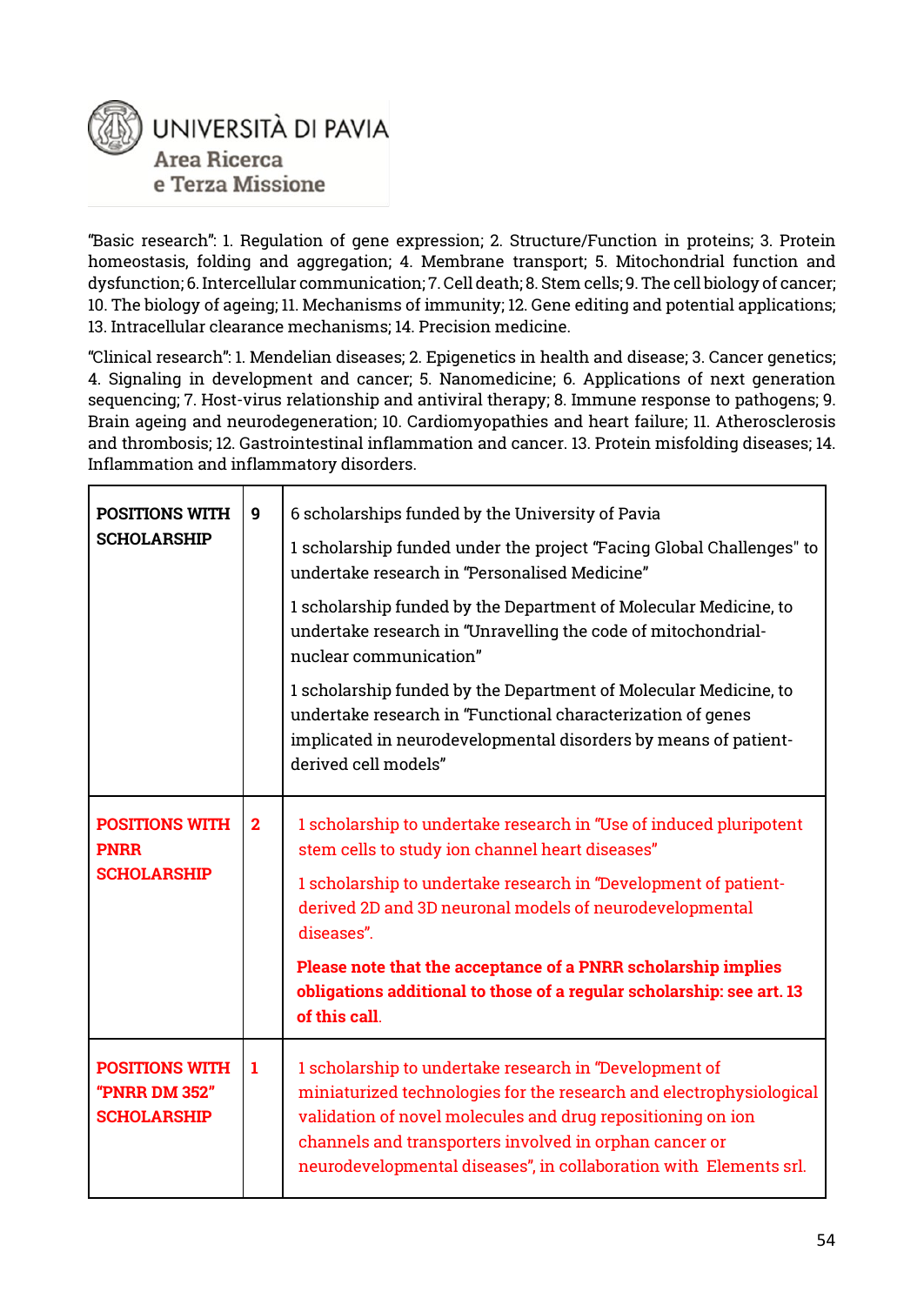

|                                                          |    | Please note that the acceptance of a PNRR scholarship implies<br>obligations additional to those of a regular scholarship: see art. 13<br>of this call. |
|----------------------------------------------------------|----|---------------------------------------------------------------------------------------------------------------------------------------------------------|
| <b>POSITIONS</b><br><b>WITHOUT</b><br><b>SCHOLARSHIP</b> | 3  |                                                                                                                                                         |
| <b>TOTAL</b><br><b>POSITIONS</b>                         | 15 |                                                                                                                                                         |

**ADMISSION PROCEDURE: qualifications assessment and tests (written test and interview).**  Candidates will take the written test either in Italian or in English; the interview will be held in English.

Candidates are allowed to take the interview via videoconference. The videoconference must be requested by selecting the appropriate option in the online application procedure (see art. 5 of this Call for applications).

**LINGUISTIC KNOWLEDGE:** candidates' knowledge of English will be verified during the interview.

#### **QUALIFICATIONS ASSESSMENT: UP TO 10 POINTS ARE ASSIGNED UPON ASSESSMENT OF EACH CANDIDATE'S QUALIFICATIONS, AS FOLLOWS:**

- a. arithmetic mean of the marks obtained in the exams taken during the candidate's degree courses, to be calculated and declared by the candidates themselves **(up to 5 points)**;
- **b.** curriculum vitae et studiorum **(up to 3 points);**
- c. a maximum of 2 reference letters issued and submitted directly by professors from the university where the degree was awarded or by other professors/researchers who have had direct contact with the applicant. During the online application, the candidate will enter the contact data of the chosen referee who, through a specific online procedure, will have to upload the reference letter directly in the University portal by the deadline of the call. Unlike the other documents, the letter must not be uploaded by the candidate during the online application procedure. Letters uploaded by the candidate him/herself will not be evaluated by the committee **(up to 1 point);**
- d. scientific publications. Only publications from the last 5 years that are congruent with the research topics of the PhD course will be considered **(up to 1 point).**

Candidates who intend to apply for the positions with PNRR scholarship must upload a research project on the topic of the scholarship of their interest. The research topic will not be considered for assessment.

Except for the reference letters, the qualifications must be submitted according to the procedure indicated in art. 5, para. 2 of this call for applications.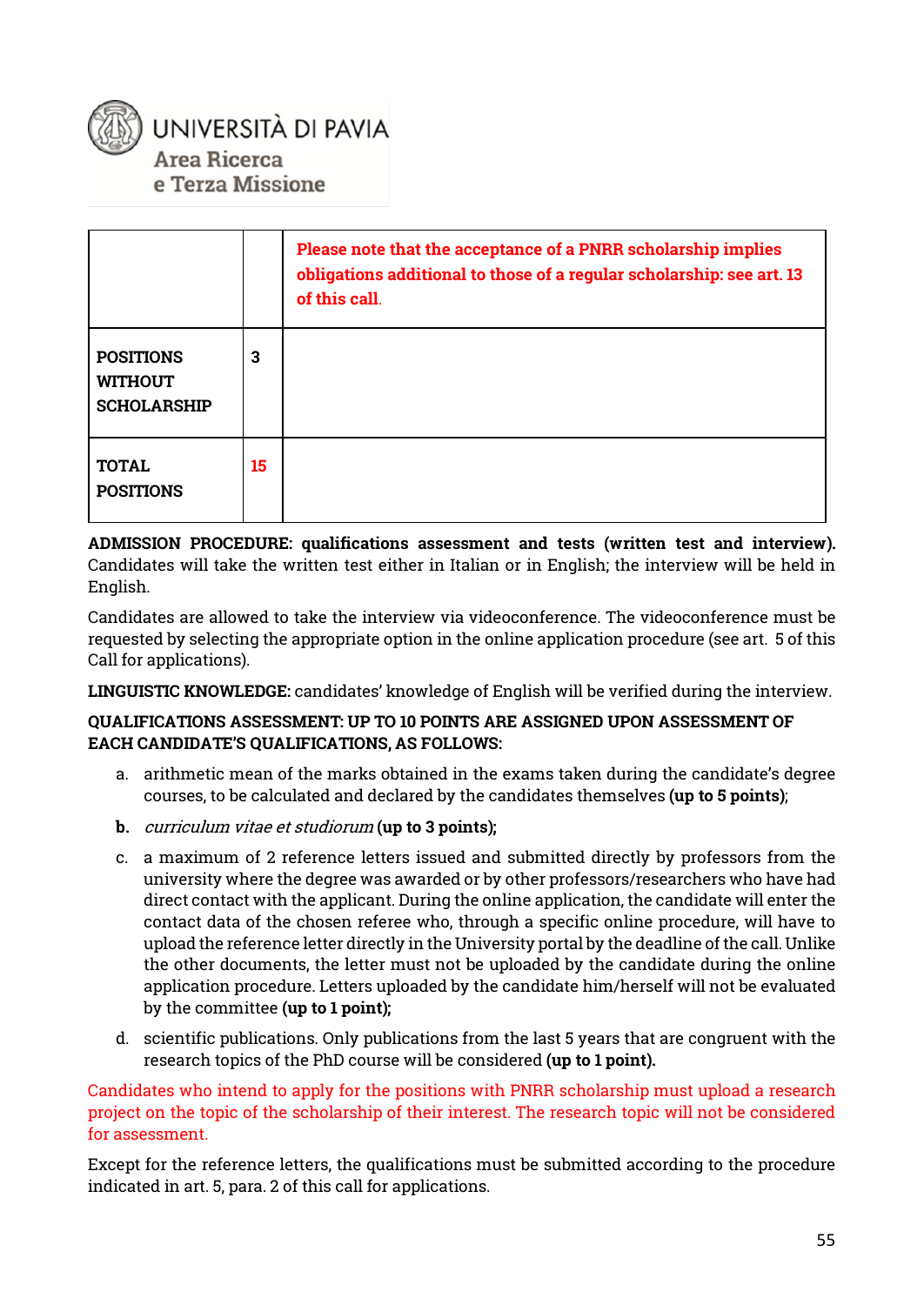

**WRITTEN TEST: September 5, 2022, at 9:00 (CET),** Aula "Mosca" of the Department of Molecular Medicine – Biology and Genetics section – Via Forlanini n. 14/16, Pavia.

In the written test, to be held in Italian or English language, candidates will have to address one of the topics of the PhD course, either related to basic research or clinical research areas.

The results of the written test will be published by **September 1, 2021 at 16.00 (CET)** on the website of the Department of Molecular Medicine.

**INTERVIEW: September 12, 2022, at 9:30 (CET),** Aula "Mosca" of the Department of Molecular Medicine – Biology and Genetics section – Via Forlanini n. 14/16, Pavia.

The interview will be held in English. It will verify and assess the candidate's knowledge of the English language. At the choice of the candidate, the interview will concern some research topics either related to basic research or clinical research areas; it will also focus on the candidate's education and on the research projects of his/her interest, with the purpose of verifying his/her aptitude towards research.

Candidates who requested to take the interview via videoconference will be informed by the Committee about the date and time of the interview. Before the interview, candidates will be asked to show a valid identity document. The University of Pavia does not take any responsibility for a candidate's failure to take the interview due to technical difficulties.

#### **INF[O:](http://molecularmedicine.unipv.it/phd-programme/)** <http://molecularmedicine.unipv.it/phd-programme/>

**PLEASE NOTE:** Candidates who are interested in applying for the scholarship to perform research in "Personalised Medicine" must explicitly state their interest for this topic to the examining committee before the interview. These candidates' interviews will therefore also include a discussion of the project topics. Successful candidates will be included in the general ranking and attributed a specific qualification for the above scholarship. The scholarship will be assigned to the first qualified candidate. Candidates who will renounce the scholarship will be excluded from the ranking.

Candidates who are interested in applying for the scholarship to perform research in:

- − "Unravelling the code of mitochondrial-nuclear communication"
- − "Functional characterization of genes implicated in neurodevelopmental disorders by means of patient-derived cell models"
- − "Use of induced pluripotent stem cells to study ion channel heart diseases"
- − "Development of patient-derived 2D and 3D neuronal models of neurodevelopmental diseases"
- − "Development of miniaturized technologies for the research and electrophysiological validation of novel molecules and drug repositioning on ion channels and transporters involved in orphan cancer or neurodevelopmental diseases"

must explicitly state their exclusive interest for this topic to the examining committee before the interview; these candidates' interviews will therefore also include a discussion of the project topics. The examining committee will draw up a specific ranking list.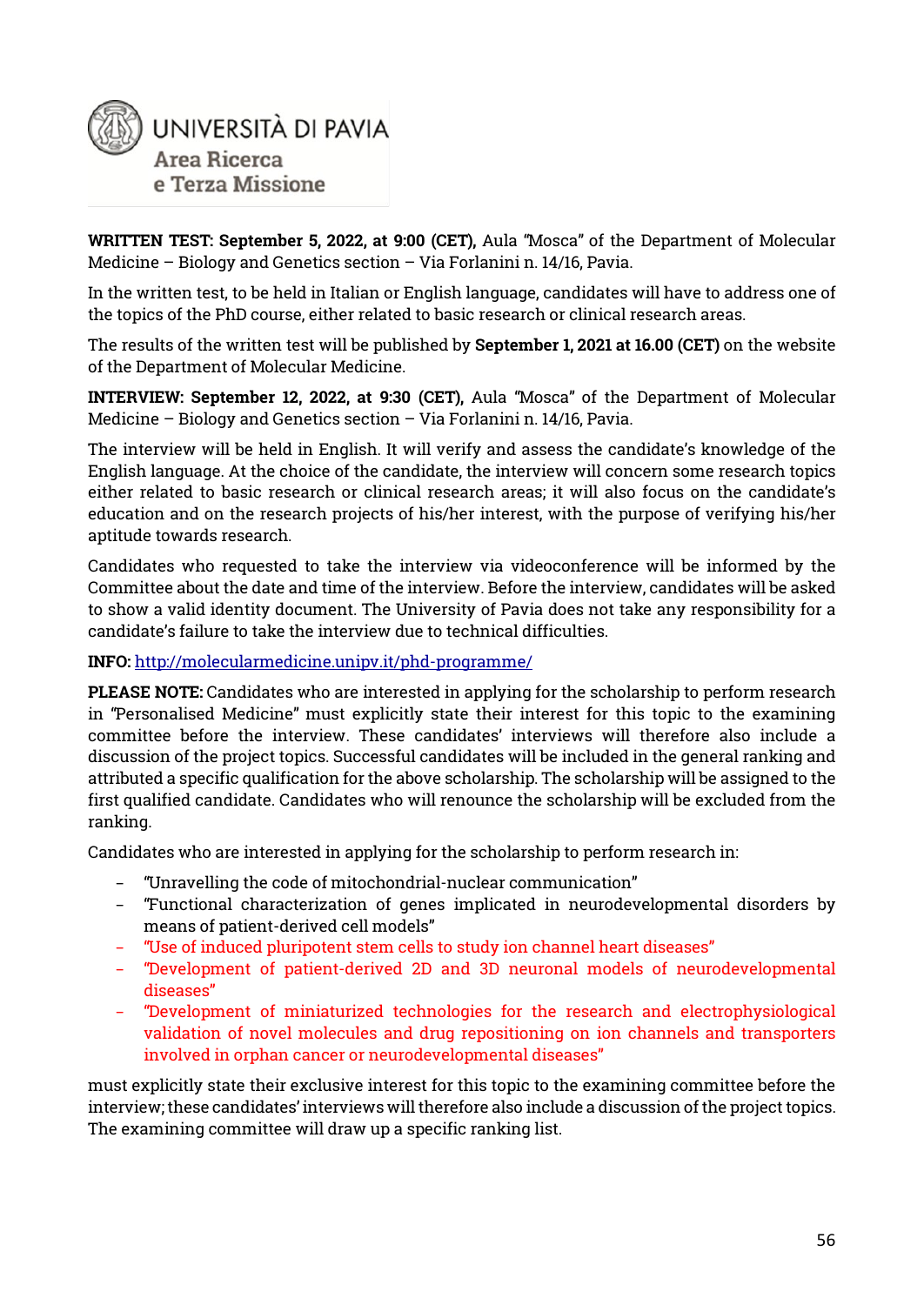

# **MACRO-AREA OF HUMANISTIC AND SOCIAL SCIENCES**

#### **PhD COURSE IN APPLIED ECONOMICS AND MANAGEMENT (AEM)**

**LOCATION:** DEPARTMENT OF ECONOMICS AND MANAGEMENT;

**COORDINATOR:** Prof. ALBERTO A. GAGGERO;

**COOPERATING INSTITUTION:** University of Bergamo. The PhD degree will be jointly issued by the Rector of the University of Pavia and the Rector of the University of Bergamo.

**RESEARCH TOPICS:** applied economics, management.

| <b>POSITIONS WITH</b><br><b>SCHOLARSHIP</b>                                                                                                          | 5  | 2 scholarships funded by the University of Pavia<br>3 scholarships funded by the University of Bergamo                                                                                                                                                                                                                                     |
|------------------------------------------------------------------------------------------------------------------------------------------------------|----|--------------------------------------------------------------------------------------------------------------------------------------------------------------------------------------------------------------------------------------------------------------------------------------------------------------------------------------------|
| <b>ADDITIONAL</b><br><b>POSITIONS WITH</b><br><b>SCHOLARSHIP</b><br><b>RESERVED TO</b><br><b>CANDIDATES WHO</b><br><b>GRADUATED</b><br><b>ABROAD</b> | 1. | Candidates applying for this position must hold a second-level<br>degree obtained from a foreign university. The examining<br>committee will draw up specific reports and a separate<br>ranking list.                                                                                                                                      |
| <b>POSITIONS WITH</b><br><b>PNRR SCHOLARSHIP</b><br><b>FUNDED BY OTHER</b><br><b>UNIVERSITY</b>                                                      | 1. | 1 scholarship funded by the University of Bergamo from PNRR<br>funds, DM 351/2022, to undertake research in "Economics and<br>Management applied to the Public Administration".<br>Please note that the acceptance of a PNRR scholarship<br>implies obligations additional to those of a regular<br>scholarship: see art. 13 of this call. |
| <b>POSITIONS</b><br><b>WITHOUT</b><br><b>SCHOLARSHIP</b>                                                                                             | 1. |                                                                                                                                                                                                                                                                                                                                            |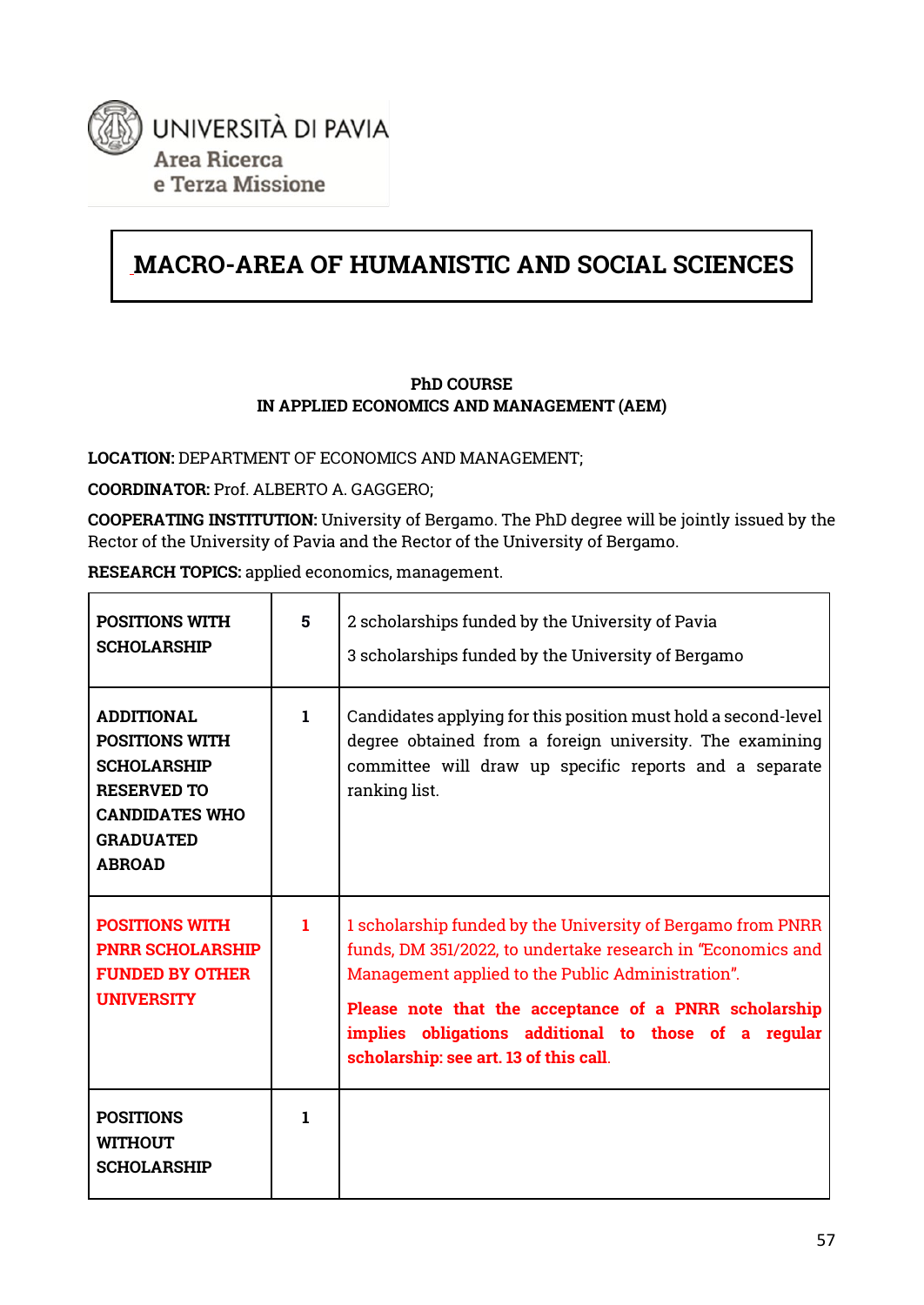

**ADMISSION PROCEDURE: qualifications assessment and interview via videoconference**. Candidates are allowed to take the interview in English.

**LINGUISTIC KNOWLEDGE:** candidates' knowledge of English will be verified during the interview.

#### **QUALIFICATIONS ASSESSMENT: UP TO 15 POINTS ARE ASSIGNED UPON ASSESSMENT OF EACH CANDIDATE'S QUALIFICATIONS, AS FOLLOWS:**

- a. research project written in Italian or in English (max 2000 words) indicating the research topic chosen by the candidate. The project's structure should be as follows: general introduction about the state of the art relative to the chosen topic; presentation of the research objectives; description of the methods (procedure, data analysis); discussion of the expected results; evaluation of the theoretical and/or practical implications **(up to 3 points);**
- b. exam transcript of the master's degree **(up to 8 points);**
- c. reference letter (no more than one), sent directly by the referee (e.g. a professor from the university where the degree was awarded or by another professor/researcher who has had direct contact with the applicant). During the online application, the candidate will enter the contact data of the chosen referee who, through a specific online procedure, will have to upload the reference letter directly in the University portal by the deadline of the call. Unlike the other documents, the letter must not be uploaded by the candidate during the online application procedure. Letters uploaded by the candidate him/herself will not be evaluated by the committee **(up to 2 points);**
- d. scientific publications and preprints. The candidate may also send an abstract and indicate the DOI (Digital Object Identifier) or provide a link to a web repository. Only publications from the last 2 years that fit with the research topics of the PhD course will be considered **(up to 2 points).**

Except for the reference letter, the qualifications must be submitted according to the procedure indicated in art. 5, para. 2 of this call for applications.

#### **The minimum score to be admitted to the interview 11/15.**

The results of the assessment will be published online no later than **July 15, 2022**. The results will be posted on the Department of Economics and Management noticeboard and in the Personal Area of the candidate in the University website [\(https://studentionline.unipv.it/esse3/Home.do?cod\\_lingua=eng\)](https://studentionline.unipv.it/esse3/Home.do?cod_lingua=eng). This can be accessed using the login information provided at the end of the registration procedure.

#### **INTERVIEW: July 18, 2022, starting from 10:00 am (CET), via videoconference.**

The research project will be discussed during the interview and is meant to verify the candidate's aptitude towards research. The research project will not be binding if the candidate is admitted to the PhD program. The interview may also deal with the contents of the PhD program.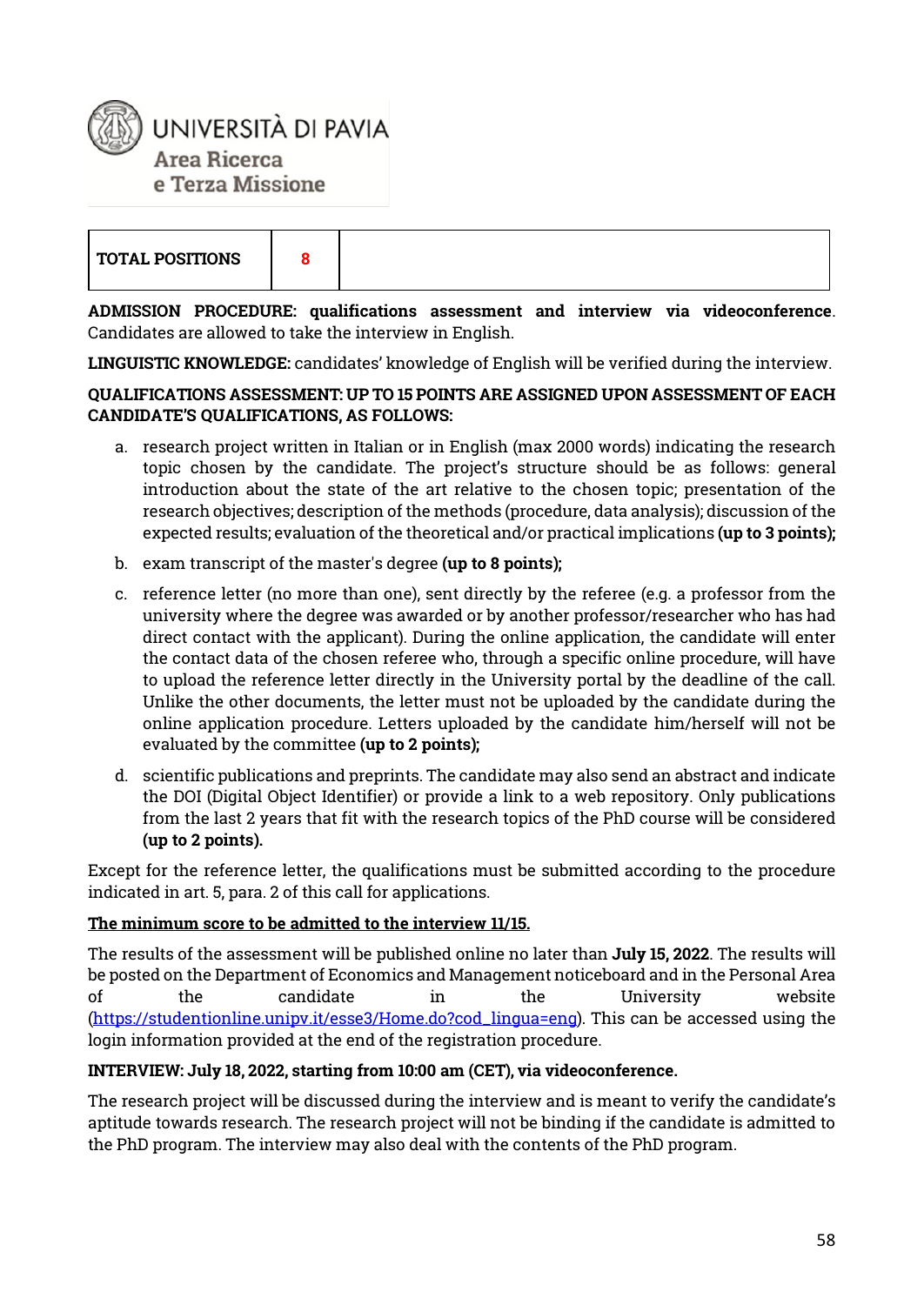

Before starting the interview, candidates will be asked to show a valid identity document. The University of Pavia does not take any responsibility for a candidate's failure to take the interview due to technical difficulties.

**PLEASE NOTE:** Candidates who are interested in applying for the scholarship to undertake research in "Economics and Management applied to the Public Administration" must state their interest to the examining committee before the interview; these candidates' interviews will therefore also include a discussion of the project topics. The examining committee will draw up a specific ranking list.

**INFORMATIO[N:](https://sites.google.com/unipv.it/phd-aem/home-page)** <https://sites.google.com/unipv.it/phd-aem/home-page>

#### **PhD COURSE IN PRIVATE LAW, ROMAN LAW AND EUROPEAN LEGAL CULTURE**

**LOCATION:** DEPARTMENT OF LAW

**COORDINATOR:** Prof. VALERIO MAROTTA

**RESEARCH TOPICS:** Civil Law; Labour Law and Employment Relations; Intellectual Property and Unfair Competition; Roman Law; European Legal Culture.

| <b>POSITIONS WITH</b><br><b>SCHOLARSHIP</b>              | 5 | 4 scholarships funded by the University of Pavia<br>1 scholarship funded under the project "Facing Global<br>Challenges", to undertake research in "Legal framework<br>of complex equity firms, sustainability, interests" |
|----------------------------------------------------------|---|----------------------------------------------------------------------------------------------------------------------------------------------------------------------------------------------------------------------------|
| <b>POSITIONS WITH</b><br>"PNRR PA"<br><b>SCHOLARSHIP</b> | 4 | 1 scholarship to undertake research in "Blockchain<br>technology and administrative action in international<br>taxation";                                                                                                  |
|                                                          |   | 1 scholarship to undertake research in "Mediterranean<br>Diet and Comparative Consumer Protection Profiles";                                                                                                               |
|                                                          |   | 1 scholarship to undertake research in "Innovation and<br>work in public administration";                                                                                                                                  |
|                                                          |   | 1 scholarship to undertake research in "Artificial<br>Intelligence Systems, Trade Secrets Protection and<br>Transparency of the Public Administration Activity".                                                           |
|                                                          |   | Please note that the acceptance of a PNRR scholarship<br>implies obligations additional to those of a regular                                                                                                              |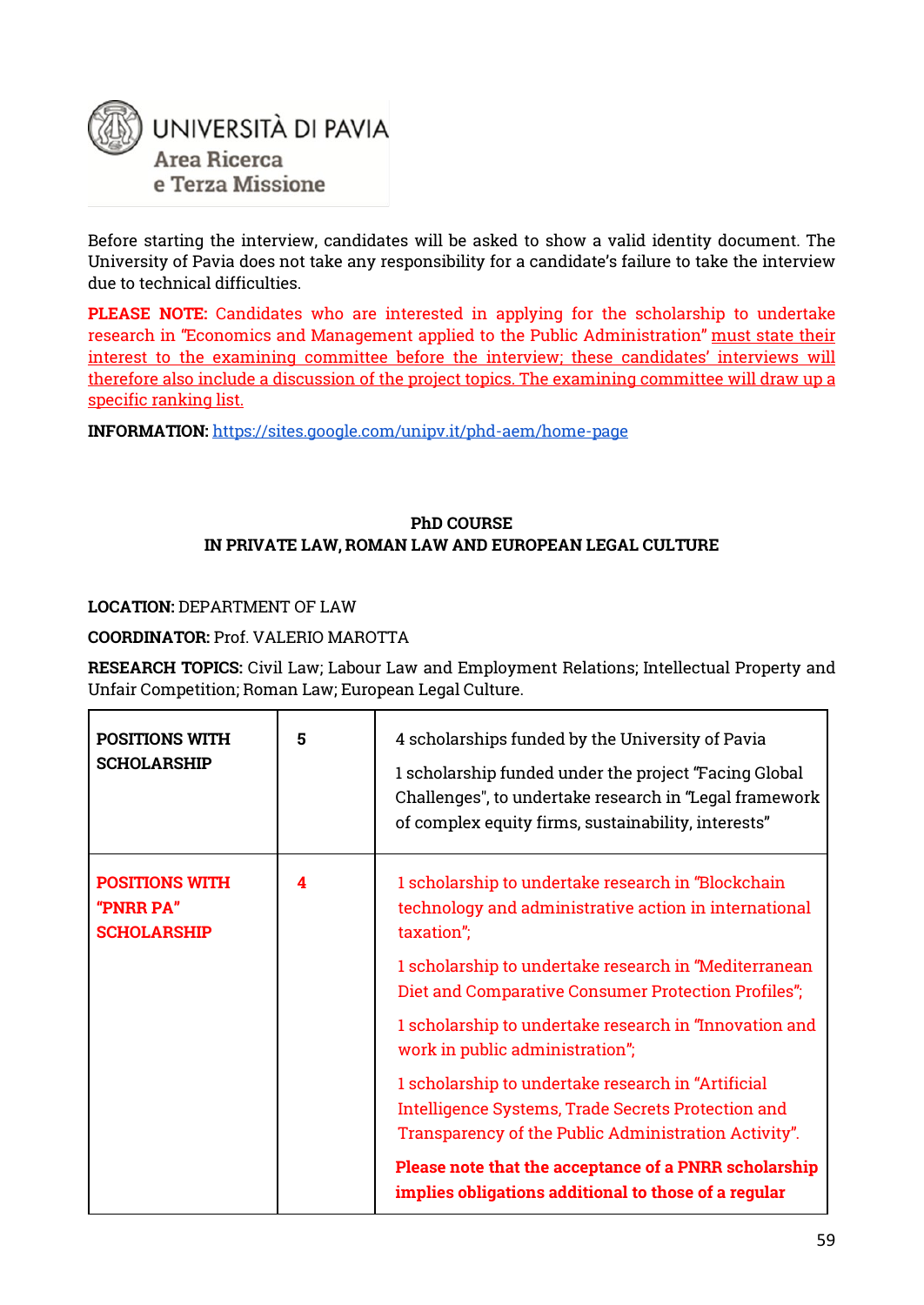

### UNIVERSITÀ DI PAVIA Area Ricerca e Terza Missione

|                                                                                                                                               |    | scholarship: see art. 13 of this call.                                                                                                                                                                                                                                                                                                                                                                                                              |
|-----------------------------------------------------------------------------------------------------------------------------------------------|----|-----------------------------------------------------------------------------------------------------------------------------------------------------------------------------------------------------------------------------------------------------------------------------------------------------------------------------------------------------------------------------------------------------------------------------------------------------|
| <b>POSITIONS WITH</b><br><b>"PNRR DIGITAL AND</b><br><b>ENVIRONMENTAL</b><br><b>TRANSITIONS"</b><br><b>SCHOLARSHIP</b>                        | 1  | 1 scholarship to undertake research in "Collective<br>Prevention and Public Healthcare, between Digital<br><b>Innovation and Personal Data Protection".</b><br>Please note that the acceptance of a PNRR scholarship<br>implies obligations additional to those of a regular<br>scholarship: see art. 13 of this call.                                                                                                                              |
| <b>POSITIONS WITHOUT</b><br><b>SCHOLARSHIP</b>                                                                                                | 1  |                                                                                                                                                                                                                                                                                                                                                                                                                                                     |
| <b>ADDITIONAL</b><br><b>POSITION RESERVED</b><br><b>TO CANDIDATES</b><br><b>WITH A</b><br><b>SCHOLARSHIP FROM</b><br><b>A FOREIGN COUNTRY</b> | 1  | These positions are reserved to candidates holding, at<br>the time of the enrollment onto the PhD course, a<br>scholarship of the same duration of a PhD course. The<br>University of Pavia does not provide PhD scholarships<br>for these positions. Students will be selected through<br>qualifications assessment and interview in person or<br>via videoconference. The Committee will draw up<br>specific reports and a separate ranking list. |
| <b>TOTAL POSITIONS</b>                                                                                                                        | 12 |                                                                                                                                                                                                                                                                                                                                                                                                                                                     |

**ADMISSION PROCEDURE: qualifications assessment, research project and tests (written test and interview).** Candidates are allowed to take the tests in English, French or Spanish. At the choice of the candidate, the written test will focus on one of the following topics: Civil Law; Labour Law and Employment Relations; Intellectual Property and Unfair Competition; Roman Law; Legal History. During the interview, candidates will discuss the research project submitted along with the application.

**LINGUISTIC KNOWLEDGE:** candidates' knowledge of English, German, French or Spanish will be assessed during the interview.

#### **QUALIFICATIONS AND RESEARCH PROJECT: UP TO 10 POINTS ARE ASSIGNED UPON ASSESSMENT OF EACH CANDIDATE'S QUALIFICATIONS, AS FOLLOWS:**

a. arithmetic mean of the marks obtained in the exams taken during the candidate's

degree courses, to be calculated and declared by the candidates themselves **(up to 4 points)**;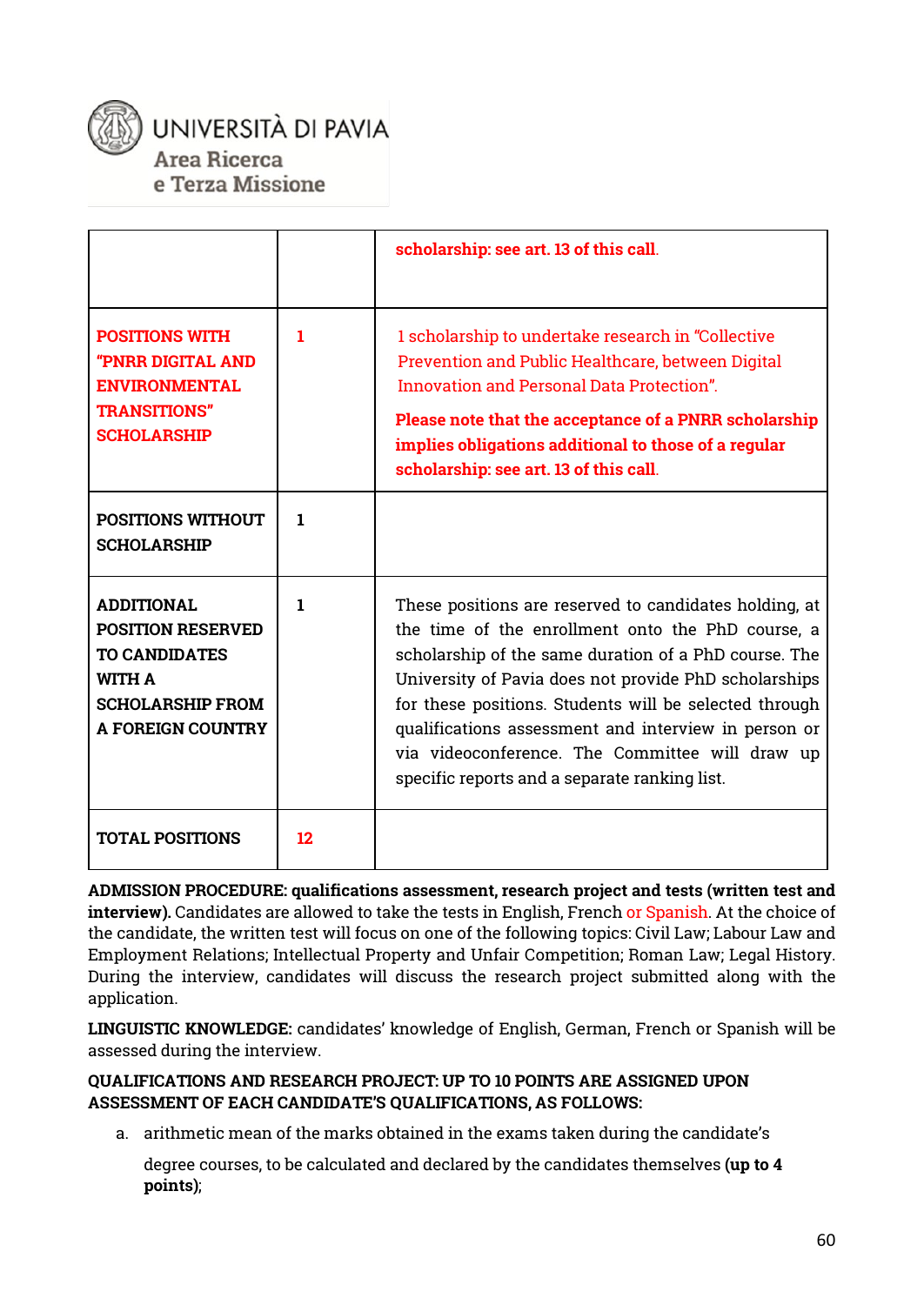

- b. scientific publications, excluding the master's degree thesis **(up to 2 points)**;
- c. other relevant qualifications **(up to 1 point);**
- **d.** research project written in Italian, English, French or Spanish (max 2000 words) indicating the research topic chosen by the candidate among those listed above. The project's structure should be as follows: general introduction about the state of the art relative to the chosen topic; presentation of the research objectives; description of the methods (procedure, data analysis); discussion of the expected results; evaluation of the theoretical and/or practical implications **(up to 3 points).**

The qualifications must be submitted according to the procedure indicated in art. 5, para. 2 of this call for applications.

**WRITTEN TEST: September 6, 2022 at 10:00 (CET)**, Department of Law – C.so Strada Nuova n. 65, Pavia.

For the topics concerning the program in "Private Law, Labor Law and Intellectual Property", during the written test candidates will be allowed to consult codes without comments by scholars and without case law. For the topics concerning "Roman Law and European Legal Culture" candidates will be allowed to use the sources in the ancient languages (Latin or Greek): Gai Institutiones, Corpus iuris civilis, Fontes iuris Romani antejustiniani (etc.), Glossa, Corpus Iuris Canonici (etc.).

**INTERVIEW: September 8, 2022 at 9:30 am (CET)**, Department of Law – C.so Strada Nuova n. 65, Pavia.

**PLEASE NOTE:** Candidates who are interested in applying for the scholarship funded under the project "Facing Global Challenges", to undertake research in

- − "Legal framework of complex equity firms, sustainability, interests"
- − "Blockchain technology and administrative action in international taxation"
- − "Mediterranean Diet and Comparative Consumer Protection Profiles"
- − "Innovation and work in public administration"
- − "Artificial Intelligence Systems, Trade Secrets Protection and Transparency of the Public Administration Activity"
- − "Collective Prevention and Public Healthcare, between Digital Innovation and Personal Data Protection"

must state their interest to the examining committee before the interview; these candidates' interviews will therefore also include a discussion of the project topics. The examining committee will draw up a specific ranking list.

**INFORMATIO[N:](http://phddpdecge.unipv.eu/site/home.html)** <http://phddpdecge.unipv.eu/site/home.html>

The PhD course involves the following programs:

- a. Private Law, Labour Law and Intellectual Property;
- b. Roman Law and European Legal Culture.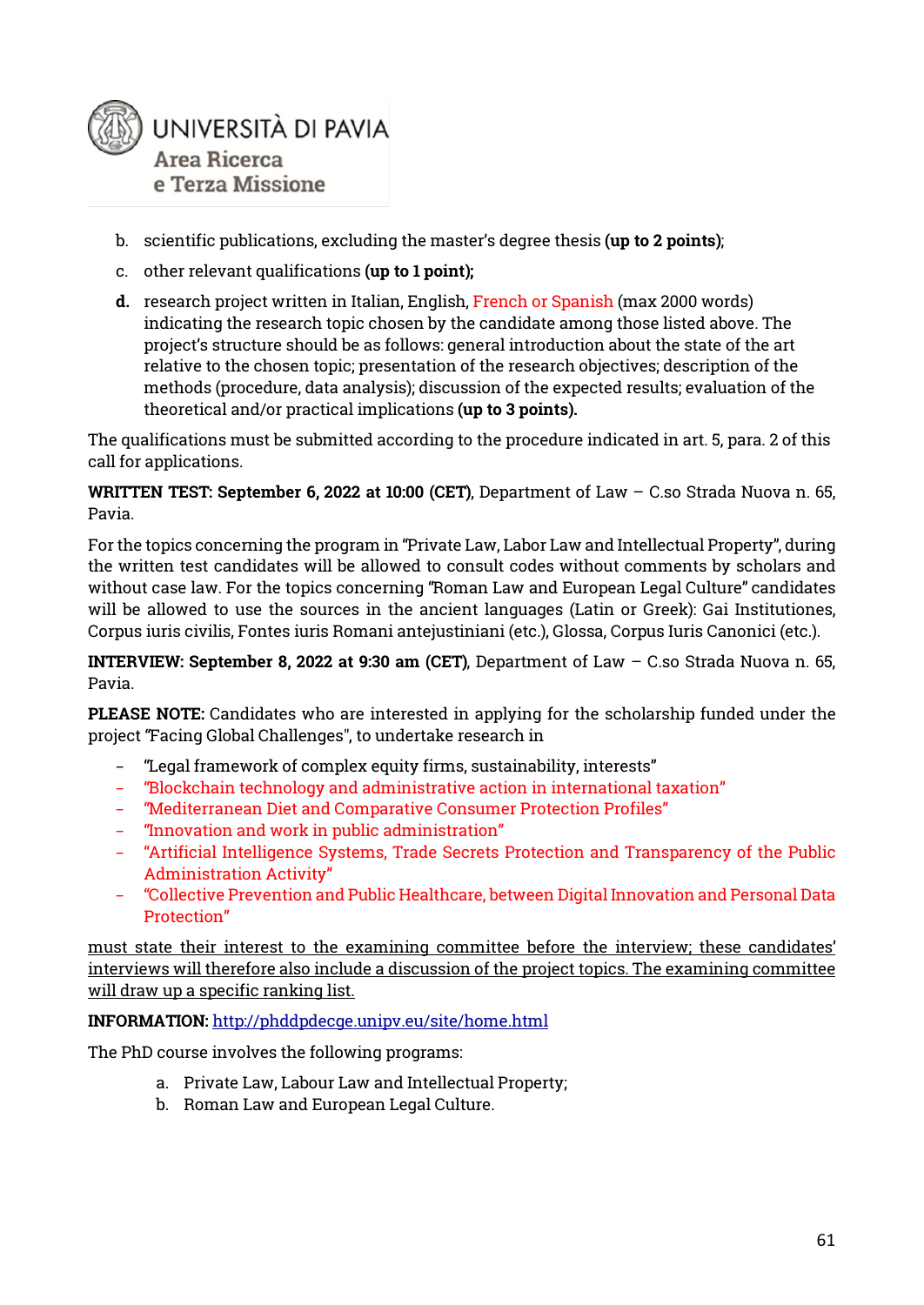

#### **PhD COURSE IN PUBLIC LAW, CRIMINAL AND INTERNATIONAL JUSTICE**

**LOCATION**: DEPARTMENT OF LAW

**COORDINATOR:** Prof. SERGIO SEMINARA

**RESEARCH TOPICS:** general theory, structure and dynamics of Italian and comparative public law; relationships between legal systems (international, European and national systems); administrative law; fundamental rights; constitutional law; citizenship and immigration law; environmental law; domestic and international criminal law; criminology; criminal procedure and enforcement; public and private international law; international organization; institutions of the European Union; judicial cooperation.

| <b>POSITIONS WITH</b><br><b>SCHOLARSHIP</b>                                                                                          | 4            | 4 scholarships funded by the University of Pavia                                                                                                                                                                                                                                                                                                                                                                                                    |
|--------------------------------------------------------------------------------------------------------------------------------------|--------------|-----------------------------------------------------------------------------------------------------------------------------------------------------------------------------------------------------------------------------------------------------------------------------------------------------------------------------------------------------------------------------------------------------------------------------------------------------|
| <b>POSITIONS WITH "PNRR</b><br><b>PA" SCHOLARSHIP</b>                                                                                | 1.           | 1 scholarship to undertake research in "Organization<br>and Strategic Management of Civil Status Services<br>from a Transnational Perspective"                                                                                                                                                                                                                                                                                                      |
|                                                                                                                                      |              | Per queste posizioni i candidati all'atto della domanda<br>devono selezionare la categoria 982 borsa tematica.                                                                                                                                                                                                                                                                                                                                      |
|                                                                                                                                      |              | Please note that the acceptance of a PNRR<br>scholarship implies obligations additional to those of<br>a regular scholarship: see art. 13 of this call.                                                                                                                                                                                                                                                                                             |
| <b>ADDITIONAL POSITIONS</b><br><b>RESERVED TO</b><br><b>CANDIDATES WITH A</b><br><b>SCHOLARSHIP FROM A</b><br><b>FOREIGN COUNTRY</b> | $\mathbf{2}$ | These positions are reserved to candidates holding, at<br>the time of the enrollment onto the PhD course, a<br>scholarship of the same duration of a PhD course. The<br>University of Pavia does not provide PhD scholarships<br>for these positions. Students will be selected through<br>qualifications assessment and interview in person or<br>via videoconference. The Committee will draw up<br>specific reports and a separate ranking list. |
| <b>TOTAL POSITIONS</b>                                                                                                               | 7            |                                                                                                                                                                                                                                                                                                                                                                                                                                                     |

**ADMISSION PROCEDURE: qualifications assessment and tests (written test and interview).**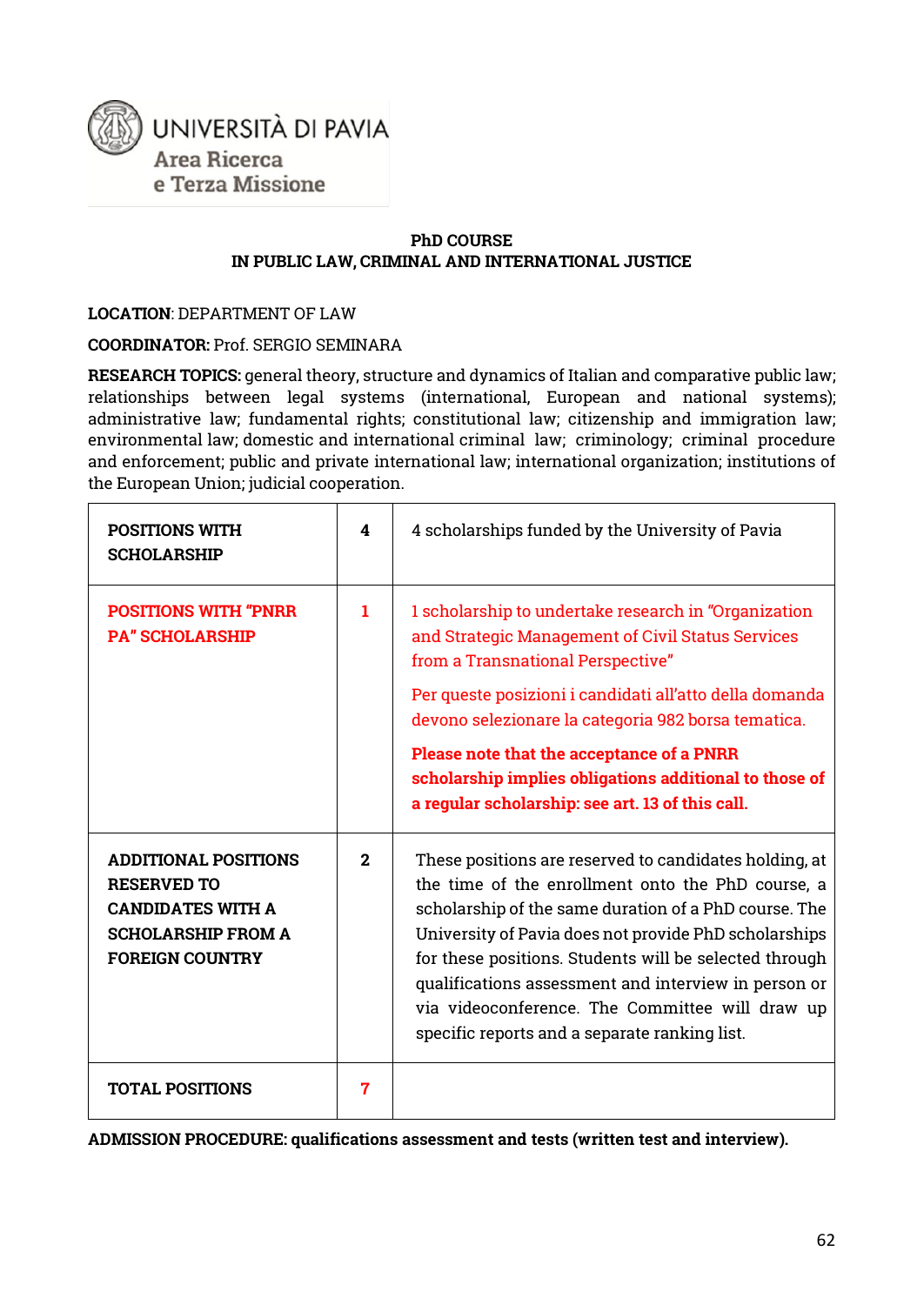

**LINGUISTIC KNOWLEDGE**: candidates' knowledge of English, German, French or Spanish will be verified during the interview. Foreign candidates will also have to demonstrate adequate knowledge of Italian.

#### **QUALIFICATIONS ASSESSMENT: UP TO 10 POINTS ARE ASSIGNED UPON ASSESSMENT OF EACH CANDIDATE'S QUALIFICATIONS, AS FOLLOWS:**

- a. arithmetic mean of the marks obtained in the exams taken during the candidate's degree courses, to be calculated and declared by the candidates themselves **(up to 6 points)**;
- b. scientific publications **(up to 4 points)**.

The qualifications must be submitted according to the procedure indicated in art. 5, para. 2 of this call for applications.

**WRITTEN TEST: September 12, 2022 at 9:30 am (CET),** at the Aula G3 – Palazzo San Tommaso – Piazza del Lino n. 2, Pavia.

During the written test candidates will be allowed to consult codes without comments by scholars and without case law.

**INTERVIEW: September 14, 2022 at 9:30 am (CET),** at the Department of Law – Aula III – C.so Strada Nuova n. 65, Pavia.

**PLEASE NOTE:** Candidates who are interested in applying for the scholarship to undertake research in "Organization and Strategic Management of Civil Status Services from a Transnational Perspective" will not have to take the written test, but will have to submit a research project (max 5000 characters, including spaces and bibliography). The project's structure should be as follows: short general introduction about the state of the art relative to the chosen topic; presentation of the research's objectives; discussion of the expected results; evaluation of the theoretical and/or practical implications. The research project must be submitted according to the procedure indicated in art. 5, para. 2 of this call for applications and will not be assessed as such, but will be discussed during the interview to verify the candidates' aptitude for research. Candidates' knowledge of English will be verified during the interview. The examining committee will draw up a specific ranking list.

#### **INFORMATION:** <http://dottorati.unipv.eu/on-dip/phddpgpi/Home.html>

The PhD course involves the following programs:

- a. Public law;
- b. Criminal and international justice.

#### **PhD COURSE IN SCIENCES OF THE LITERARY AND MUSICAL TEXT**

### **LOCATION:** DEPARTMENT OF HUMANITIES **COORDINATOR:** Prof. GIUSEPPE ANTONELLI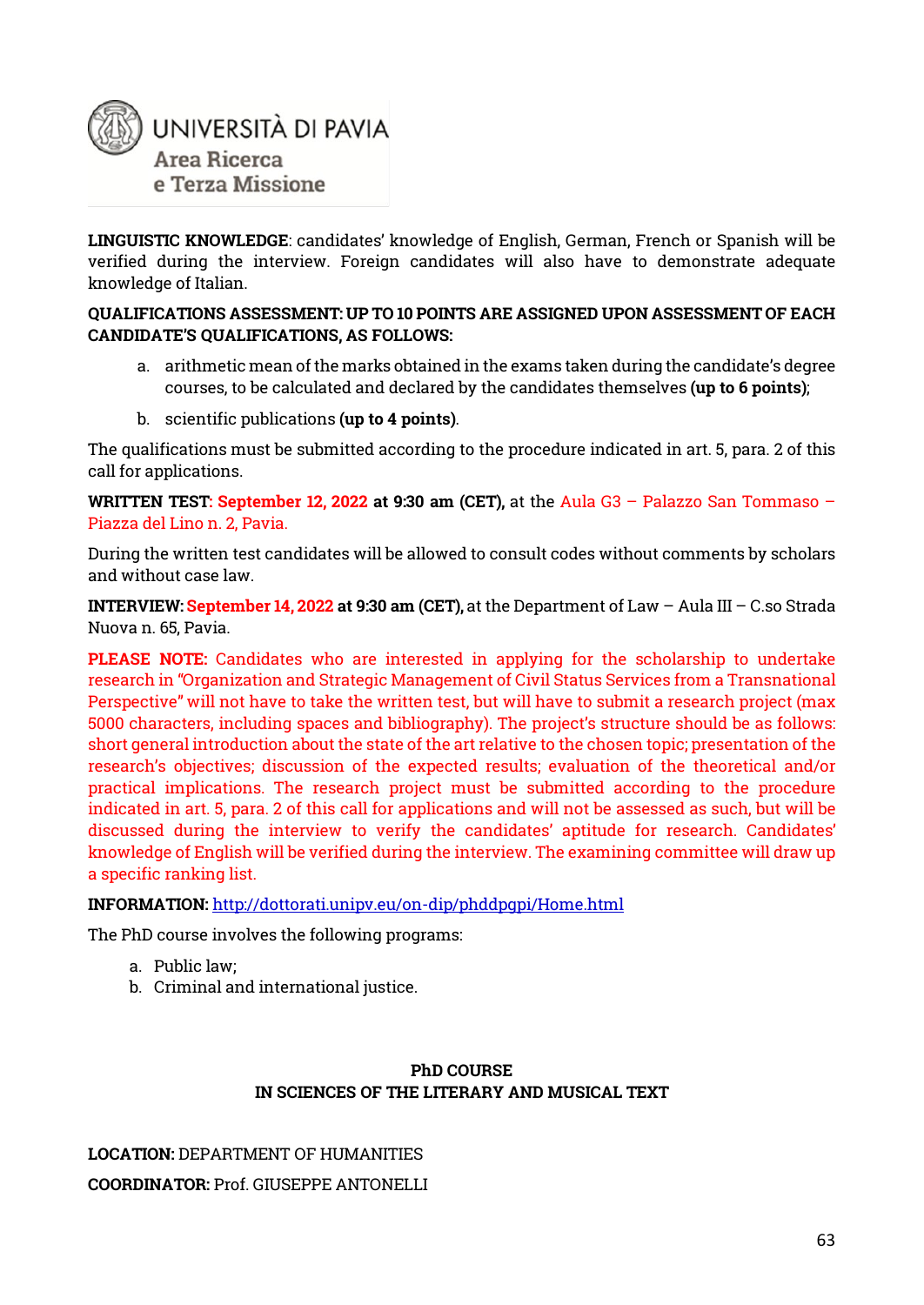

**RESEARCH TOPICS:** Textual Criticism from the Middle Ages to the Present; Critical Editions of Texts and Literary Criticism from the Middle Ages to the 21st Century; History of Italian Language; History of Theatre and Cinema; Modern Foreign Languages and Literatures; Musicology.

| <b>POSITIONS WITH</b><br><b>SCHOLARSHIP</b>              | 6 | 4 scholarships funded by the University of Pavia<br>1 scholarship funded by the Department of Musicology<br>and Beni Culturali, with PRIN 2020 funds, to undertake<br>research in "Improvisation / composition: the double<br>identity of European music"<br>1 scholarship funded by Fondazione Maria Corti on the<br>occasion of the centenary of the birth of Luigi<br>Meneghello, to undertake research in "Work and figure of<br>Luigi Meneghello". |
|----------------------------------------------------------|---|---------------------------------------------------------------------------------------------------------------------------------------------------------------------------------------------------------------------------------------------------------------------------------------------------------------------------------------------------------------------------------------------------------------------------------------------------------|
| <b>POSITIONS WITH</b><br>"PNRR PA"<br><b>SCHOLARSHIP</b> | 1 | 1 scholarship to undertake research in "Performing Arts<br>and Society of Inclusion: Cultural Welfare Theory and<br><b>Practices in Support of Creative and Multidisciplinary</b><br><b>Urban Regeneration Processes"</b><br>Please note that the acceptance of a PNRR scholarship<br>implies obligations additional to those of a regular<br>scholarship: see art. 13 of this call.                                                                    |
| <b>TOTAL POSITIONS</b>                                   | 7 |                                                                                                                                                                                                                                                                                                                                                                                                                                                         |

**ADMISSION PROCEDURE: qualifications assessment and tests (written test and interview).** The tests will take place in person, if the conditions allow it. If not, the tests will take place remotely, in accordance with the protocol provided by the University of Pavia.

**LINGUISTIC KNOWLEDGE:** candidates' knowledge of English, French, German, Spanish or Russian will be verified during the interview.

#### **QUALIFICATIONS ASSESSMENT: UP TO 10 POINTS ARE ASSIGNED UPON ASSESSMENT OF EACH CANDIDATE'S QUALIFICATIONS, AS FOLLOWS:**

- a. summary of the second-level degree thesis in Italian or English (max. 1000 words) **(up to 1 point)**;
- b. exams taken during the candidate's degree courses marks and relevance to the research areas of the PhD course **(up to 1 point)**;
- c. research project, either in Italian or in English (max. 3000 words, bibliography not counted), related to research topics pertaining to the programs listed below. The project's structure should be as follows: general introduction about the state of the art relative to the chosen topic; presentation of the research objectives; description of the methods and the sources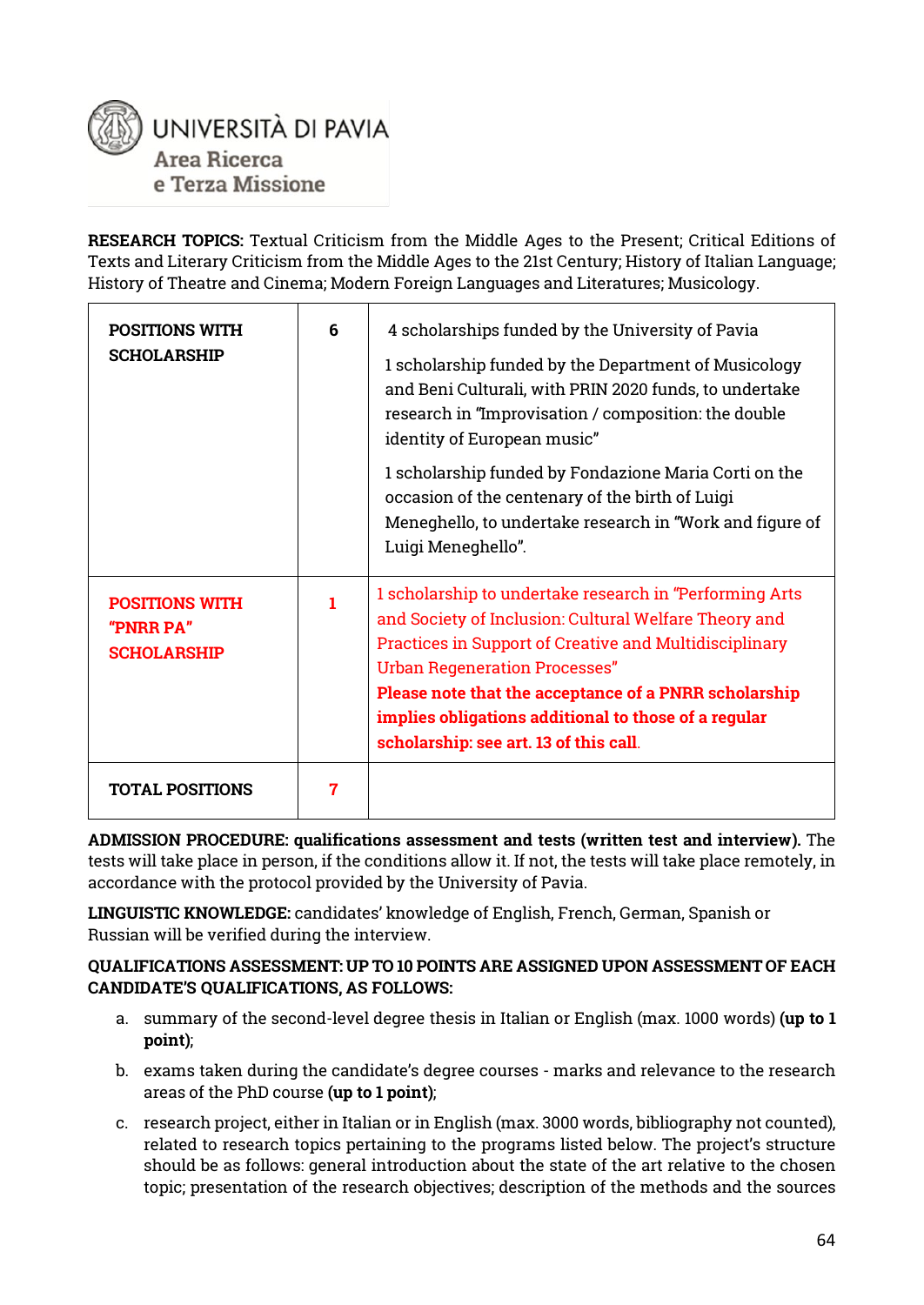

the candidate intends to use; discussion of expected results **(up to 8 points)**.

The qualifications must be submitted according to the procedure indicated in art. 5, para. 2 of this call for applications.

**WRITTEN TEST: September 7, 2022, at 9:00 (CET)**. More information on the test, as well as the location, will be communicated to candidates by the Committee via email.

The written test will consist of:

- 1. for the Modern Philology program: discussion of philological-critical issues referred to crucial texts of Italian literature or linguistic-stylistic analysis and historical-literary commentary of a chosen text;
- 2. for the Modern Foreign Languages and Literatures program: discussion in the chosen language of either philological-literary or linguistic issues pertaining to authors, texts, textual genres, specific periods of the language and culture, or historical/literary/stylistic/linguistic analysis with commentary on a text;
- 3. for the Musicology program: historical, analytical and stylistic discussion of at least two musical pieces chosen among those from different periods and repertoires proposed by the Committee, including those relevant to ethnomusicology, popular contemporary music and media studies.

The list of candidates admitted to the interview will be published according to a procedure that will be communicated the day of the written test.

#### **INTERVIEW: September 19, 2022, at 9:00 (CET)**

The interview will be in either Italian or the foreign language chosen by the candidate among those listed above and will concern:

- 1. a thorough discussion of the research project;
- 2. the assessment of the candidate's competence related to the chosen program;
- 3. the assessment of the knowledge of one of the following languages: English, French, German, Spanish, Russian.

**PLEASE NOTE:** Candidates who are interested in applying for the scholarships to undertake research in:

- "Improvisation / composition: the double identity of European music"
- "Work and figure of Luigi Meneghello"
- "Performing Arts and Society of Inclusion: Cultural Welfare Theory and Practices in Support of Creative and Multidisciplinary Urban Regeneration Processes"

must state their interest to the examining committee before the interview; these candidates' interviews will therefore also include a discussion of the project topics. The examining committee will draw up a specific ranking list.

#### **INFORMATION:** <http://phdfm.unipv.eu/site/en/home.html>

The PhD course involves the following programs: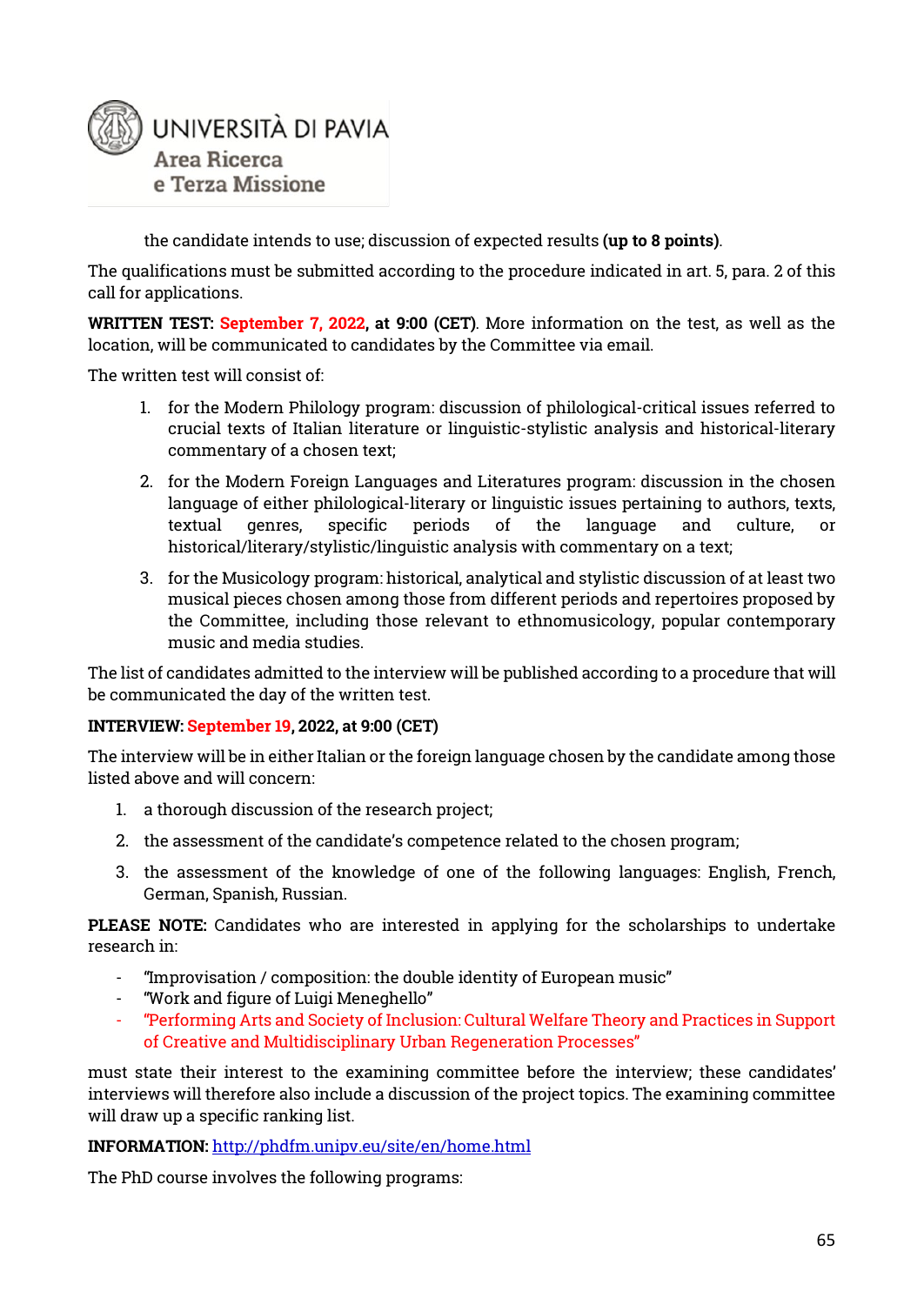

#### Modern Philology

#### Research areas:

- 1. Genetic criticism and textual tradition; critical editions of texts from the origins to the 20th century;
- 2. History of literary criticism;
- 3. Theory of literature;
- 4. Renaissance and Modern literature and culture;
- 5. Italian linguistics;
- 6. Edition and comment of early Romance texts;
- 7. Drama and performance. Film language: analysis and criticism;
- 8. Metrical theory and analysis;
- 9. Reception of Greek and Latin texts in modern literatures.

#### Modern Foreign Languages and Literatures

#### Research areas:

The program covers 6 areas, interacting also on a comparative basis: English studies; Germanic philology; French studies; German studies; Spanish studies; Slavonic studies. Within these linguistic areas, the following fields are foregrounded:

- 1. Critical edition and analysis of Medieval Germanic texts;
- 2. Ancient book studies;
- 3. Criticism of the European novel;
- 4. Textual analysis and criticism (theory and practice);
- 5. Literary translation;
- 6. Language studies;
- 7. History of theatre and drama (script and performance).

#### Musicology

#### Research areas:

- 1. Critical edition of musics from the Middle Ages to the 21st century;
- 2. Music theories and analysis from the Middle Ages to the 21st century;
- 3. Musical theatre from the 17th to the 21st century;
- 4. Music and literature;
- 5. Music and media;
- 6. Organology and music iconography;
- 7. Ethnomusicology;
- 8. Popular music.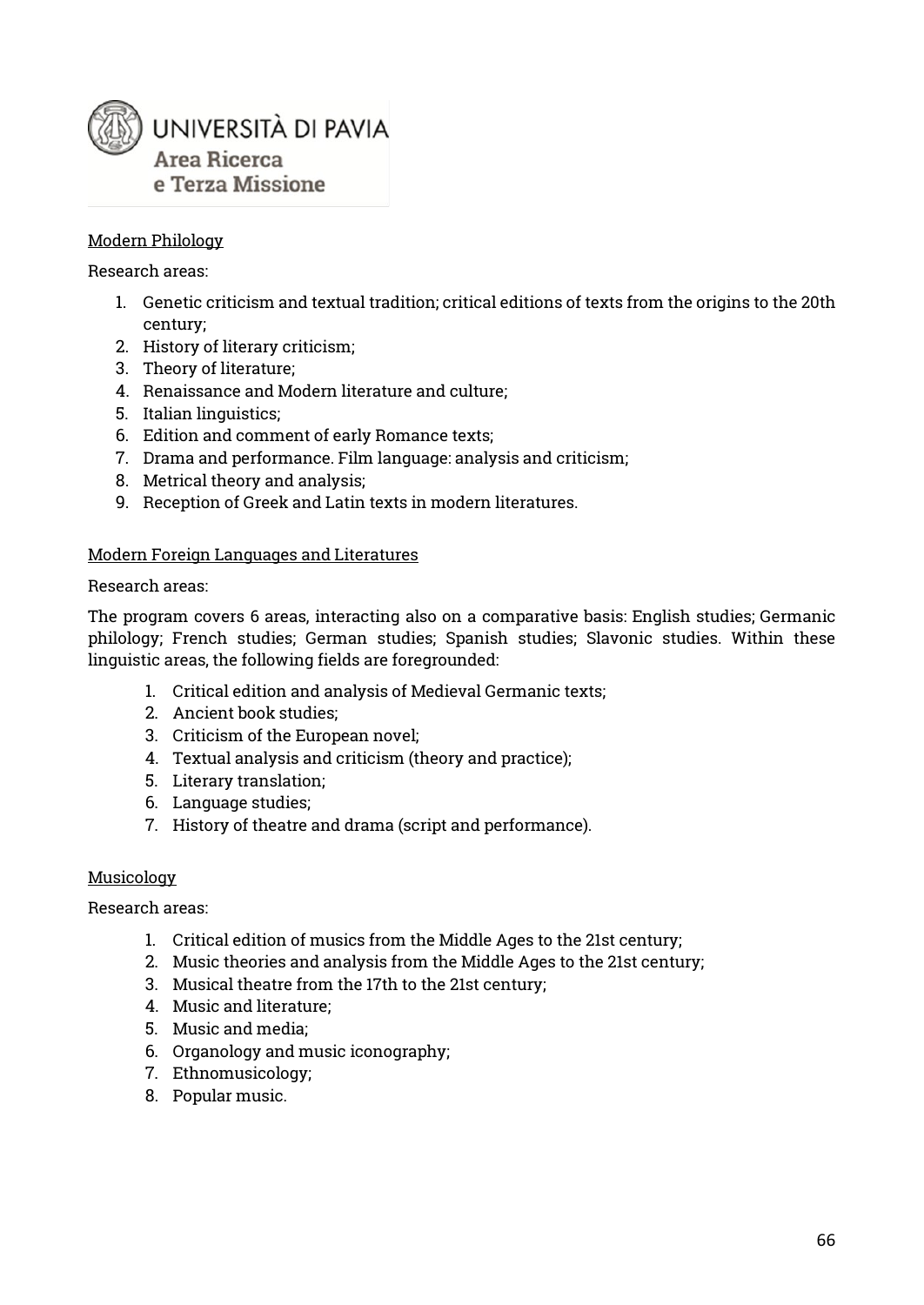

#### **PHD COURSE IN HISTORY**

#### **LOCATION:** DEPARTMENT OF POLITICAL AND SOCIAL SCIENCES

**COORDINATOR:** Prof. PIERLUIGI VALSECCHI

**RESEARCH TOPICS:** Pre-classical ancient Near East; Ancient history and historiography; Greek, Etruscan-Italic and Roman archaeology, topography and art; History and civilization of Greek and Latin Middle Age; Modern and Contemporary History; Constitutional and Administrative History; History and Politics of European Integration; History of Asia and Africa.

For further information on the research topics please visit the PhD course website: <http://phdstoria.unipv.eu/site/en/home.html>

| <b>POSITIONS WITH</b><br><b>SCHOLARSHIP</b>                                    | $\overline{\mathbf{4}}$ | 3 scholarships funded by the University of Pavia<br>1 scholarship funded under the project "Facing Global<br>Challenges" project, research topic "Archaeology, and<br>archaeogenomics: the keys to understanding our past"                                                                                                                                                                 |
|--------------------------------------------------------------------------------|-------------------------|--------------------------------------------------------------------------------------------------------------------------------------------------------------------------------------------------------------------------------------------------------------------------------------------------------------------------------------------------------------------------------------------|
| <b>POSITIONS WITH "PNRR</b><br><b>PA" SCHOLARSHIP</b>                          | $\mathbf{1}$            | 1 scholarship to undertake research in "Education and<br>training. Management and development of human<br>resources for the Public administrations: history and<br>comparisons".<br>Please note that the acceptance of a PNRR scholarship<br>implies obligations additional to those of a regular<br>scholarship: see art. 13 of this call.                                                |
| <b>POSITIONS WITH "PNRR</b><br><b>CULTURAL HERITAGE"</b><br><b>SCHOLARSHIP</b> | $\overline{2}$          | 1 scholarship to undertake research in ""Who Owns the<br>Past?" Ownership of Heritage and Contested Heritage"<br>1 scholarship to undertake research in "Global History and<br>Cultural Heritage Between Africa and Europe".<br>Please note that the acceptance of a PNRR scholarship<br>implies obligations additional to those of a regular<br>scholarship: see<br>art. 13 of this call. |
| <b>ADDITIONAL POSITIONS</b><br><b>WITH SCHOLARSHIP</b>                         | $\mathbf{2}$            | These positions are reserved to candidates holding a<br>second-level degree obtained abroad. The Committee will                                                                                                                                                                                                                                                                            |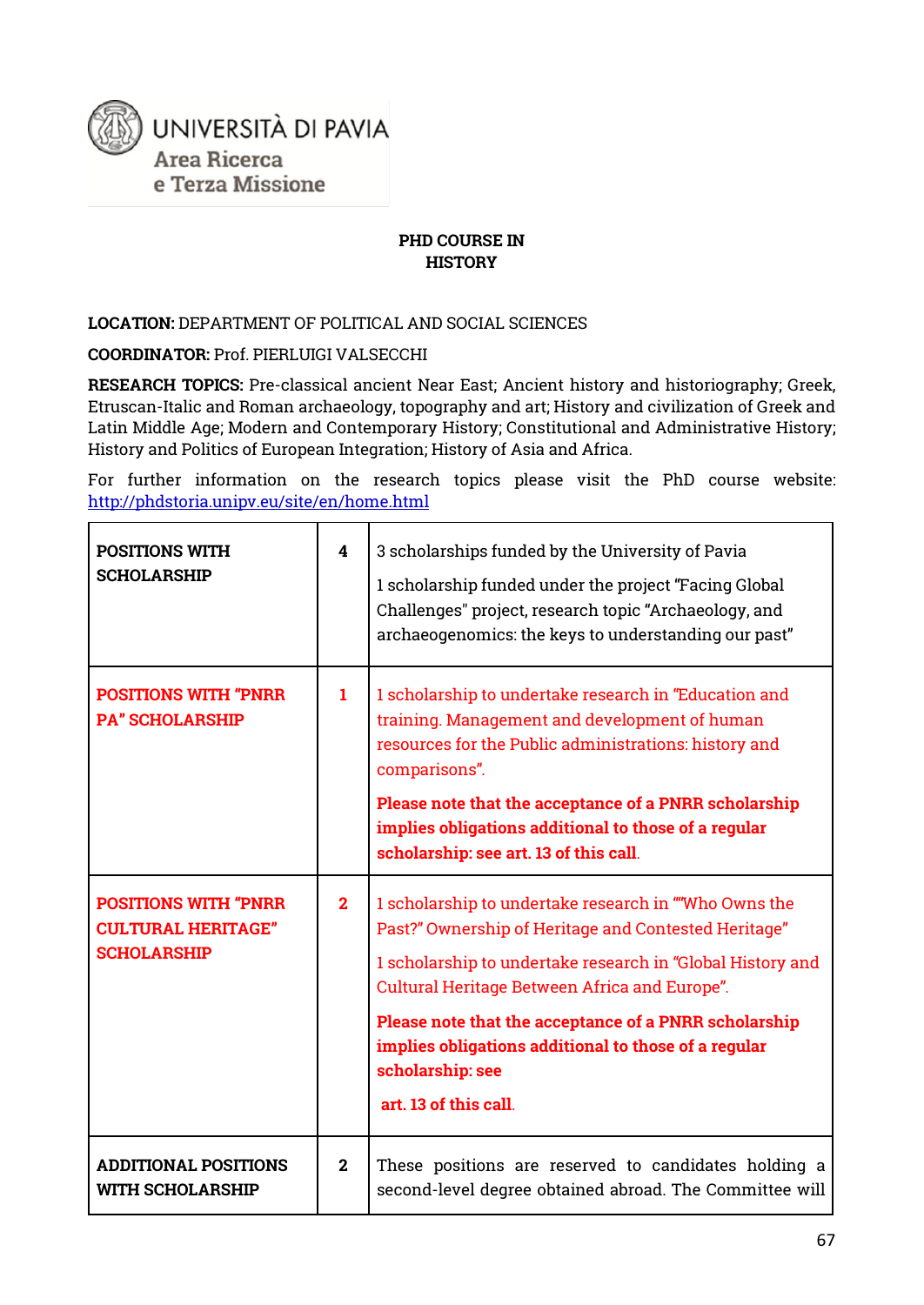

e Terza Missione

| <b>RESERVED TO</b><br><b>CANDIDATES WHO</b><br><b>GRADUATED ABROAD</b>                                                        |    | draw up specific reports and a separate ranking list.                                                                                                                                                                                                                                                                        |
|-------------------------------------------------------------------------------------------------------------------------------|----|------------------------------------------------------------------------------------------------------------------------------------------------------------------------------------------------------------------------------------------------------------------------------------------------------------------------------|
| ADDITIONAL POSITIONS<br><b>RESERVED TO</b><br><b>CANDIDATES WITH A</b><br><b>SCHOLARSHIP FROM A</b><br><b>FOREIGN COUNTRY</b> | 1  | This position is reserved to candidates holding, at the time<br>of the enrolment onto the PhD course, a scholarship of the<br>same duration as a PhD course. The University of Pavia<br>does not provide PhD scholarships for such positions. The<br>Committee will draw up specific reports and a separate<br>ranking list. |
| <b>TOTAL POSITIONS</b>                                                                                                        | 10 |                                                                                                                                                                                                                                                                                                                              |

**PhD students will be required to spend a research period abroad of at least 12 months over the three years.**

**ADMISSION PROCEDURE: qualifications assessment and interview via videoconference.**  Candidates are allowed to take the interview in English.

Candidates who are abroad at the time of the interview can take the interview via videoconference. The videoconference must be requested by selecting the appropriate option in the online application procedure (see art. 5 of this Call for applications). Candidates under medical quarantine at the time of the interview can request to be interviewed via videoconference by sending an email t[o dottorato.storia@unipv.it.](mailto:dottorato.storia@unipv.it)

**LINGUISTIC KNOWLEDGE:** the candidates' knowledge of English will be verified during the interview.

#### **QUALIFICATIONS ASSESSMENT: UP TO 10 POINTS ARE ASSIGNED UPON ASSESSMENT OF EACH CANDIDATE'S QUALIFICATIONS, AS FOLLOWS:**

- a. exams taken during the candidate's degree courses, including the marks **(up to 2 points)**;
- b. post lauream diplomas (specialization schools, Italian Master courses); participation in archaeological excavation campaigns in a supervisory position; collaborations with libraries/museums/archives, with medium-high responsibilities; proven training period abroad; possible additional work or research activities at qualified institutions (subject to the approval of the committee). All the above-mentioned activities must be confirmed by uploading of the relevant dated certificates issued by the management **(up to 1 point);**
- c. publications (only if already published or accepted for publication; a pdf file, as well as full information pertaining to the publisher, must be provided); conference reports already accepted for publication (a certificate issued by the editor or the conference organizer must be provided). In order to be considered, publications and conference reports must be less than 5 years old and must be congruent with the research topics of the PhD course **(up to 2 points)**;